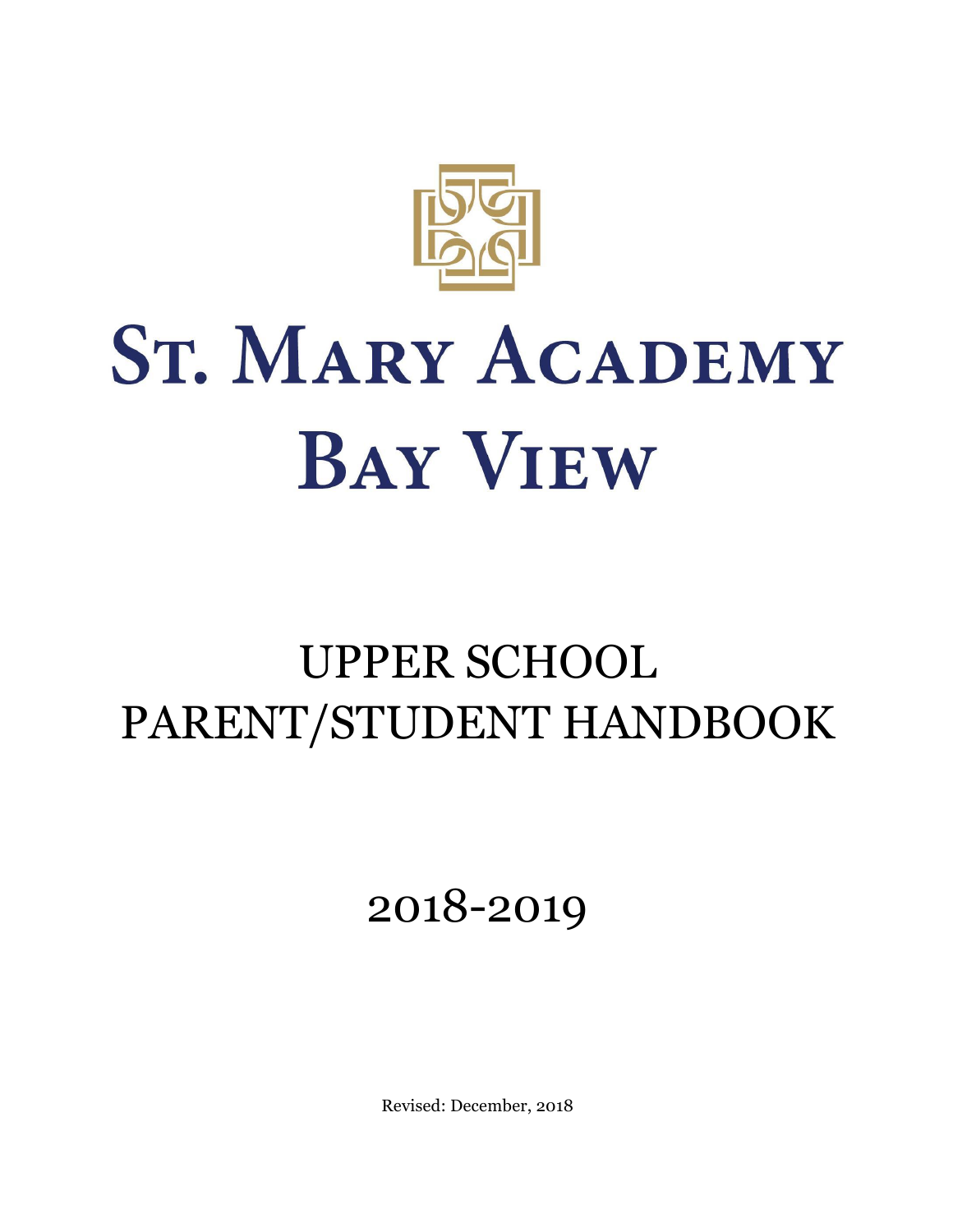#### **Mission Statement**

St. Mary Academy - Bay View is an independent, Catholic school serving a diverse population of girls from preschool through grade twelve.

In the tradition of the Sisters of Mercy, we foster academic excellence in an innovative and creative learning environment.

We are committed to empowering each student to be a confident, independent, compassionate and socially conscious young woman who fully lives her faith.

#### **Values**

We support and actively implement the following Mercy Core Values:

- Compassion and service
- Educational excellence
- Concern for women and women's issues
- Global vision and responsibility
- Spiritual growth and development
- Collaboration

#### **Accreditation**

St. Mary Academy - Bay View has been recognized as a school of excellence by the United States Department of Education and is accredited by the New England Association of Schools and Colleges, the Diocese of Providence and the State of RI Department of Education. The school is a member of the Mercy Secondary Education Association, The College Board, NCEA and Rhode Island Interscholastic League.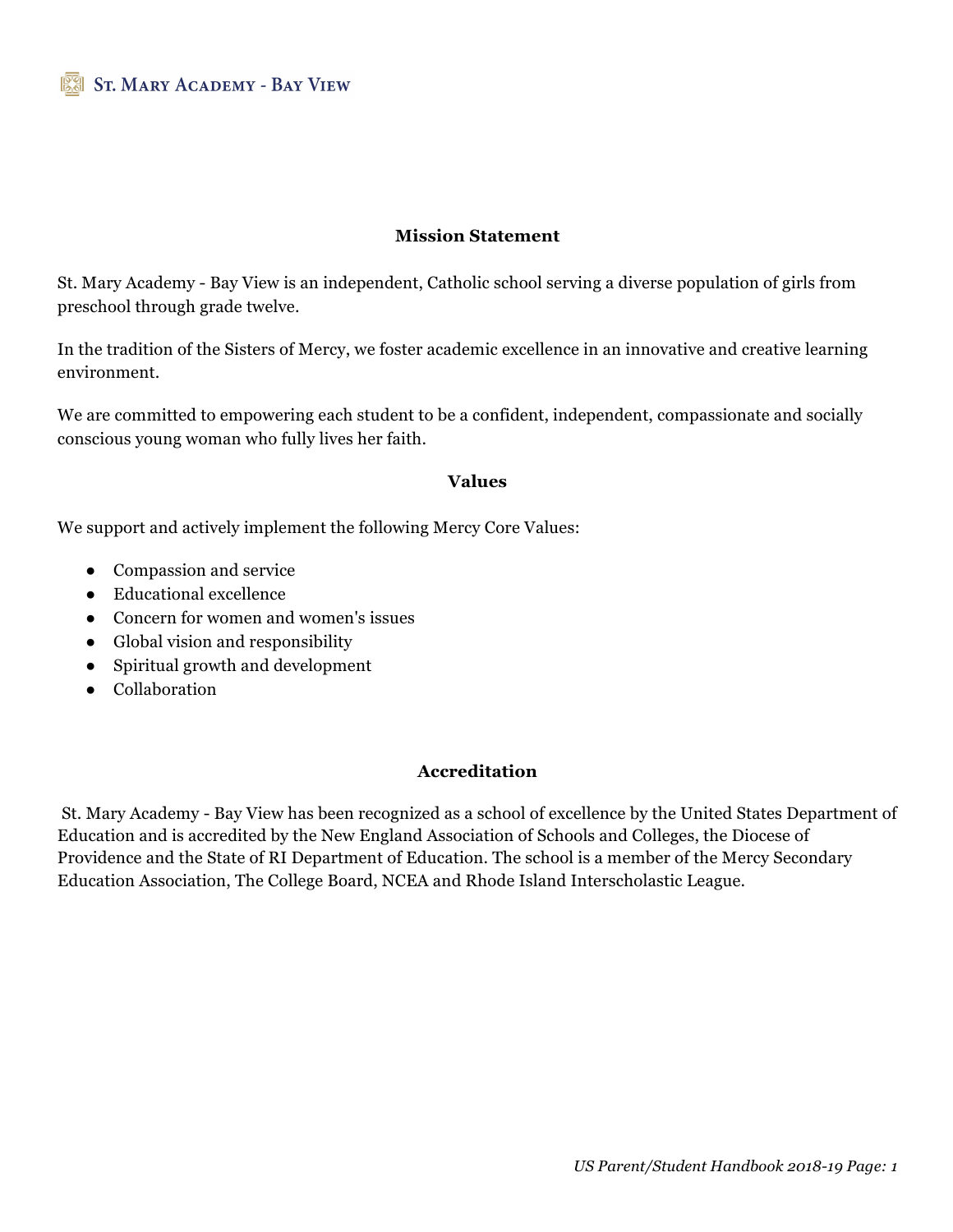#### **INDEX OF HANDBOOK CATEGORY HEADINGS**

Sections highlighted in red indicate changes from the previous year.

| <b>CAMPUS DIRECTORY</b>               | 5  |
|---------------------------------------|----|
| PARENT/GUARDIAN RESPONSIBILITIES      | 7  |
| Parents Guild                         | 7  |
| <b>Institutional Advancement</b>      | 8  |
| Tuition                               | 8  |
| Tuition Assistance and/or Scholarship | 8  |
| <b>Penalty Fee</b>                    | 8  |
| Exams                                 | 8  |
| <b>ACADEMICS</b>                      | 9  |
| <b>School Schedule</b>                | 10 |
| <b>Requirements for Graduation</b>    | 10 |
| <b>Course Credits</b>                 | 11 |
| <b>Required Course Load</b>           | 11 |
| <b>Course Levels</b>                  | 12 |
| <b>AP Course Procedure</b>            | 12 |
| Virtual High School (VHS)             | 13 |
| Level Changes                         | 13 |
| <b>Course Changes</b>                 | 13 |
| <b>Marking System</b>                 | 13 |
| <b>Grade Point Average</b>            | 13 |
| Exams                                 | 14 |
| <b>Assignment and Grade Reports</b>   | 15 |
| Parent/Guardian Teacher Conferences   | 15 |
| Incompletes                           | 15 |
| Academic Assistance Program           | 15 |
| <b>Academic Probation</b>             | 16 |
| Transcripts                           | 16 |
| Transfers                             | 17 |
| <b>USE OF IPADS/TECHNOLOGY</b>        | 17 |
| Requirements for iPad Use             | 17 |
| Rules for iPad Use                    | 17 |
| Social Media                          | 17 |
| Guidelines for Social Media Use       | 18 |
| Liability                             | 20 |
| <b>Supervision and Monitoring</b>     | 20 |
| PROGRAMS AND HONOR SOCIETIES          | 20 |
| <b>Student Services</b>               | 20 |
| <b>School Counseling</b>              | 20 |
| Advisory                              | 20 |
| <b>Student Exchange Program</b>       | 21 |
| <b>Campus Ministry Program</b>        | 21 |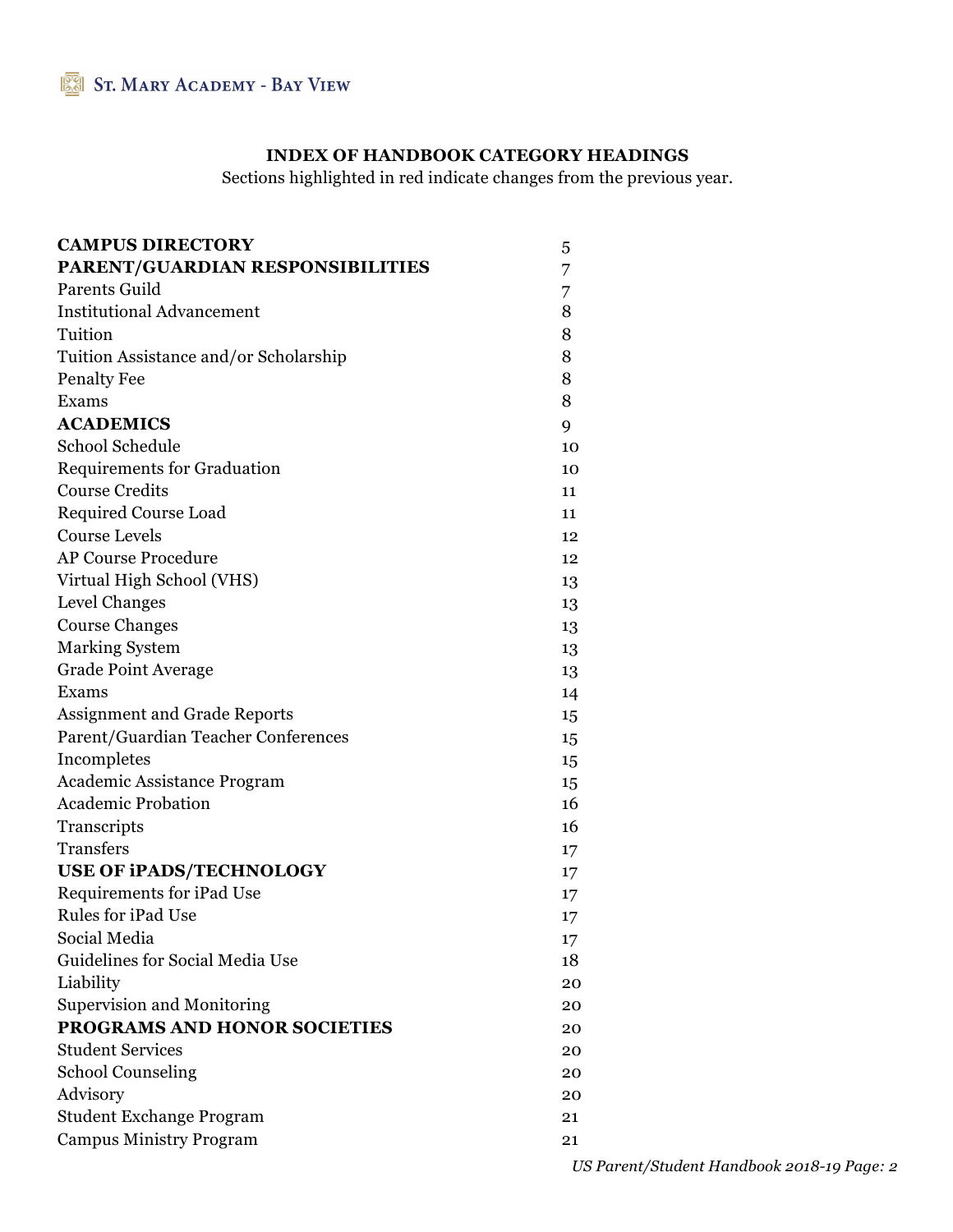| <b>SE ST. MARY ACADEMY - BAY VIEW</b>    |          |
|------------------------------------------|----------|
| St. Mary Academy - Bay View Honor Roll   | 21       |
| <b>Honor Societies</b>                   | 21       |
| Co-curricular Activities and Programs    | 24       |
| <b>Student Council</b>                   | 24       |
| <b>Athletics</b>                         | 22       |
| <b>STUDENT RESPONSIBILITIES</b>          | 24       |
| <b>GENERAL SCHOOL LIFE AND POLICIES</b>  | 25       |
| Attendance                               | 25       |
| Vacations                                | 25       |
| Appointments                             | 25       |
| <b>Homework Policy</b>                   | 26       |
| Make-Up Tests                            | 26       |
| <b>Absence Notification Verification</b> | 26       |
| Tardiness                                | 26       |
| <b>Early Dismissal</b>                   | 27       |
| <b>Inclement Weather</b>                 |          |
| <b>Weather/Emergency Early Dismissal</b> | 27       |
| <b>Bus Policy</b>                        | 27<br>28 |
| <b>Student Driving and Parking Lot</b>   | 28       |
| <b>Dress Code</b>                        |          |
|                                          | 29       |
| Gym Uniforms                             | 30       |
| <b>Study Periods</b>                     | 30       |
| Junior and Senior On/Off Campus          | 30       |
| <b>Cell Phones</b>                       | 31       |
| <b>Messages</b>                          | 31       |
| Assemblies                               | 31       |
| Corridors                                | 31       |
| Lockers                                  | 31       |
| Lavatories                               | 32       |
| Elevator                                 | 32       |
| Science Labs                             | 32       |
| Library                                  | 32       |
| Cafeteria                                | 33       |
| Nurse's Office                           | 33       |
| Accidents                                | 33       |
| <b>Medication Procedures</b>             | 34       |
| Lice Policy                              | 34       |
| <b>Physical Disability</b>               | 36       |
| Child Abuse and or Neglect               | 36       |
| <b>Students in Crisis</b>                | 36       |
| Pregnancy                                | 36       |
| <b>Social Events</b>                     | 37       |
| <b>Dance Regulations</b>                 | 37       |
| Media Information                        | 38       |
| <b>Field Trips</b>                       | 38       |
| <b>World Travel</b>                      | 38       |
| <b>ACADEMIC INTEGRITY POLICY</b>         | 39       |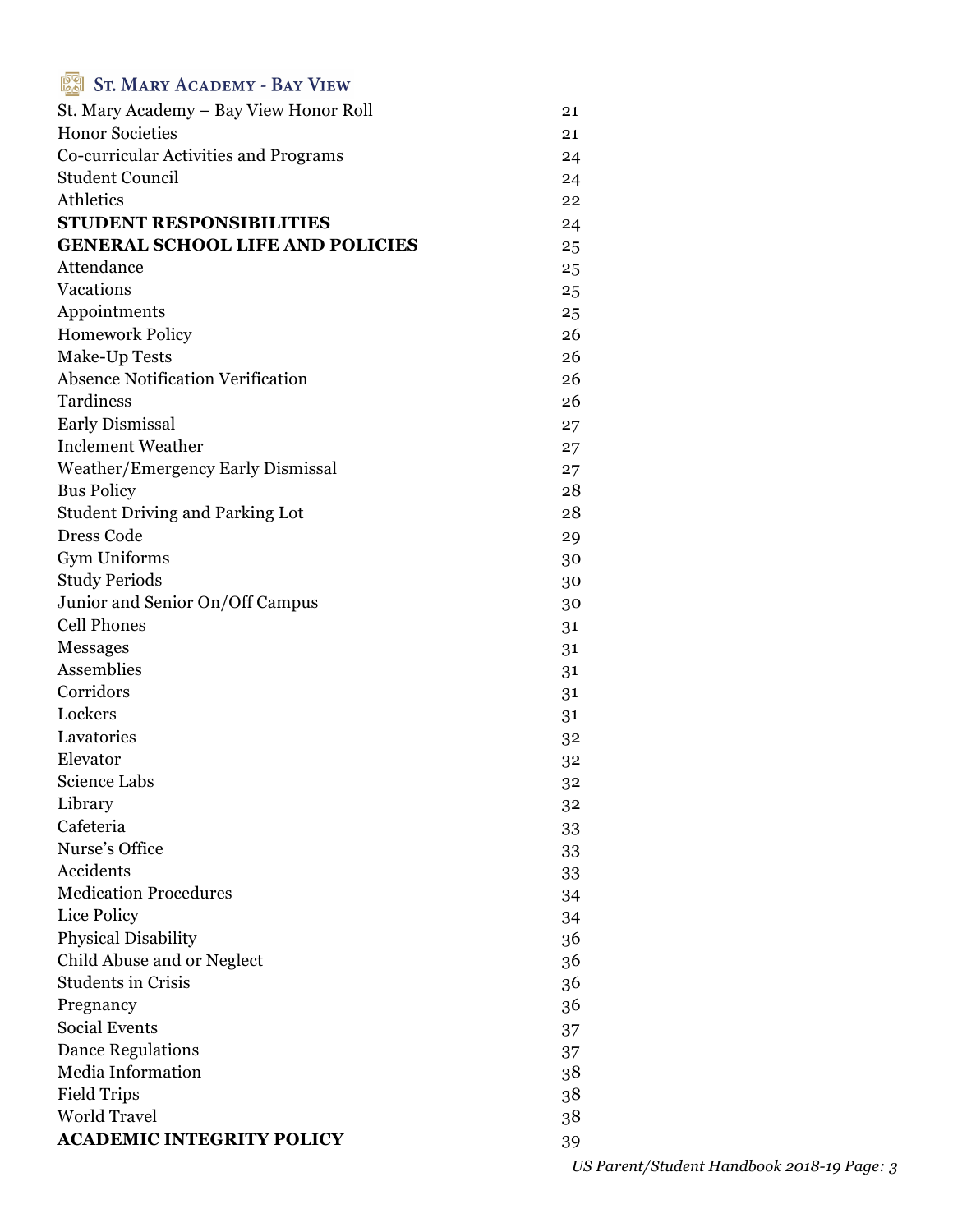| Cheating                                         | 39 |
|--------------------------------------------------|----|
| Plagiarism                                       | 39 |
| <b>Repeated Infractions</b>                      | 40 |
| <b>BEHAVIORAL POLICIES</b>                       | 41 |
| Disrespect                                       | 41 |
| Truancy                                          | 41 |
| Smoking                                          | 41 |
| Drinking and Drugs                               | 41 |
| Violence/Fighting                                | 41 |
| Vandalism/Personal Property                      | 41 |
| Weapons                                          | 42 |
| Violation of Policies and Procedures             | 42 |
| Teen Dating & Sexual Violence                    | 43 |
| <b>SAFE SCHOOL ACT STATEWIDE BULLYING POLICY</b> | 46 |
| Definitions                                      | 46 |
| Cyber-bullying                                   | 46 |
| <b>School Climate</b>                            | 47 |
| Policy Oversight and Responsibility              | 47 |
| <b>Information Dissemination</b>                 | 47 |
| Reporting                                        | 48 |
| Investigation/Response                           | 48 |
| Disciplinary Action                              | 49 |
| Social Services/Counseling                       | 49 |
| Social Networking                                | 49 |
| <b>Other Redress</b>                             | 49 |
| <b>Adoption of Policy</b>                        | 50 |
| <b>CRISIS MANAGEMENT PLAN / SECURITY</b>         | 50 |
| <b>Fire Drills</b>                               | 50 |
| <b>Physically Disabled Students</b>              | 50 |
| Lockdown Drills                                  | 50 |
| <b>Evacuation Plan</b>                           | 50 |
| <b>AMENDMENT</b>                                 | 50 |

**In order that parents and students are fully aware of the policies established for the successful functioning of St. Mary Academy - Bay View, we ask that parents review the handbook with their daughter(s) before signing and returning the acknowledgement sheet.**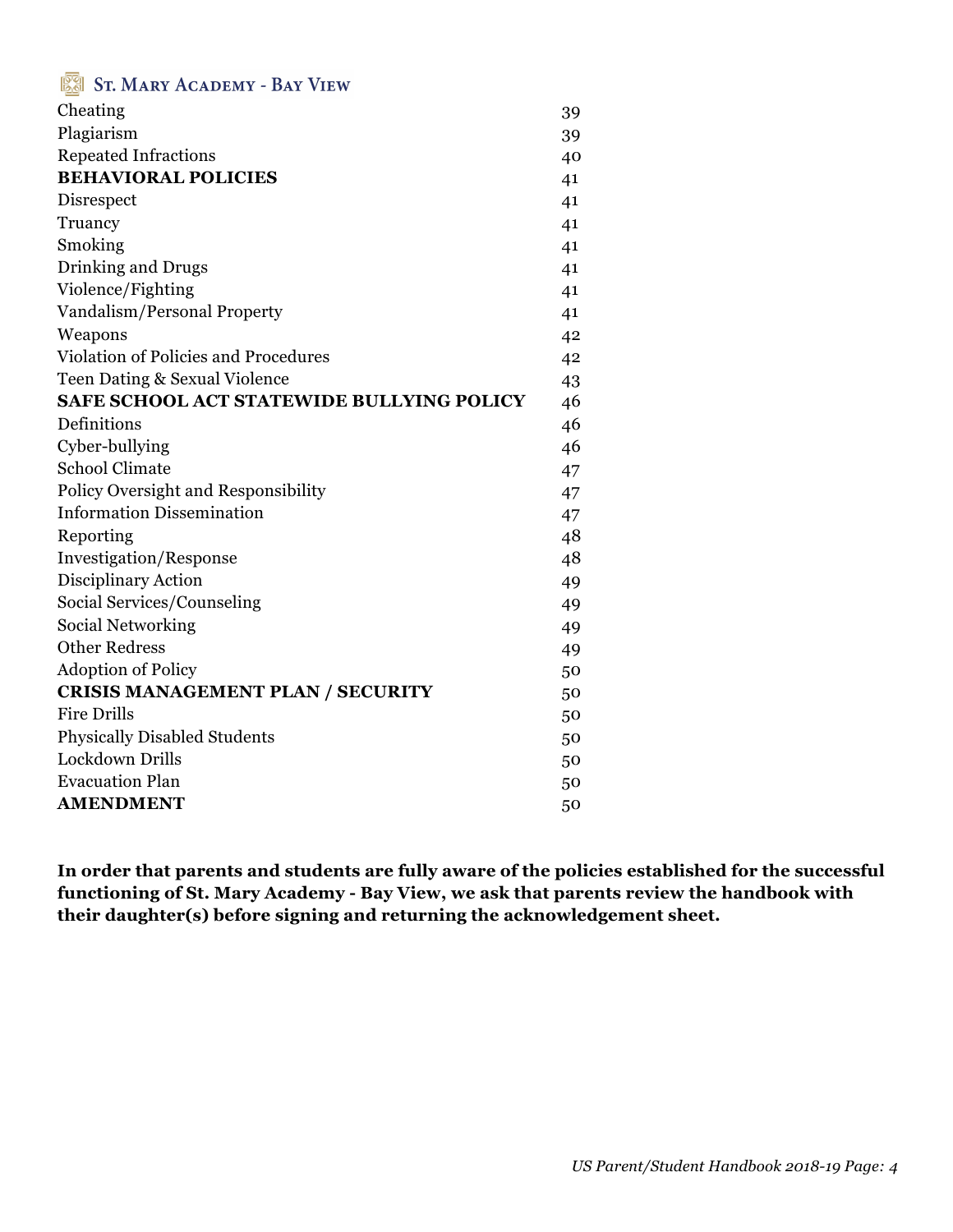#### **CAMPUS DIRECTORY**

MAIN TELEPHONE NUMBER: 401-434-0113

MAIN FAX: 401-438-5936

*Note: all email addresses for the Academy are in the following format: (first initial)(last name)@bayviewacademy.org Example: Colleen Gribbin = cgribbin@bayviewacademy.org* 

#### **ADMINISTRATION**

| PRESIDENT - Sister Marybeth Beretta, RSM                                                                                                                                                   | Ext. 155                         |
|--------------------------------------------------------------------------------------------------------------------------------------------------------------------------------------------|----------------------------------|
| ADMINISTRATIVE ASSISTANT TO THE PRESIDENT - Rhonda Perry                                                                                                                                   | Ext. 156                         |
| UPPER/MIDDLE SCHOOL PRINCIPAL: Colleen Gribbin                                                                                                                                             | Ext. 165                         |
| UPPER/MIDDLE SCHOOL ASSOCIATE PRINCIPAL: Cecilia Pate                                                                                                                                      | Ext. 123                         |
| ADMINISTRATIVE ASSISTANT TO US/MS PRINCIPAL: Mindy Johnstone                                                                                                                               | Ext. 165                         |
| RECEPTIONIST US/MS SCHOOL ATTENDANCE: Carolyn Donahue                                                                                                                                      | Ext. 100                         |
| LOWER SCHOOL PRINCIPAL: Margaret Cummings                                                                                                                                                  | Ext. 141                         |
| ADMINISTRATIVE ASSISTANT TO LS PRINCIPAL: Kimberly Thompson                                                                                                                                | Ext. 141                         |
| DIRECTOR OF ADMISSIONS: Monica Rangel                                                                                                                                                      | Ext. 150                         |
| <b>ADMISSIONS COORDINATOR: Victoria Milhomens</b>                                                                                                                                          | Ext. 189                         |
| <b>ATHLETIC DIRECTOR: Jennifer Wasson</b>                                                                                                                                                  | Ext. 130                         |
| <b>ATHLETIC TRAINER: Josselyn Delemos</b>                                                                                                                                                  | Ext. 115                         |
| DIRECTOR OF TECHNOLOGY: Eric Laffey                                                                                                                                                        | Ext. 127                         |
| <b>DEPARTMENT OF STUDENT SERVICES</b><br>School Counseling Fax: 401-438-0122                                                                                                               |                                  |
| COORDINATOR OF ACADEMIC PROGRAMS AND ONLINE COURSES,<br>SCHOOL-TO-CAREER AND RAMP UP: Barbara Bachand                                                                                      | Ext. 169                         |
| DIRECTOR OF STUDENT SERVICES/US COUNSELOR - Karen Richards<br>ADMINISTRATIVE ASSISTANT OF SCHOOL COUNSELING/SCHOOL-<br><b>SERVICES - Sally Collins</b><br><b>MS COUNSELOR: Grace Mills</b> | Ext. 140<br>Ext. 118<br>Ext. 167 |
| <b>US COUNSELOR - Drea Harms</b>                                                                                                                                                           | Ext. 132                         |
| US COLLEGE COUNSELOR: Amanda Juriansz                                                                                                                                                      | Ext. 136                         |
| CAMPUS MINISTRY: Elizabeth Hathaway, RSM                                                                                                                                                   | Ext. 129                         |
| <b>CAMPUS NURSE: Samantha Burns</b>                                                                                                                                                        | Ext. 134                         |
| <b>CAMPUS NURSE: Marie Warren</b>                                                                                                                                                          | Ext. 105                         |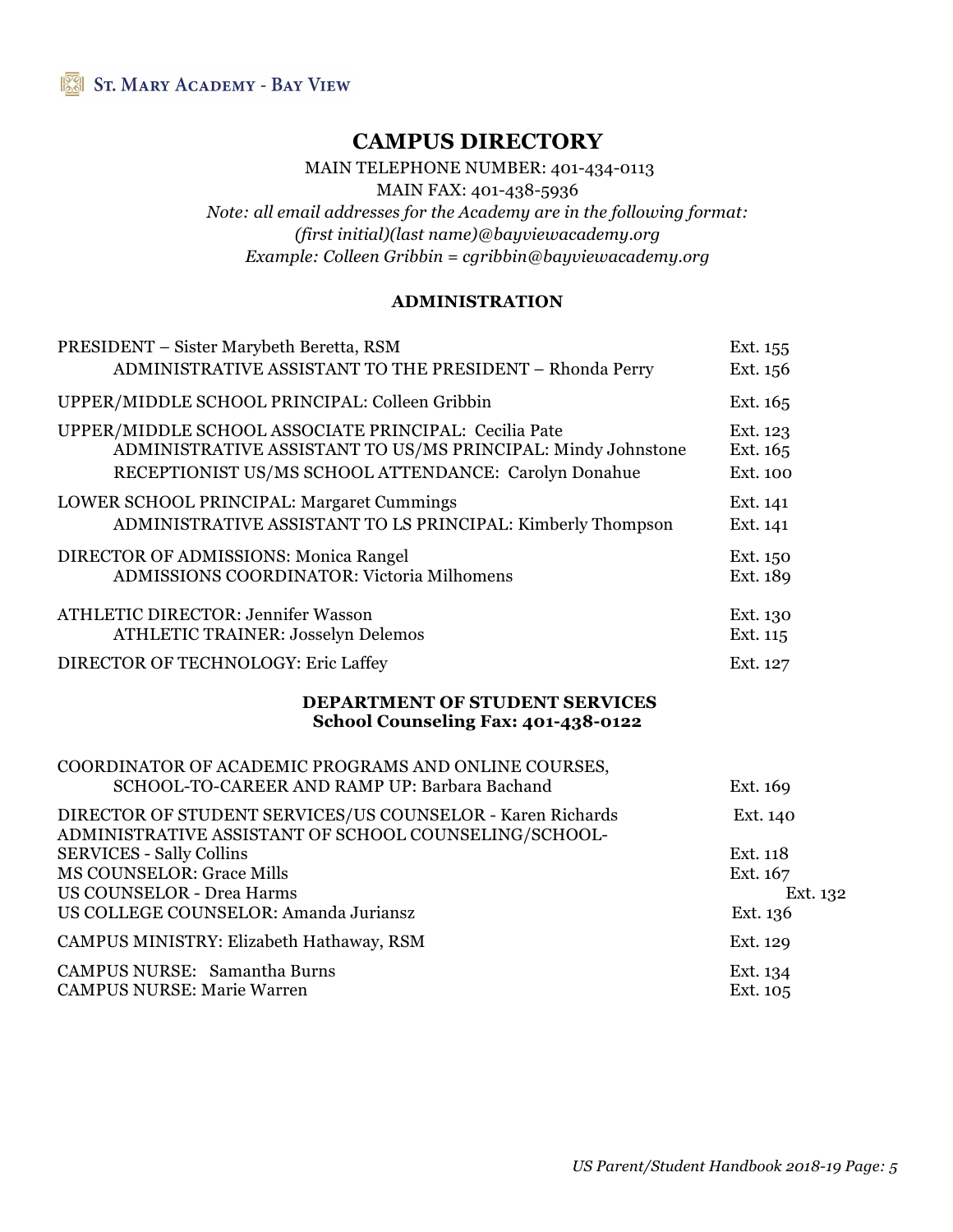#### **FINANCE OFFICE Finance Fax: 401-438-5475**

| DIRECTOR OF FINANCE: Peter Costa              | Ext. 122 |
|-----------------------------------------------|----------|
| <b>FINANCE OFFICE/TUITION: Pat Messore</b>    | Ext. 163 |
| FINANCE OFFICE/ACCOUNTS PAYABLE: Joyce Monaco | Ext. 161 |

#### **ADVANCEMENT & COMMUNICATIONS**

| DIRECTOR OF ADVANCEMENT Erin Hanna                        | Ext. 104 |
|-----------------------------------------------------------|----------|
| DIRECTOR OF COMMUNICATIONS: Sara Del Signore              | Ext. 162 |
| ALUMNAE/PARENT ENGAGEMENT COORDINATOR: Francesca Mardenli | Ext. 137 |
| ADVANCEMENT ASSISTANT: Alex Goldberg                      | Ext. 124 |

#### **DEPARTMENT CHAIRS:**

| ENGLISH: S. Carol Jussaume, RSM               | Ext. 180 |
|-----------------------------------------------|----------|
| MATH: Antonelia Lombardi                      | Ext. 181 |
| <b>WORLD LANGUAGES: Vera Keller</b>           | Ext. 184 |
| THEOLOGY: S. Elizabeth Hathaway, RSM          | Ext. 129 |
| <b>SCIENCE AND TECHNOLOGY: Sheila Rolland</b> | Ext. 186 |
| HISTORY AND SOCIAL SCIENCES: Lee Haines       | Ext. 187 |
| LIBRARY: Laura Laurence                       | Ext. 102 |
| PHYSICAL EDUCATION: Carol Beaudette           | Ext. 166 |
| PERFORMING ARTS: Christine Kavanagh           | Ext. 146 |
| FINE ARTS: Mary Jane Andreozzi                | Ext. 165 |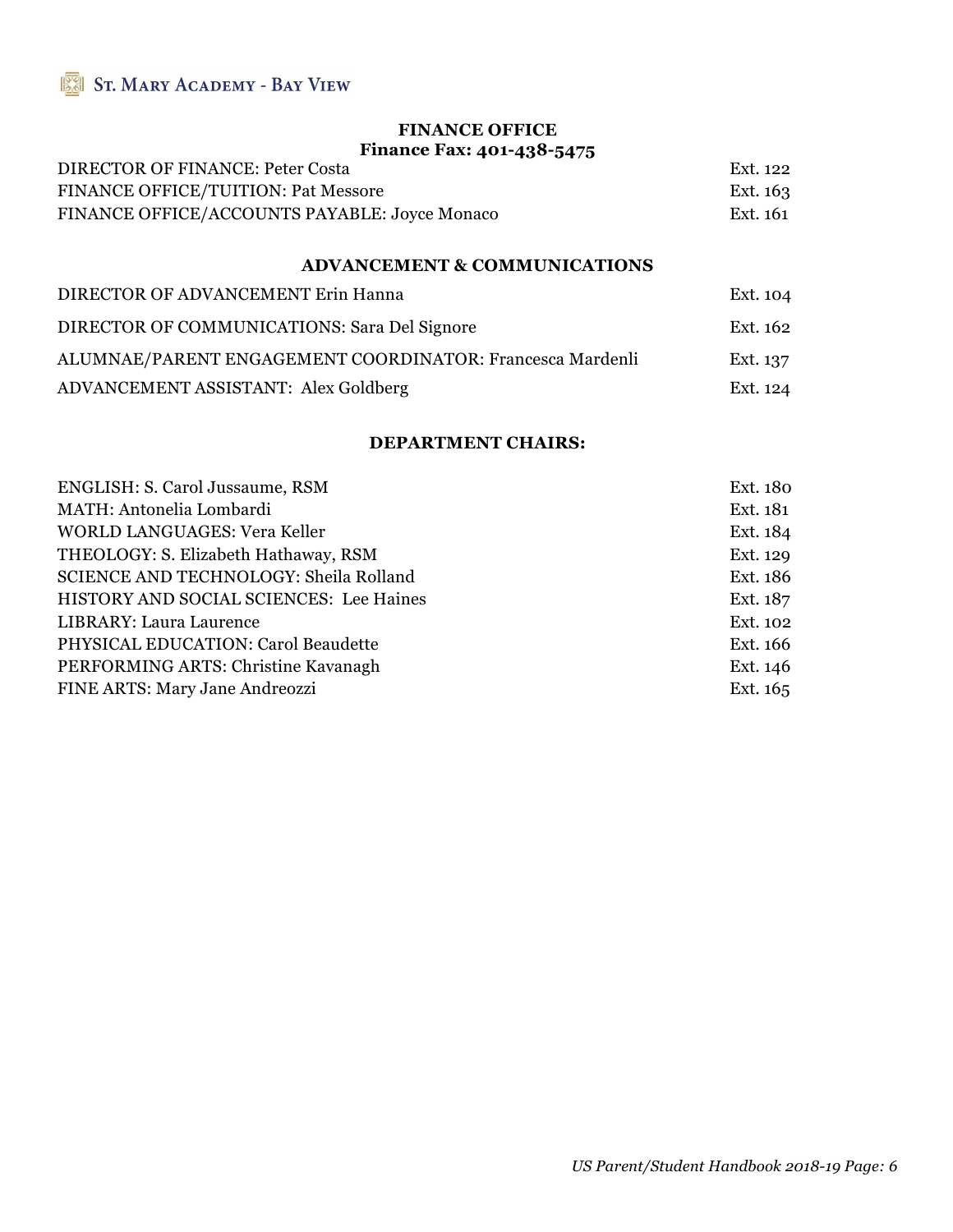#### **Admissions Policy**

St. Mary Academy - Bay View admits girls and young women without regard to their race, color, national or ethnic origin, religion, sexual orientation, or genetic information to all rights, privileges, programs and activities generally accorded or made available to students at the school. Bay View Academy does not discriminate in the administration of its admission policies, educational programs, scholarship awards, athletic activities, or any other Academy-sponsored events.

In the case of a person with a disability, the School will provide a reasonable accommodation to a student's disability unless such an accommodation would fundamentally alter the nature or purpose of the School's program.

The Academy has a rolling admissions policy, which allows us to accept applications at any time provided there is space available. To be eligible for Kindergarten a child must be five years old by September 1. Students entering Blossoms must be four years old by September. A birth certificate must be presented with the application for admissions. All new students must present a current immunization record compliant with state requirements before entry to school.

#### **Parent/Guardian Responsibilities**

St. Mary Academy – Bay View seeks to form a community based on mutual care and respect for all members of the community. In order to provide for the needs of the young women attending Bay View, certain responsibilities must be shared by the adults responsible for their welfare. Therefore, this policy book identifies those responsibilities the parent/guardian needs to accept in order to help the faculty and administration of Bay View continue to serve the students. The specific purpose of rules and regulations is to secure the most favorable conditions for learning and to promote the fullest development of students as free and responsible persons.

Parents/guardians are expected to express their supportive attitude for the school by participating in fundraising and other activities, volunteering at the school and by being punctual in their payment of tuition. Discussions of a negative nature on the internet or otherwise are not effective means to build a community. Parents are expected to contact the teacher, staff member or appropriate administrator first concerning any problem that may arise. The education of a student is a partnership between the parents and the school. A positive and constructive working relationship between the School and the parents/guardians is essential to the fulfillment of the School's educational purpose.

Parents/guardians are expected to behave in a manner that is ethical, considerate, and civilized, and not to engage in any conduct or activities which may be disruptive or detrimental to the reputation of the School or to the administrative, educational or extracurricular environment of the School. Just as the parent has the right to withdraw a child if desired, the school administration reserves the right to require the withdrawal of a student, if the administration determines that partnership is irretrievably broken.

#### **Parents Guild**

Every parent is a member Bay View's Parents Guild simply by choosing the Academy for his or her daughter. Strong and dedicated participation allows parents, faculty and administrators to work together to build community and bring resources to the Academy, all to benefit our girls and young women.

The Parents Guild supports the Academy in two different roles: implementing and executing events and activities for students and families, as well as fundraising in support of the entire Academy from Sprouts to Seniors.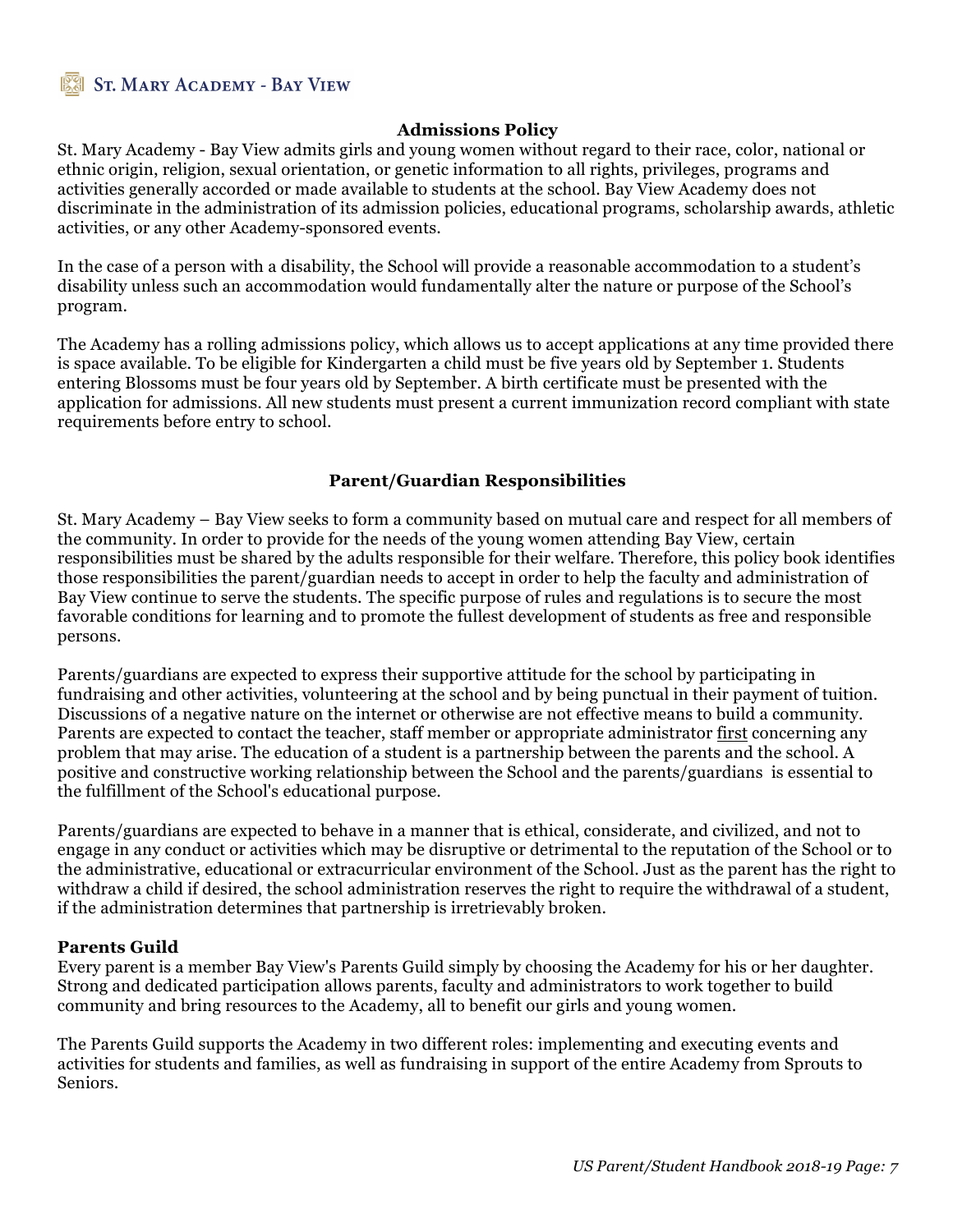#### **Institutional Advancement**

Creating an environment in which philanthropy is valued requires the support of each member of the Academy's community. Philanthropy reflects people's passion for things they care deeply about. The maintained generosity of many donors, Bay View's Annual Fund, special events, endowments, corporate and foundation support, and planned giving, provide much needed restricted and unrestricted dollars to the Academy's operating budget.

#### **School Fundraiser Drive:**

Each student agrees to participate in our mandatory School Fundraiser, details to be announced, for a total contribution of \$125.00. Any unmet portion of the contribution will be added to the student's FACTS account.

#### **Tuition**

The main source of financial support for the Academy is that of student tuition. Tuition must be paid according to the contracted agreement for the current school year. Tuition must be current in order for a student to be eligible for exams, field trips and/or world travel. Please contact the Finance Office at 401.434.0113, ext. 122, with any questions regarding tuition payments. Transcripts will not be released unless tuition is current or the student withdraws.

Bay View will release transcripts and grades only when the student's account has been paid in full to date. Only certified bank checks, money orders or cash will be accepted as payment beyond November 16, 2018. Parents whose obligations have not been satisfied by December 3rd, 2018 will be notified that their daughter will not be allowed to start the second semester if payments are in arrears.

#### **Tuition Assistance and/or Scholarship**

Tuition Assistance and/or Scholarship monies are credited to the tuition due. Bay View may withdraw the Tuition Assistance awarded if payments are not being made in a timely manner. Bay View Tuition Assistance applications are available online in December and must be submitted directly to FACTS Management Company by mid-February. A copy of the most recent Federal Tax return must accompany the application.

#### **Penalty Fee**

A fee of \$20.00 will be charged for any check returned to Bay View from the bank.

#### **Exams**

In order for a student to be eligible to take her mid-term and/or final exams, all tuition (according to the payment plan selected), fees and personal responsibilities, such as detentions and library fines must be current.

#### **Mid-Term & Final Exams**

Parents whose obligations have not been satisfied two weeks prior to exams will be notified that their daughter will not be allowed to take her exams. No student will be allowed to start the second semester if payments are in arrears.

#### **Final Exams Grades 9-12**

Administration will be provided with a list of students who have not been cleared to take exams one week prior to the beginning of either Midterms or Final Exam. When the balance is paid in full arrangements will be made for the student to sit for exams.

Please be advised that the makeup schedule for exams is as follows:

● **Mid-term** exams must be made up within two weeks after school vacation in order to receive full credit for the exam. **Final exams** must be made up within two weeks of the day of their scheduled exam in order to receive full credit for the exam.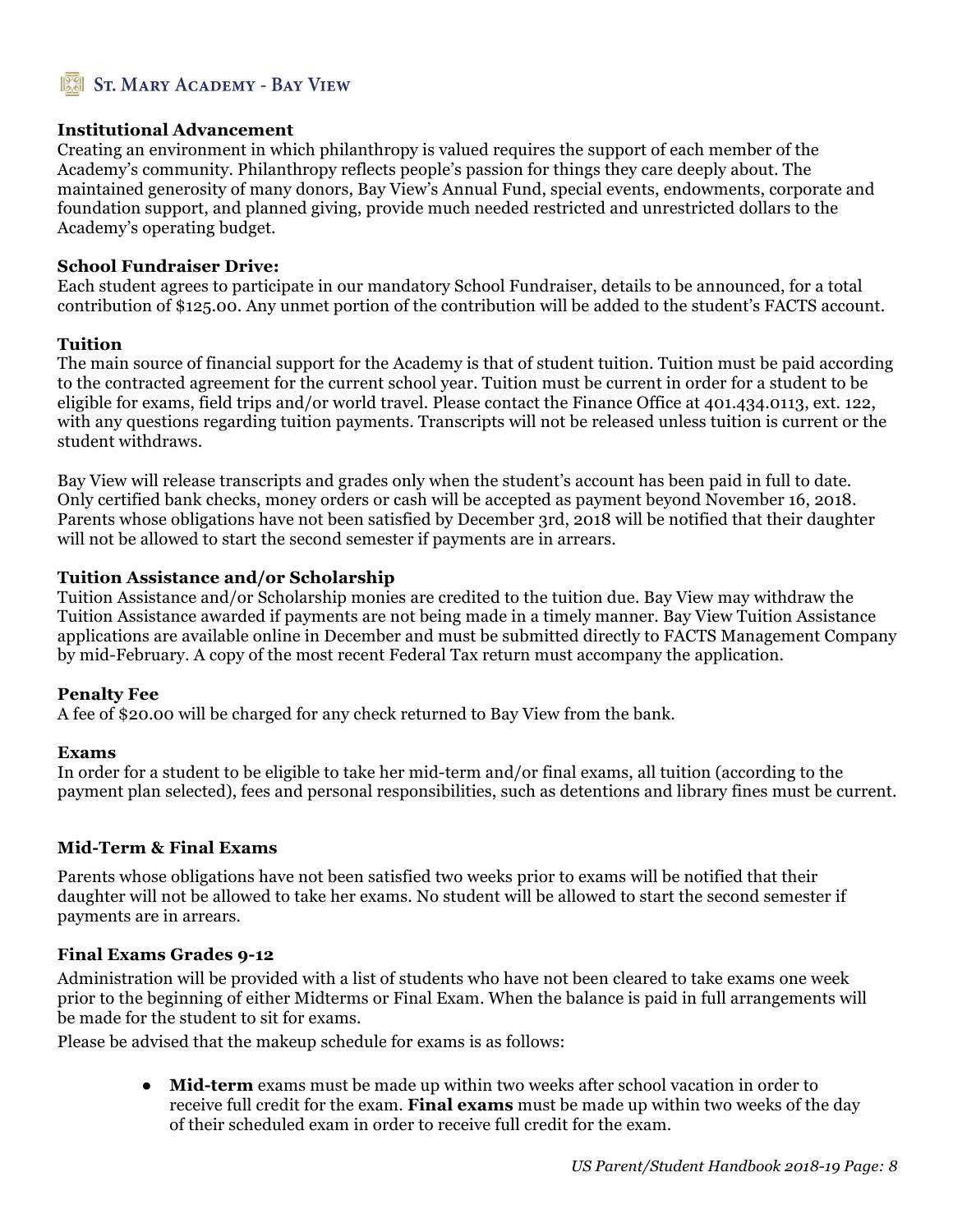- Exams taken after the two week period will not be eligible for full credit and will begin at an 85. Please note that this means that the highest score a student can receive on the exam is an 85.
- The exam grade will decrease another 10 points to 75 and continue to decrease each week until the exam is taken.

Therefore, in order for your daughter to receive full credit on her exam, please be sure your tuition payments are current prior to their scheduled exam.

#### **ACADEMICS**

#### **School Schedules**

Bay View Academy follows a block schedule. Each of the four daily classes is 85 minutes. Students are required to be present in school on every official school day. Regular attendance at all classes, exams and scheduled activities is required. Absence from class must have the approval of the administration.

#### **SCHOOL SCHEDULE**

| <b>Regular Schedule</b><br>8:00-8:17 Homeroom<br>$8:20 - 9:45$ Class<br>$9:48 - 11:13$ Class<br>$11:16 - 1:04$ Class<br>11:13 - 11:55 MS Lunch<br>11:55-12:25 Grade 9/10 Lunch<br>12:30 - 1:04 Grade 11/12 Lunch<br>$1:08 - 2:33$ Class                            | "X" Day: AM Assembly<br>8:00-8:10 Homeroom<br>8:12 - 9:22 Class<br>9:23 - 9:29 Return to Homeroom<br>9:30-10:30 Assembly/Liturgy<br>10:33 - 11:43 Class<br>11:45 -1:19 Class<br>$11:45 - 12:15$ MS Lunch<br>12:17-12:47 Grade 9/10 Lunch<br>12:49 - 1:19 Grade 11/12 Lunch          | "X" Day: PM Assembly<br>8:00-8:15 Homeroom<br>8:17-9:21 Class<br>$9:23 - 10:27$ Class<br>$10:29 - 11:33$ Class<br>$11:35 - 1:09$ Class<br>$11:35 - 12:05$ MS Lunch<br>12:07 - 12:37 Grade 9/10 Lunch<br>12:39 - 1:09 Grade 11/12 Lunch<br>1:10 -1:14 Return to Homeroom |
|--------------------------------------------------------------------------------------------------------------------------------------------------------------------------------------------------------------------------------------------------------------------|-------------------------------------------------------------------------------------------------------------------------------------------------------------------------------------------------------------------------------------------------------------------------------------|-------------------------------------------------------------------------------------------------------------------------------------------------------------------------------------------------------------------------------------------------------------------------|
| <b>Advisory Schedule</b><br>8:00-8:10 Homeroom<br>$8:15 - 9:15$ Advisory Period<br>9:18 -10:28 Class<br>10:31-11:41 Class<br>11:44 - 1:20 Class<br>11:44 - 12:09 MS Lunch<br>12:17 -12:47 Grade 9/10 Lunch<br>12:50 -1:20 Grade 11/12 Lunch<br>$1:23 - 2:33$ Class | $1:21 - 2:33$ Class<br><b>Early Dismissal</b><br>8:00-8:17 Homeroom<br>8:20 - 9:20 Class<br>$9:24 - 10:24$ Class<br>10:27 - 11:27 Class<br>11:30 - 12:40 Class<br>$11:30 - 11:50$ MS Lunch<br>11:55-12:15 Grades $9/10$ Lunch<br>12:20 -12:40 Grades 11/12 Lunch<br>12:45 Dismissal | 1:15 - 2:33 Assembly                                                                                                                                                                                                                                                    |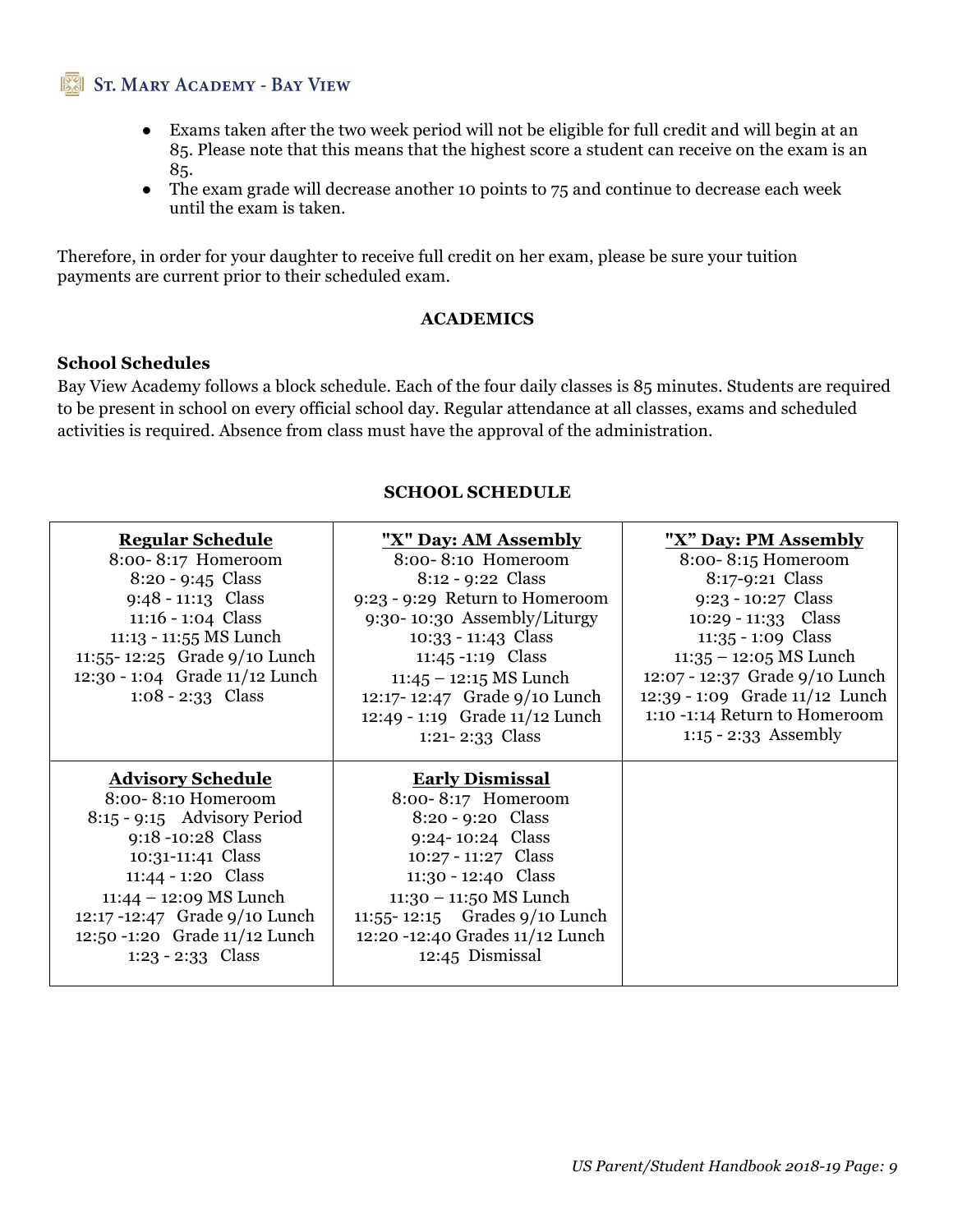#### **Eight Day Rotation**

| Day 1       | Day 2     | Day 3       | Day 4       | Day 5       | Day 6 | Day 7 | Day 8 |
|-------------|-----------|-------------|-------------|-------------|-------|-------|-------|
| A           | ${\bf E}$ | B           | F           | $\mathbf C$ | G     | D     | H     |
| B           | F         | $\mathbf C$ | G           | D           | H     | A     | E     |
| $\mathbf C$ | G         | D           | $\mathbf H$ | A           | E     | B     | F     |
| D           | H         | A           | E           | B           | F     |       | G     |

#### **Noon Dismissal Schedule**

| Homeroom             | 8:00 AM - 8:10 AM    |
|----------------------|----------------------|
| <b>First Period</b>  | 8:13 AM - 9:07 AM    |
| <b>Second Period</b> | $9:10 AM - 10:05 AM$ |
| <b>Third Period</b>  | 10:08 AM - 11:02 AM  |
| <b>Fourth Period</b> | 11:05 AM - 12:00 PM  |

#### **Requirements for Graduation**

Each student must earn a total of 26 credits, complete Community Outreach and a School-to-Career Internship in order to graduate. Required credits are as follows; however, it is highly recommended that students complete four credits in all core academic areas (English, Mathematics, Science, Social Studies and World Languages).

| Theology                    | 4 credits                                                          |
|-----------------------------|--------------------------------------------------------------------|
| English                     | 4 credits                                                          |
| Mathematics                 | 3 credits                                                          |
| <b>Science</b>              | 3 credits ( <i>Biology</i> , <i>Chemistry</i> and <i>Physics</i> ) |
| World Language              | 3 credits (same language)                                          |
| Social Studies              | 3 credits                                                          |
| Electives                   | 3.5 credits                                                        |
| <b>Physical Education</b>   | 1 credit                                                           |
| Health                      | 1 credit                                                           |
| Fine Arts                   | .5 credit                                                          |
| <b>Computer Literacy</b>    | .5 credit                                                          |
| <b>Community Outreach</b>   | .25 credit                                                         |
| School to Career Internship | .25 credit                                                         |

All courses are included in the calculation of GPA except: Health, Physical Education, Community Outreach and School-to-Career Internship.

#### **Physical Education**

*US Parent/Student Handbook 2018-19 Page: 10* All students must participate in and successfully pass the requirements of the physical education program according to the state laws of Rhode Island. If, for any reason a student cannot participate, a note must be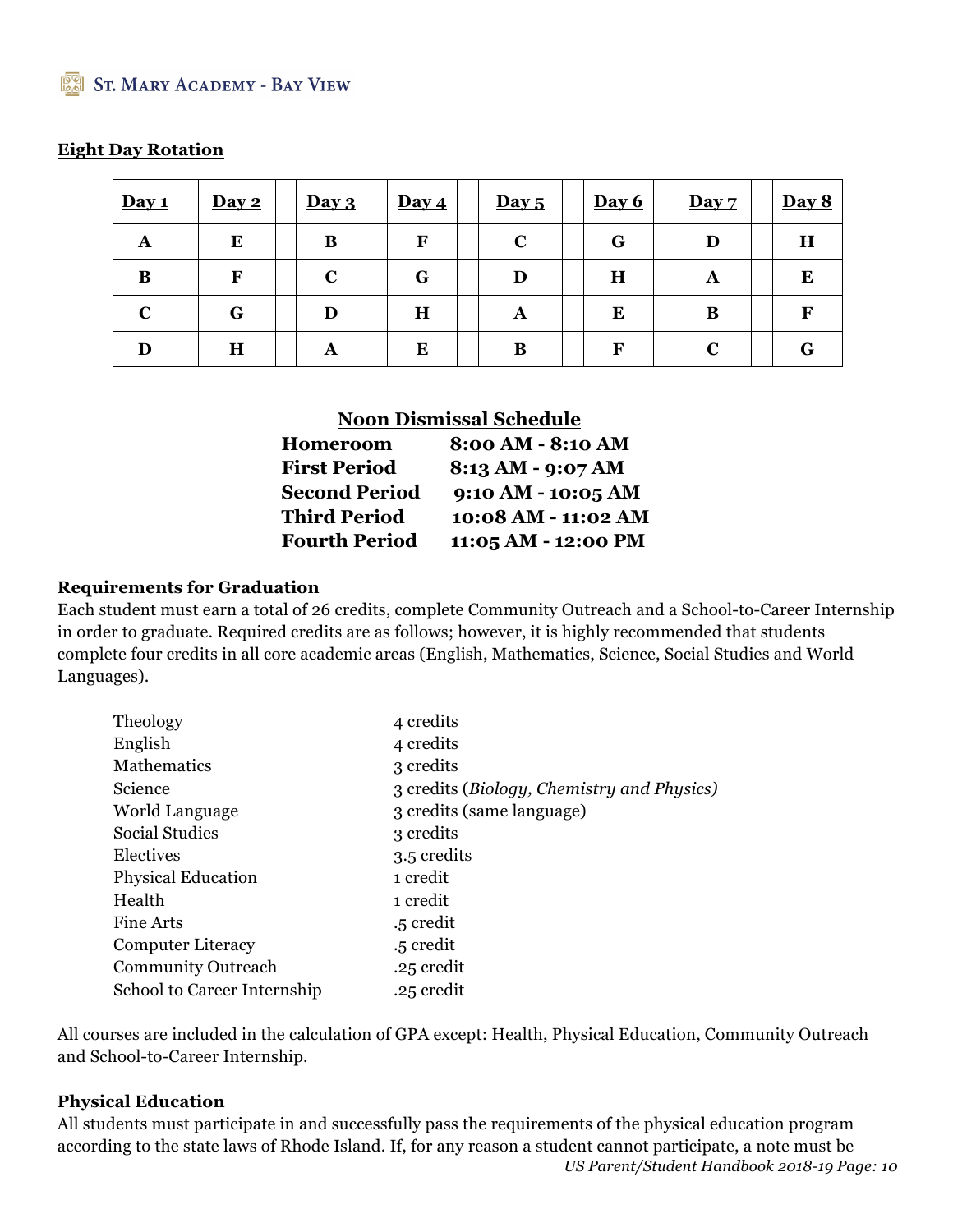brought from home stating the reason. If this disability extends for more than one week, a doctor's note must be submitted indicating the length of time the student is to be excused. This medical excuse will be kept on file in the Physical Education Office. However, the student is to report to her gym period and remain there for the entire period.

#### **Community Outreach Program**

Grades 9 – 11 participate in the Community Outreach Program. The student is required to complete thirty hours of service meeting identified needs within her community. The thirty hours are broken down as follows: grade 9- ten hours, grade 10- fifteen hours, grade 11- five hours by the end of the first semester.

The distribution of service hours through two and a half years is to allow the student to demonstrate the expansion of her awareness of the needs of her community, as well as her maturing ability to meet those needs. A Community Service Portfolio is maintained for each student as she progresses through the program. This portfolio will contain her theological reflections relevant to the human's call to justice, reflections on the insights that she gained through her service and documentation of her service hours.

#### **School to Career Internship**

This career-oriented program is required during senior year. The purpose is to link the academic with the practical, introduce students to the world of work, add new dimensions to book learning, provide the opportunity to know more about themselves, challenge them to make decisions, discover talent(s), develop

self-confidence, arouse interest in emerging as well as existing careers, become acquainted with women and men dedicated to their respective careers and become aware of resources available in their own community.

This requirement must be completed during the second semester of the student's senior year. Beginning in March, seniors are to report to their School-to-Career assignment on Wednesdays.

#### **Course Credits**

Course selection for the next academic year is done in March. Students will meet with her school counselor within the determined time frame to select her courses for the following academic year.

Courses run for a half or full school year. Completion of the course with a passing grade provides credit toward graduation. Students receive one credit for the successful completion of a full-year course, and a half-credit for a half-year course. No credit is given for courses that are not completed for reasons of withdrawal, incompletion or failing work.

Students who fail a major subject must repeat this subject in an approved summer course. A student may not repeat this subject the following year. Upon successful completion of said subject, the new grade will be recorded on the transcript and the failing grade will be adjusted to a "D."

#### **Required Course Load**

Every student will be enrolled in courses equivalent to six and one half (6.5) credits for each academic year in addition to Physical/Health Education. Students are expected to be present for class in order to receive course credit. Absences due to school-related activities (Close-Up, participation in school sports, retreats, etc.) will not affect course credit. A student must have 26 credits for graduation.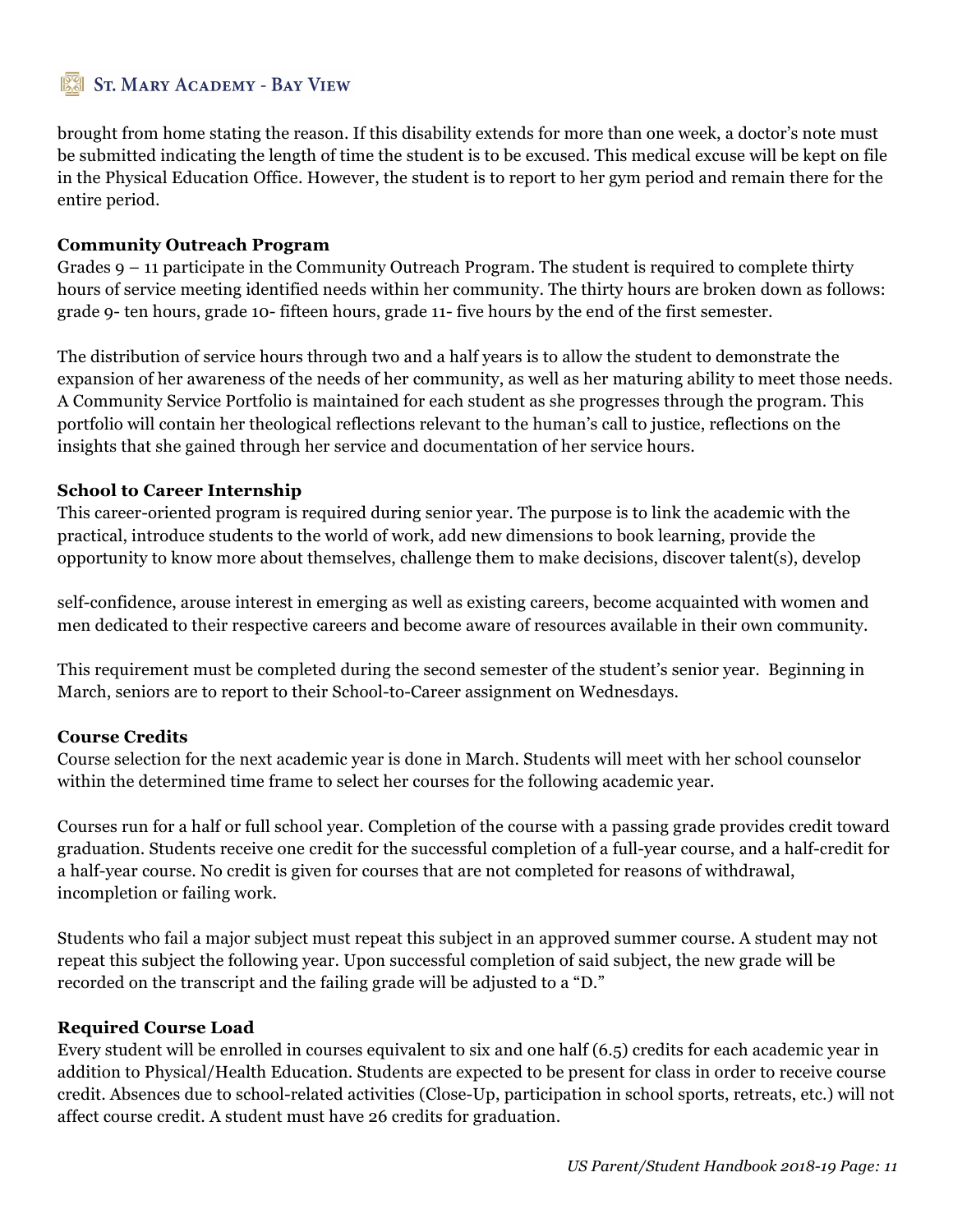A student must have earned a total of 6.5 credits before being promoted to her sophomore year. She must have acquired a total of 13 credits before entering her junior year, and a total of 19.5 credits before entering senior year.

It is assumed that when a student enrolls at St. Mary Academy - Bay View it is with the intention of remaining and participating in the complete academic program. Request for early graduation will be handled by the administration on an individual basis. No decision will be made until a student's parents have been consulted.

#### **Course Levels**

THE ADVANCED PLACEMENT PROGRAM is a cooperative educational endeavor of the College Board, participating colleges/universities, and St. Mary Academy – Bay View. The Advanced Placement (AP) Program is provided as part of the curriculum to encourage the student who has demonstrated superior achievement. This program challenges and stimulates students, accelerates learning, individualized education and indicates to the public that this school values intellectual achievement and academic excellence. Students are presented with college-level work and are evaluated according to college standards by The College Board.

THE HONORS PROGRAM is designed to challenge students to pursue their course material from a broader perspective and in greater depth. It also introduces students to the research and seminar technique at an early stage in their high school years and instills in them the habit of creative and critical thinking. Independent assignments are a characteristic feature of the Honors Program.

LEVEL 1 is designed to challenge students to pursue their studies in greater depth than required at a level 2 placement. The courses at this level are designed to allow students to realize their potential and to perform accordingly. Instruction at this level includes the development of critical and creative thinking and some additional independent assignments.

LEVEL 2 is designed to challenge college-bound students to pursue their studies. Instruction at this level emphasizes required coursework that includes the successful completion of reading/writing assignments. Level 2 is a standard college preparatory curriculum which is designed to engage the student in a challenging program of studies that advances her academic accomplishments and preparedness.

#### **AP Course Procedures**

St. Mary Academy - Bay View adheres to the mission of the College Board to prepare, inspire and connect students to college success and opportunity.

When registering for AP courses a student must be mindful of her overall course load and involvement in cocurricular activities. Official enrollment to the AP course is contingent upon a contract signed by both student and parent. A copy of the contract will be kept on file with the AP coordinator. A separate agreement must be submitted for each AP course taken by a student.

Students are required to take the AP exam and are responsible for the costs of the exam. The AP exam is only one requirement towards the completion of the course.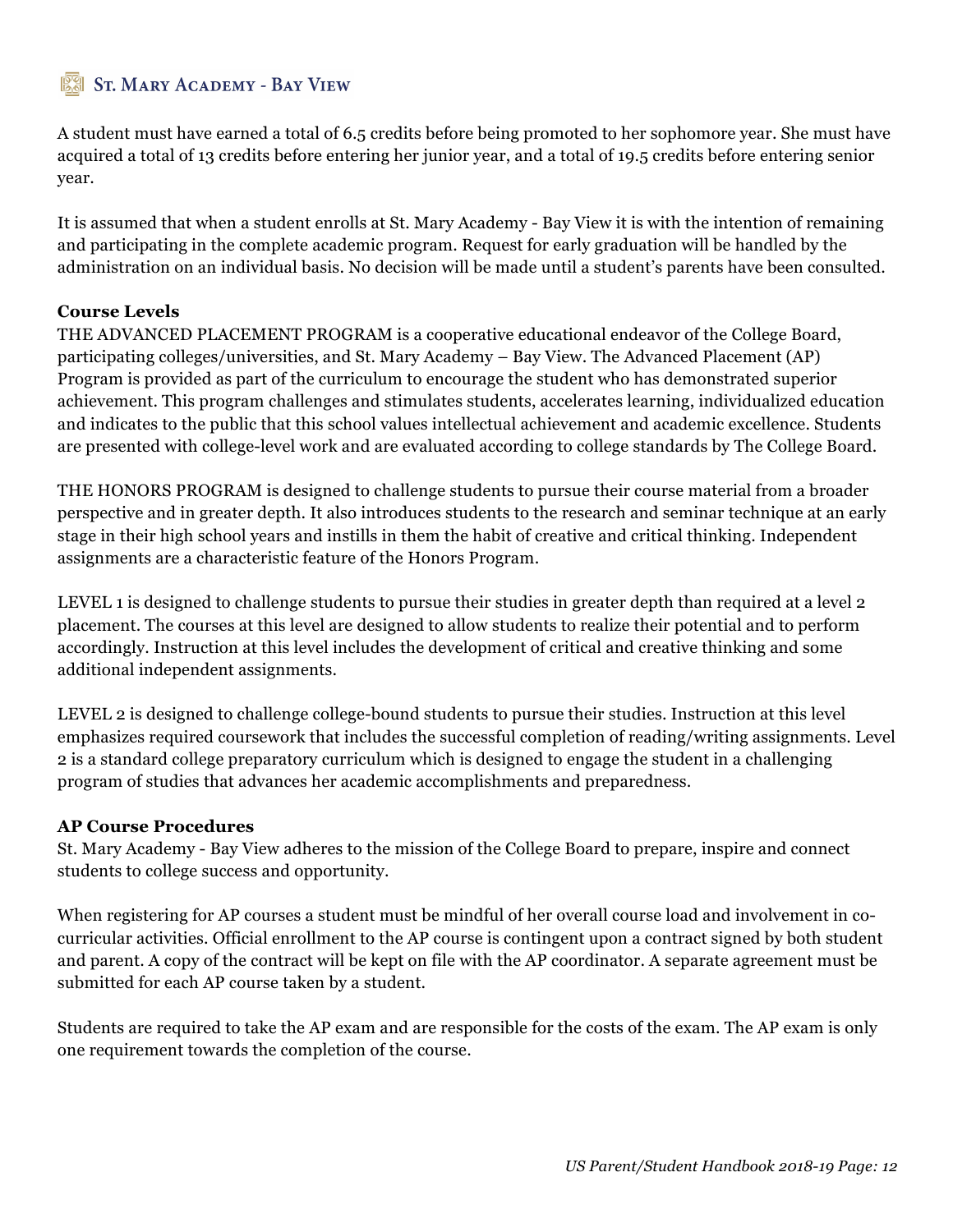#### **Virtual High School (VHS)**

VHS courses are available to students at an additional cost as determined by the VHS Collaborative. Payment for the class is made to St. Mary Academy - Bay View. The VHS Collaborative does not provide a refund if a student chooses to drop the course.

#### **Level Changes**

In order for a student to be considered for a more challenging level she must earn an average of a 90 or better. If a student does not meet this criteria and still wishes to be considered for a more challenging level, she may request a review of her level placement with her current teacher and school counselor. If the student is not recommended to move up but still wishes to, then she and her parents may sign a waiver into the requested course. The maximum number of permitted waivers is two.

In the rare instance that a student is recommended to move down a level by her teacher, the parents/guardians, school counselor and the Director of Student Services will be notified. A discussion will be had with all parties before a change is made.

#### **Course Changes**

A record of withdrawal from a course after the add/drop period is indicated on a student's transcript as W/F (withdrawal/failure).

The add/drop period for courses is in effect for the first three class meetings. No changes in schedule will be honored after the third class meeting. If a course change is necessitated outside of the add/drop period, it shall be subject to administrative review. All requested course changes must be discussed with the student's school counselor. Students who drop a class and as a result have two free periods will be assigned to a study for one of the periods. No student is allowed to have two on=campus periods. Any upper class woman who has a free period in addition to on campus will be placed in an assigned study. The assigned study will fall under the guidelines of an academic course, meaning that the student may not sign out of the study other than to use the restroom or go to the nurse. She must remain in the study room.

#### **Marking System**

Bay View uses a letter grade marking system ranging from A to F. The lowest passing grade is D. The school year is divided into four quarters. A formal report card is emailed to parents/guardians at the end of each quarter. The average of the two semester grades constitutes the final grade for a year-long course. Mid-term and Final Exam count 20% of the semester grade. In a one semester course, the average of the two quarters and exam constitutes the final grade.

#### **Policy on Grading**

No student is to receive a grade below a 60 in any subject area for the first marking period. This applies to semester courses as well as full year courses.

#### **Grade Point Average**

GPA is computed using a weighted scale. The scale consists of a 4 point grading system for the Level 2 courses. To that scale is added .45 of a point for Level 1, .90 for Honors courses, and 1.35 points for Advanced Placement courses as follows: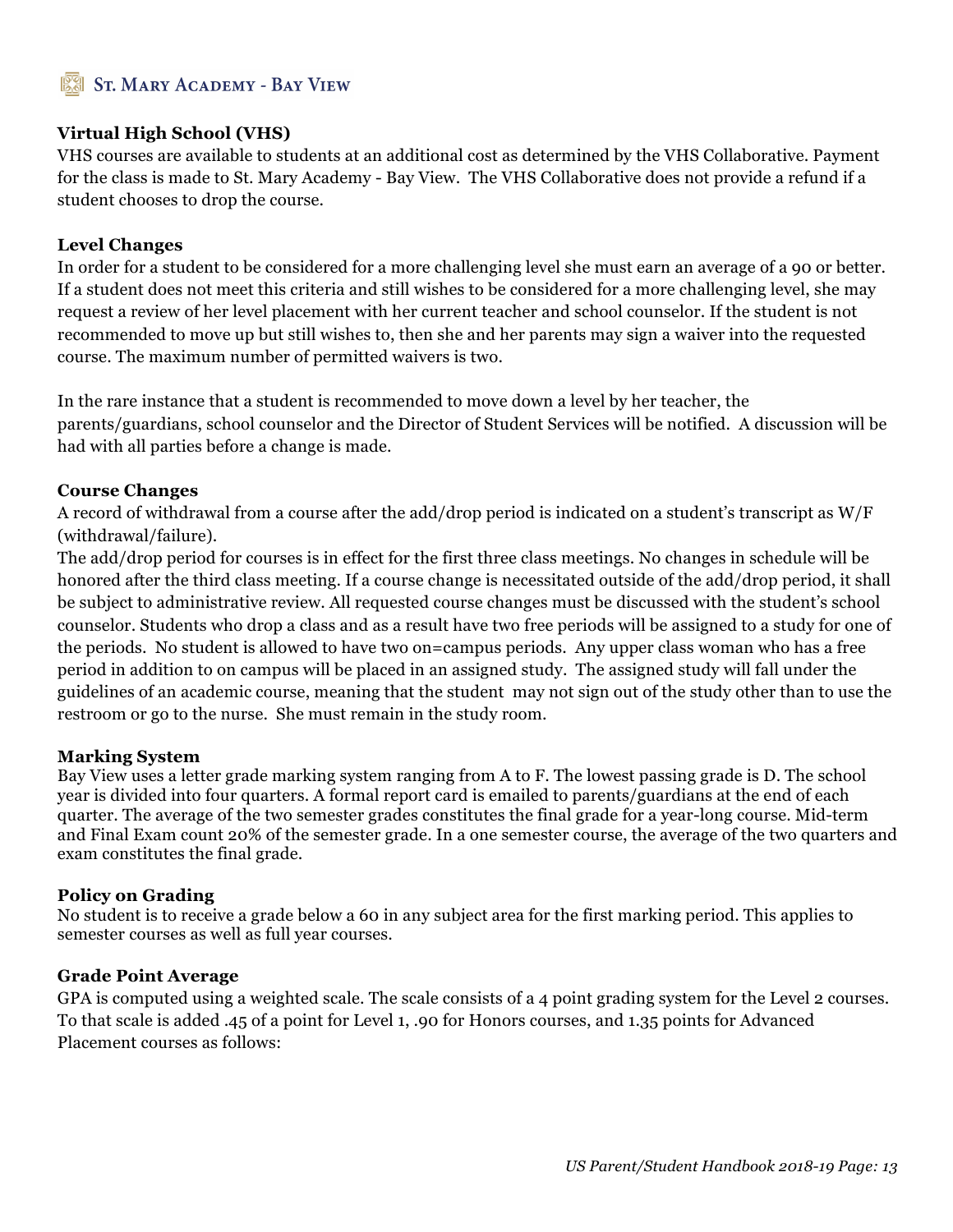| Grade       | Equiv.    | Level 2     | Level 1     | <b>Honors</b> | AP        |
|-------------|-----------|-------------|-------------|---------------|-----------|
| $A+$        | 97-100    | 4.33        | 4.78        | 5.23          | 5.68      |
| $\bf{A}$    | 93-96     | 4.00        | 4.45        | 4.90          | 5.35      |
| $A-$        | 90-92     | 3.67        | 4.12        | 4.57          | 5.02      |
| $B+$        | 87-89     | 3.33        | 3.78        | 4.23          | 4.68      |
| B           | 83-86     | 3.00        | 3.45        | 3.90          | 4.35      |
| $B-$        | 80-82     | 2.67        | 3.12        | 3.57          | 4.02      |
| $C+$        | $77 - 79$ | 2.33        | 2.78        | 3.23          | 3.68      |
| $\mathbf C$ | $73 - 76$ | 2.00        | 2.45        | 2.90          | 3.35      |
| $C-$        | $70 - 72$ | 1.67        | 2.12        | 2.57          | 3.02      |
| $D+$        | 67-69     | 1.33        | 1.78        | 2.23          | 2.68      |
| $\mathbf D$ | 65-66     | 1.00        | 1.45        | 1.90          | 2.35      |
| $\mathbf F$ | Below 65  | $\mathbf 0$ | $\mathbf O$ | ${\bf O}$     | ${\bf O}$ |

#### **Exams**

Mid-year exams are mandatory for all students in all courses.

All students of English, History, Science and World Languages who have a final average for the year of 90 or better on the last day of formal classes will be exempt from the final exam.

All students will take a final exam in all Mathematics classes.

All AP courses require that the student take the AP exam given by the College Board in May, which shall serve as the final exam.

Students enrolled in fall semester courses are required to take the final exam for that course in December. Students enrolled in spring semester courses are required to take the final exam for that course in June.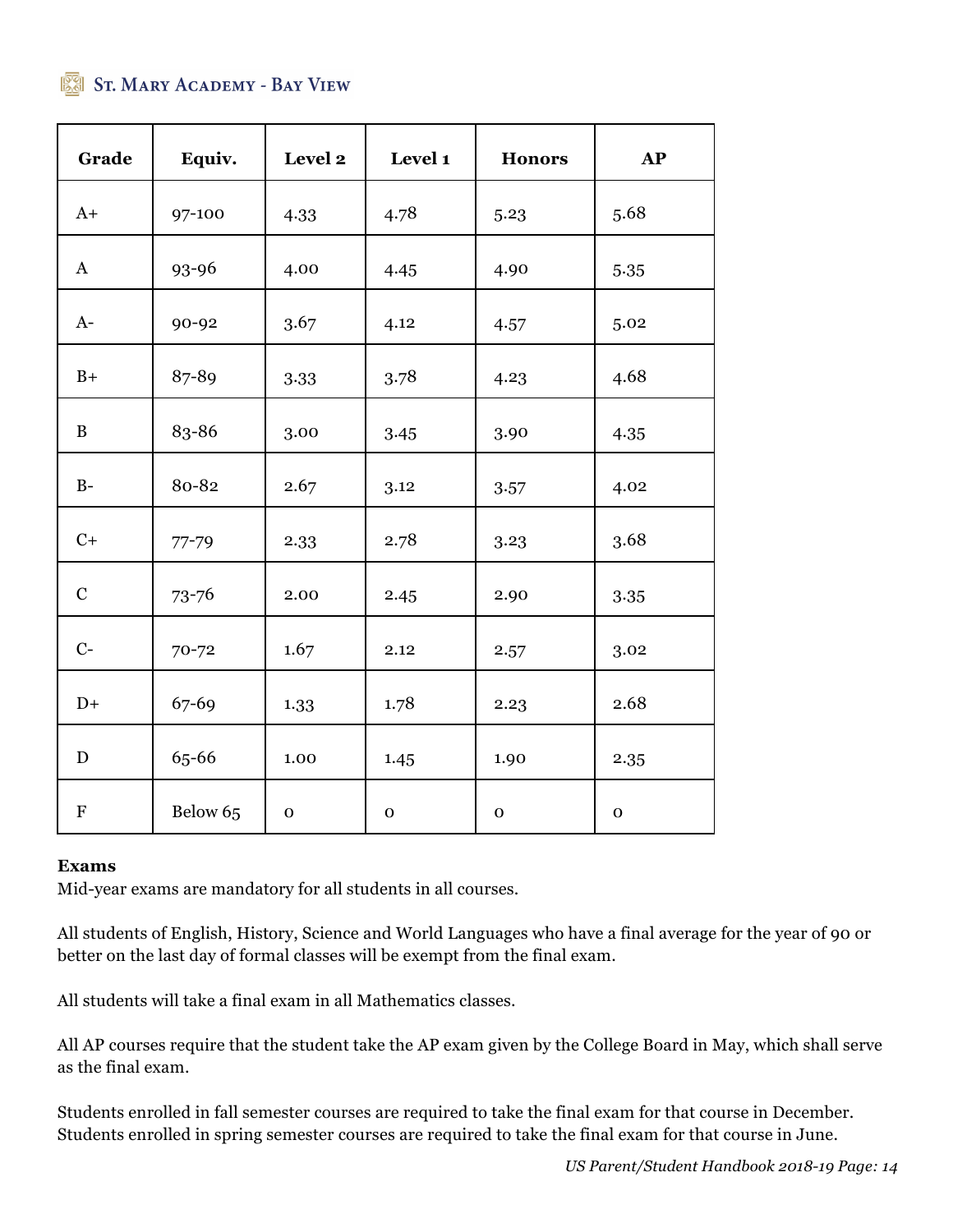Transfer students are required to take all final exams. Students who change course level during the school year are required to take the final exam in that course.

In order for a student to be eligible to take her mid-year and/or final exams, all tuition (according to the payment plan selected), fees and personal responsibilities, such as detentions and library fines must be current.

#### **Assignment and Grade Reports**

The ParentPlus portal is an online posting program used by all teachers. Parents and students can access the portal and obtain homework assignments and upcoming test dates for all subject classes on a daily basis. In addition, parents and students will be provided with the student's current grade, missed assignments and tests. This information is connected to the teacher's grade book and is updated in real time.

#### **Parent/Guardian Teacher Conferences**

Parent/Guardian Teacher Conferences will be held at the beginning of the second quarter. Parents/guardians will have the opportunity to meet with teachers to discuss their daughter's first quarter work. Additional conferences can be scheduled at any time during the school year at the request of parents/guardians, teachers or school counselors.

#### **Incompletes**

Incompletes are given in cases where students have not been able to complete course requirements because of illness or other extraordinary circumstances.

Incompletes cannot be given without the expressed permission of the principal and director of student services. All incompletes must be converted to letter grades within ten school days after the end of the marking period. Failure to comply with this regulation will result in the conversion of the incomplete to a failing grade.

#### **Academic Assistance Program**

The demands made on students' time by academics, athletics, performing arts and other activities create pressure and challenge time management skills. The Academic Assistance Program is intended to assist our students in meeting these demands.

#### **Grade 9 and 10**

Any student who receives a grade of D or F in any quarter will immediately be placed in the Academic Assistance Program for the following quarter. Students entering junior year will be placed in an assigned study, losing on/off campus privileges. With the guidance of the teacher, the student must develop an individualized academic plan for success.

For students who do not meet this criterion, a recommendation can be made to place her in the Academic Assistance Program. Parents will be notified of the recommendation to place their daughter in the program and any other recommendations the school counselors may suggest to assist their daughter.

#### **Grade 11 and 12**

Any student who receives a grade of D or F in any quarter will immediately be placed in an assigned study, losing on/off campus privileges for the entirety of the following quarter. With the guidance of the teacher, the student must develop an individualized academic plan for success.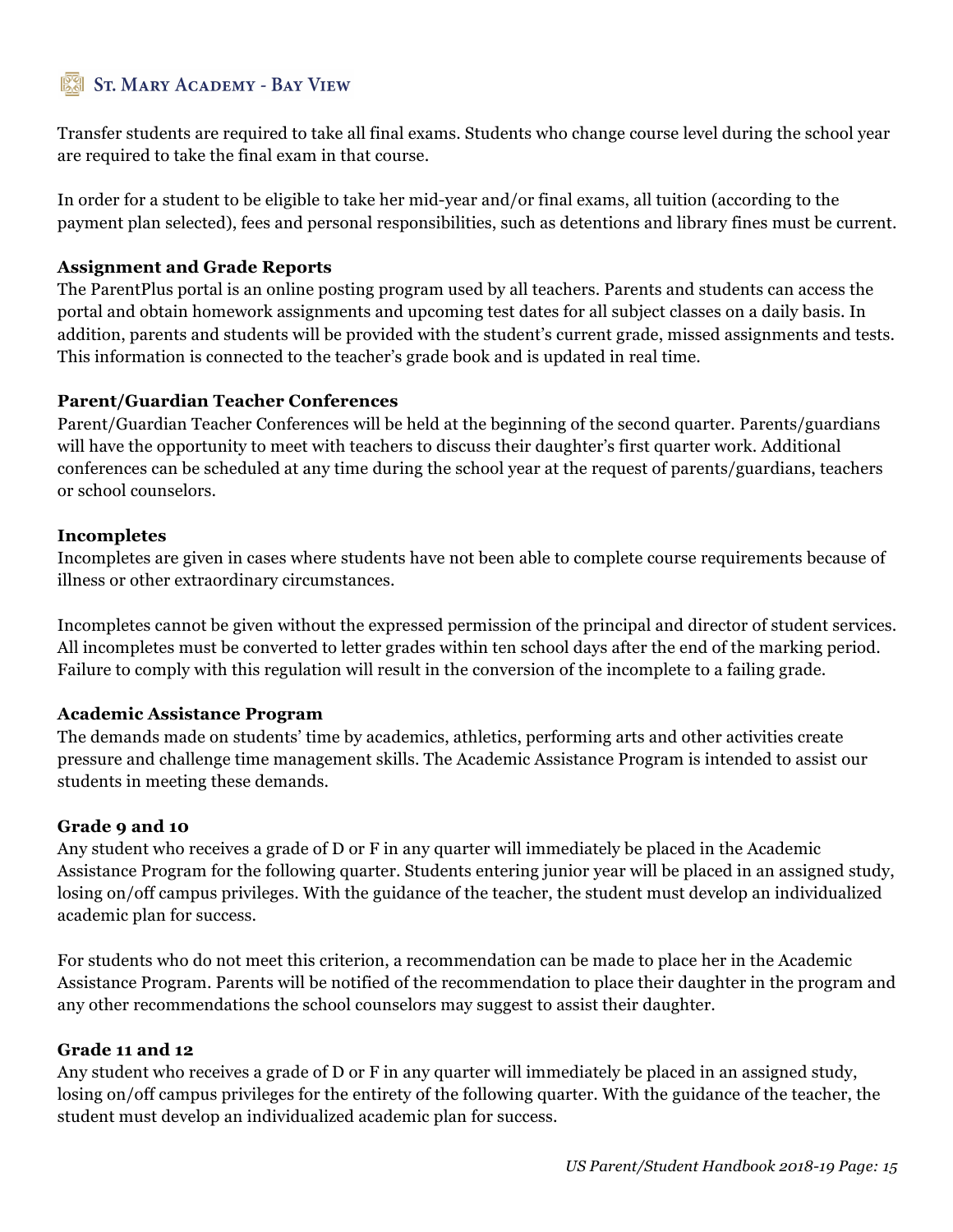The student will regain her on/off campus privileges contingent upon the following quarter's report card that indicates improvement in the subject matter and demonstrates that the student is succeeding in all other courses.

Any student who fails to bring her grades up after spending a quarter in the Academic Assistance Program will be placed on Academic Probation. Please refer to the section on Academic Probation.

A student who receives an unsatisfactory grade due to absences caused by extenuating circumstances will be subject to administrative review when the student's work is completed and her class average calculated. Based on the results of the review, the student's privileges may be reinstated before the end of the quarter.

#### **Academic Probation**

Any student who receives two or more Fs and/or one or more incompletes in a marking period or who has not brought her grades up after being in the Academic Assistance Program will be placed on Academic Probation until the end of the following quarter. Probation begins the day report cards are distributed. The student's school counselor will notify parents of their daughter's placement on probation and a meeting with administration and the school counselor is required.

A student who is placed on Academic Probation is not eligible to participate in any co-curricular activities including all athletic events and performing arts.

An upper class student on Academic Probation forfeits on/off campus privileges and will be placed in an assigned study.

The student will be removed from probation contingent upon the following quarter's report card that indicates makeup of the missing work and/or improvement in the subject matter and demonstrates that the student is succeeding in all other courses.

A student who is on Academic Probation for more than one quarter during the school year will be subject to administrative review. After this review, parents will be asked to meet with the administration and their daughter's school counselor to discuss the future of their daughter at the Academy.

Any student who fails more than two major subjects must repeat the grade at another school. This policy is subject to administrative review.

Students who fail a major subject must repeat this subject in an approved summer course. A student may not repeat this subject the following year. Upon successful completion of said subject, the new grade will be recorded on the transcript and the failing grade will be adjusted to a D.

#### **Transcripts**

At the beginning of senior year students will sign the FERPA release form on the Common Application. This serves as the request and permission to release the student's transcripts for college applications. Transcripts will be provided to the institutions indicated by the student on Naviance at the end of the first quarter, the end of the first semester and the final transcript to the school at which the student is enrolling.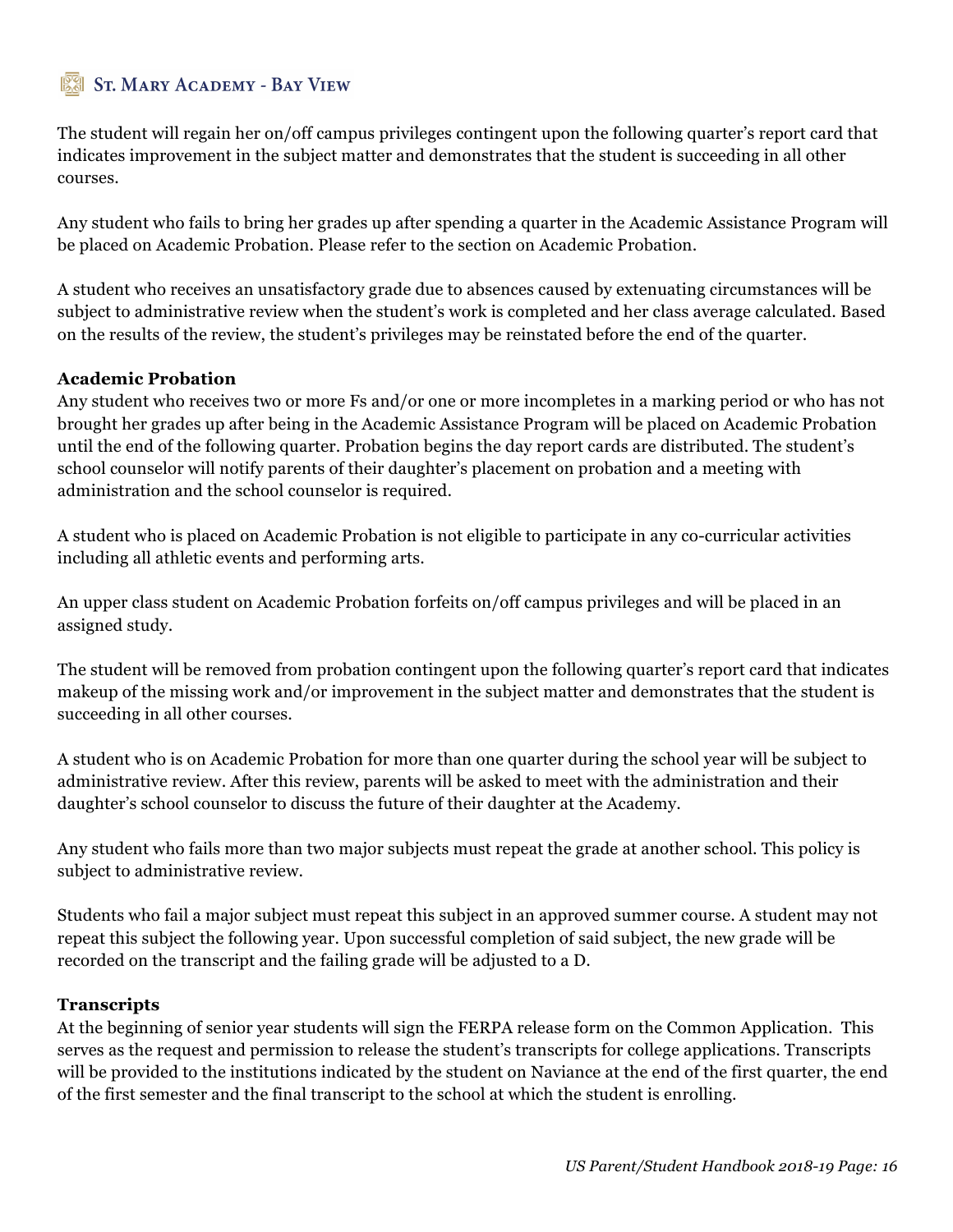The transcript request form on Bay View's web page must be used for all other transcript requests. Transcript requests will be granted for third parties only, for example scholarship organizations, college coaches, internships, etc. Transcripts will not be provided to students or parents.

#### **Transfers**

School counselors conduct an exit interview with those students who are transferring from Bay View. If the decision to transfer is made over the summer, the exit interview will be conducted by the Associate Principal or the Director of Student Services. During the exit interview, the student will obtain a Parent Release form to be signed by parents/guardians and returned to the school counseling secretary. Before records are released, including transcript, health records, psychological/educational testing and standardized testing, clearance must be granted by the school counseling department, the finance office, the technology department and library personnel.

#### **USE OF iPads/TECHNOLOGY**

Requirements for iPad use

- Students must have their iPads with them at school every day.
- Students are responsible for keeping their iPads' batteries charged for school each day.

● Students may not use their iPads for photography or video/audio recording on campus without the permission of a teacher. Teachers will grant permission only for academic purposes or in support of a school program.

#### **Rules for iPad Use**

Bay View makes no guarantee that the network will be up and running 100% of the time. In the rare case that the network is down, Bay View will not be responsible for lost or missing data. Students are responsible for backing up their own files.

Students are responsible for backing up their own files. It is recommended that students upload documents to Google Drive, Dropbox, or iCloud. Storage space will be available on the iPad – but it will not be backed up in case of re-imaging. It is the student's responsibility to ensure that work is not lost due to mechanical failure or accidental deletion. iPad malfunctions are not an acceptable excuse for not submitting work.

#### **Social Media**

St. Mary Academy – Bay View respects the right of its students to use social media. For the purposes of these guidelines, "social media" refers to any websites or mobile device applications that allow users to create, post, upload, comment on, interact with, or share content with other users (including the user's own network, networks of other users, or members of the public). Examples of social media include: social and professional networking websites (Facebook, LinkedIn), blogs (Twitter, industry blogs), video and image sharing websites (YouTube, Flickr, Instagram, Snap Chat), location-sharing websites (foursquare), consumer review websites (Yelp), virtual worlds (Second Life), and social bookmarking websites (Reddit).

It is important for Bay View students to understand that it is difficult to set boundaries between private and public life online. What may seem or be set to private in social media can easily become public, without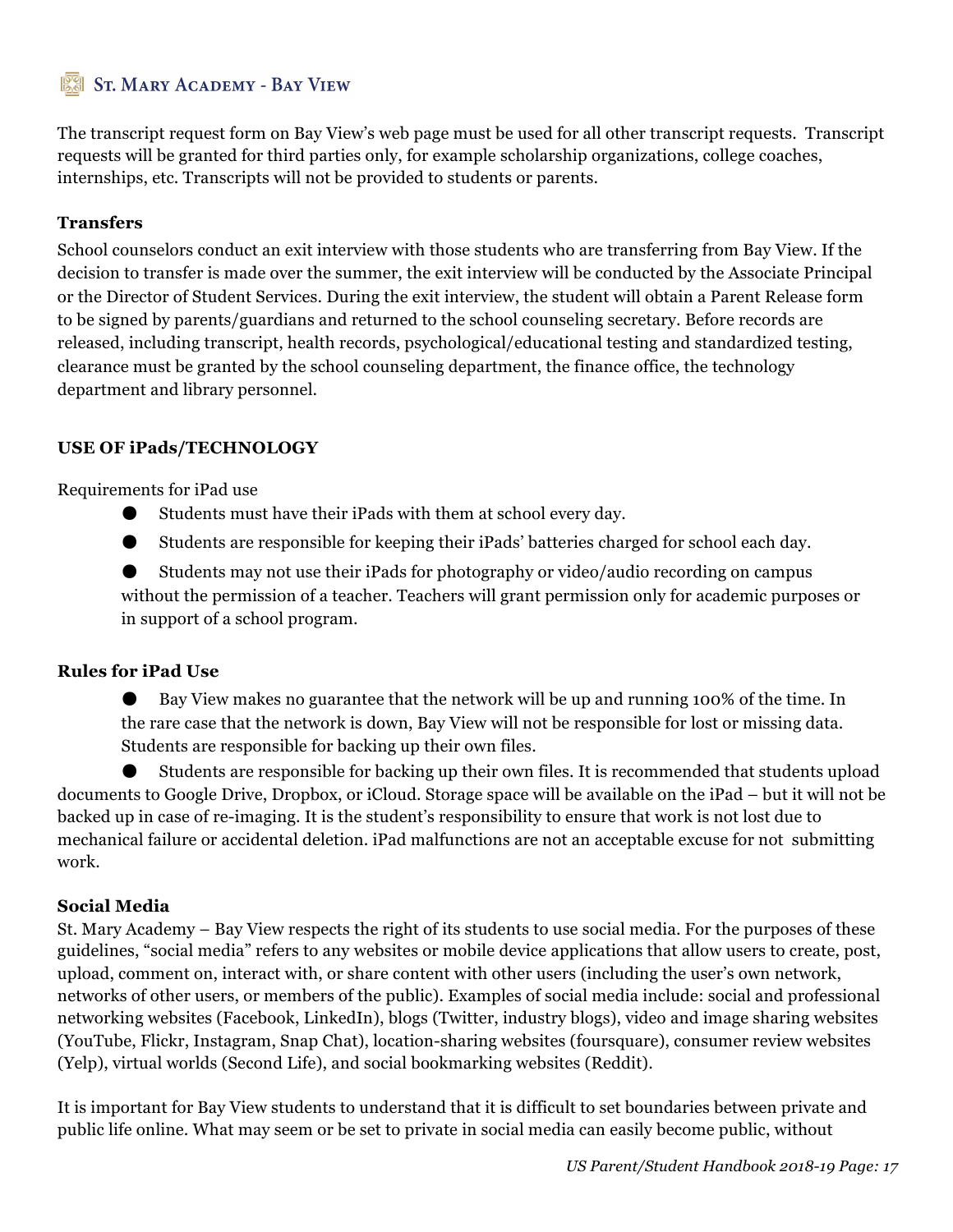knowledge or consent. Anything (pictures or words) that is posted on the internet becomes property of that site. Bay View students who use social media must remember that any information posted reflects on the entire Bay View community and, as such, is subject to the same behavioral standards set forth in this handbook.

#### **Guidelines for Social Media Use**

These guidelines are intended to provide a framework for Bay View students to conduct themselves safely and responsibly online.

#### **Be Aware that Privacy Settings Do- Not Guarantee Privacy**

Bay View students are encouraged to use available privacy settings on social media sites to restrict access to their personal information and content. However, even though most social media sites provide their users with privacy settings, anything you post may become public.

#### **Bay View Teachers or Staff**

Current Bay View students must not "connect to" or "follow" in social media any current Bay View teachers' or staff's personal accounts. This includes becoming Facebook friends, Twitter or Instagram followers, or making any other connection in social media with teachers or staff (including athletic coaches). Accounts used strictly for professional use are permissible.

#### **Private or Confidential Information**

Be wary of sharing or posting private, personal or confidential information to social media sites. Posting information such as your date of birth, address, phone number, class schedule, social security number, bank account number, medical or financial information, etc. is not recommended. Once such information is posted, it becomes public and the property of the social media site.

#### **Unprofessional Public Profiles**

Any information you put on social media sites is considered public information and may be viewed by members of the public. Be mindful of the image you create for yourself online. Potential, current, and future employers as well as college admissions officers and recruiters—may be able to access the information you put on social media sites, regardless of your privacy settings.

#### **Posts that Violate Policies**

Bay View students should avoid posting images or content depicting or endorsing violence, hazing, sexual harassment, overly sexual behavior, vandalism, stalking, underage drinking, sexual activities, selling, possessing, or using illegal drugs, or any other inappropriate or unlawful behavior. Images or content posted to social media become the property of the social media site. Even if you have deleted the image or content from your profile, the image or content may remain on the social media site's server or in a cached/archived version of the site. Internet search engines such as Google or Yahoo may still find that image or content. Even if your profile is set to private, a social media connection can easily capture and disseminate images or content from your profile, such that third parties—including law enforcement, employers, and admissions officers—can see or access private or deleted content.

#### **Bullying \Threatening Violence**

While Bay View students have a right to free speech, that right is not unlimited. Bullying is a serious problem and is not limited to student-on-student interactions. Vicious treatment and hateful words often lead to violence, suicide, depression and discrimination. Bay View students should avoid the following: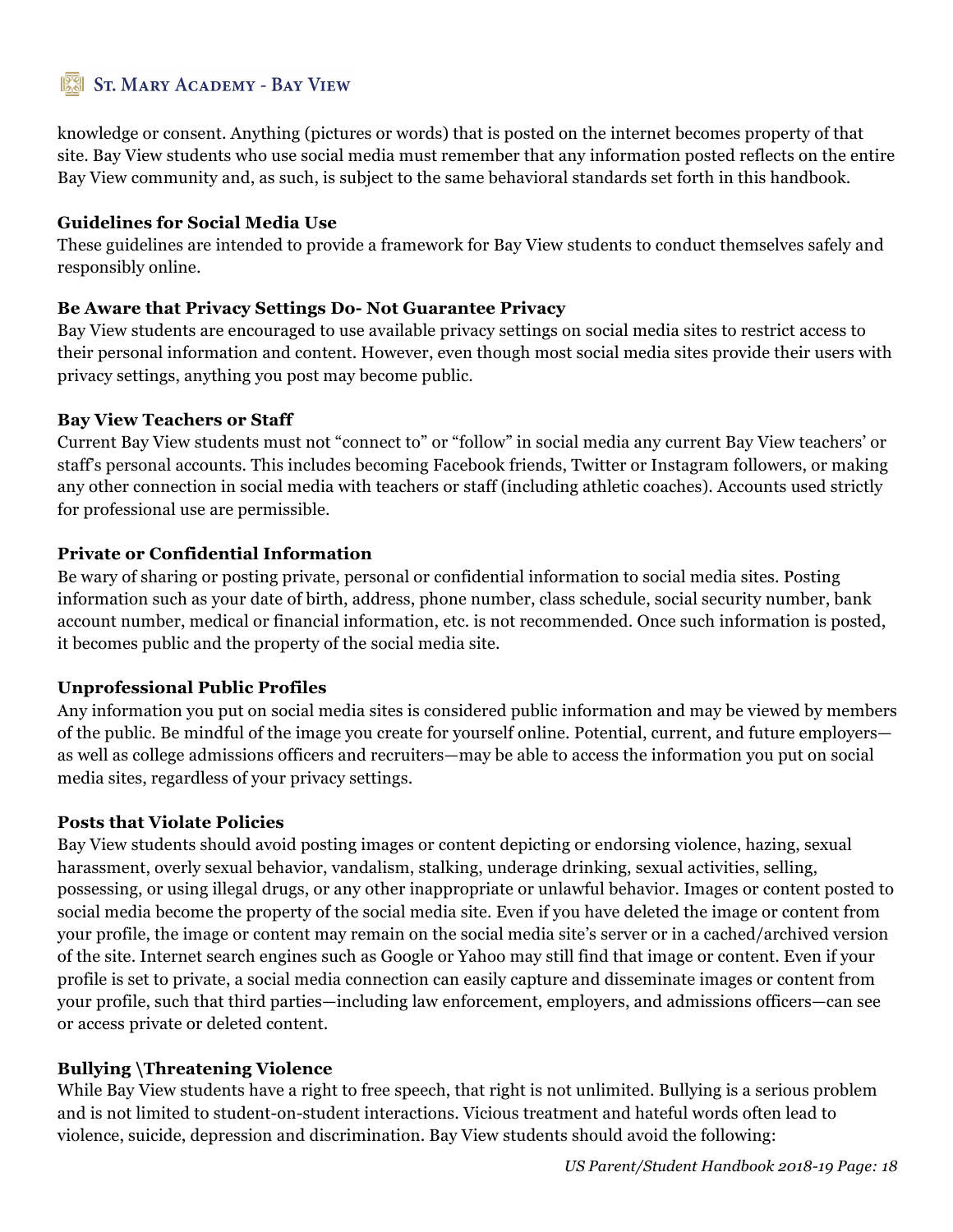- Derogatory language or remarks about Bay View students, teammates, coaches, staff members, athletic administrators, and analogous representatives of other schools
- Demeaning statements about and/or threats to any third party
- Creating serious danger to the safety of another person or making a threat of physical or emotional harm to another person.
- Bay View students should be aware that if their conduct is deemed to be bullying, violates school guidelines, or is otherwise unlawful, such conduct may be subject to discipline, not only by the school, but also by law enforcement agencies. Note that bullying can include tweeting or any other activity meant to demean another without calling them by name or online identity, if that activity can be associated with or linked to a specific victim or individual.

#### **Plagiarism and/or Cheating**

Plagiarism and cheating via social media are prohibited.

#### **Additional Considerations**

- When a student uses personal devices, the administrators, teachers and librarians have the right to validate the use.
- Students must respect and protect the privacy of others.
- Students may only use assigned accounts.
- Students may not view, use, or copy passwords, data or networks to which they are not authorized.
- Students must observe all network security practices, as posted.
- Students must report security risks or violations to a teacher or network administrator.
- Students must not destroy or damage data, networks or other resources that do not belong to them, without clear permission of the owner.
- Students should respect and protect the intellectual property of others.
- Students must not infringe copyrights (no making illegal copies of music, games or movies).
- Students should report threatening or discomforting materials to a teacher.
- Students may not buy, sell, advertise nor otherwise conduct business, unless approved as a school project.
- Students are not allowed to use nor possess hacking software.

Bay View students should be aware that their online actions have consequences. While Bay View does not monitor student social media accounts, it has the right to review and act on information in the public domain or provided by third parties (i.e. students, parents, community members). Bay View also has the right to investigate students' social media activity or content in the event of allegations of inappropriate online conduct or a violation of school guidelines.

Bay View may discipline (up to and including expulsion) students for online conduct which is: a violation of school guidelines, including this policy, substantially or foreseeably disruptive to the Bay View environment, lewd, vulgar, or offensive, advocating or depicting violence, bullying, or illegal activity. Note that, in certain circumstances, your knowledge or support of these activities committed by another can result in discipline to you. This includes "Liking," "Retweeting," "Favoriting," commenting favorably, or otherwise endorsing these activities committed by another.

In addition, students should be aware that, in certain circumstances, their online conduct may be subject to criminal prosecution.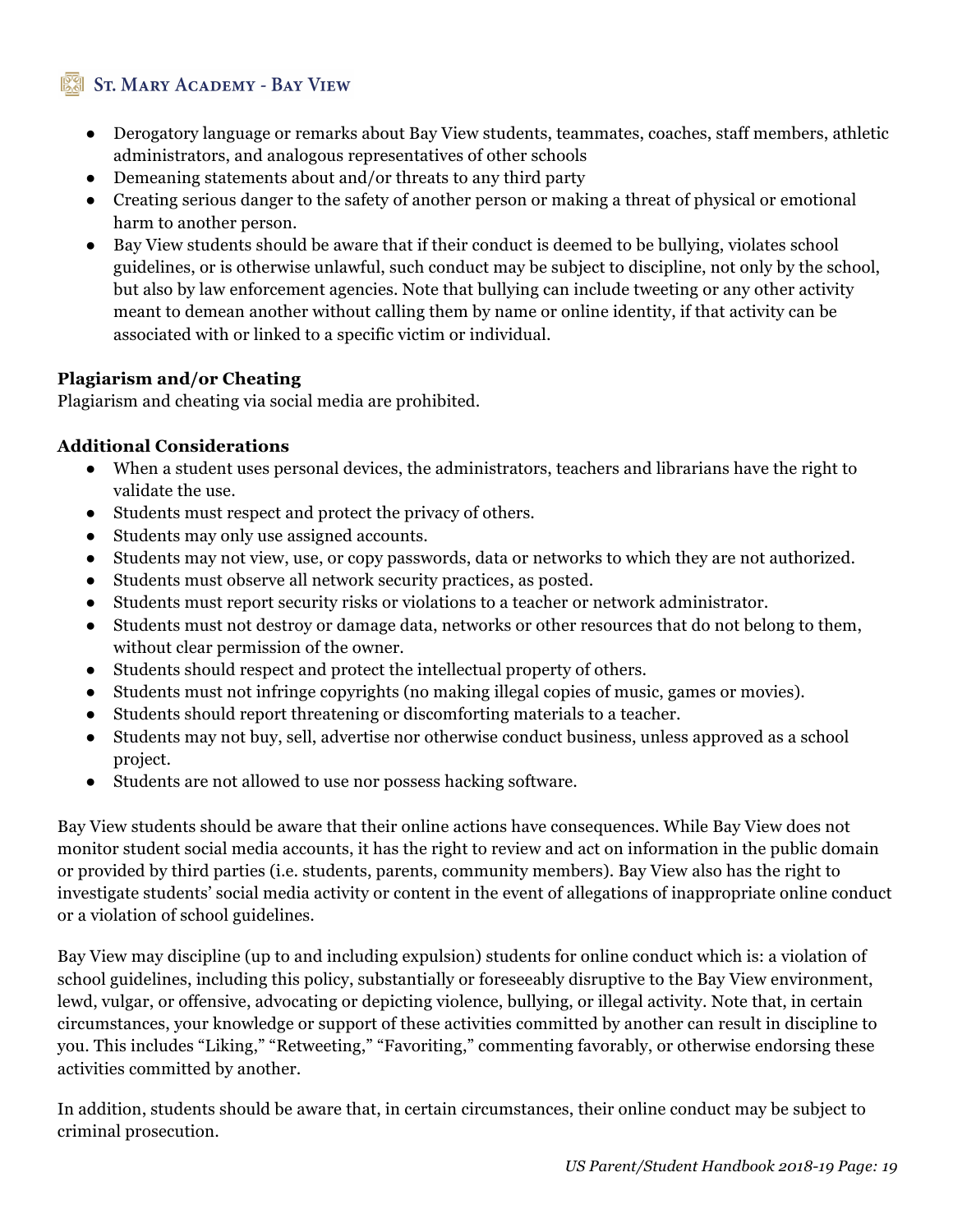#### **Liability**

St. Mary Academy - Bay View has taken reasonable precautions to limit the inappropriate use and restrict access to offensive and questionable material and uses. However, due to the nature of technology and the internet, control of all online activities is impossible. Any student who overrides these restrictions by any means, including use of a virtual personal network (vpn), software, or any other method, will be required to submit to random iPad checks. She will also serve a detention on the first offense and an in-school suspension on the second offense. Further violations of this policy will be handled on a case-by-case basis by administration.

#### **Supervision and Monitoring**

School and network administrators and their authorized employees monitor the use of information technology resources to help ensure that uses are secure and in conformity with this policy. Administrators reserve the right to examine, use and disclose any data found on the school's information networks in order to further the health, safety, discipline or security of any student or other person, or to protect property. They may also use this information in disciplinary actions and will furnish evidence of crime to law enforcement.

#### **STUDENT SERVICES**

#### **Student Services**

The Student Services Department is comprised of the members of the School Counseling Department, Campus Ministry and Health Services. Within the framework of the Academy's mission, the main objective of the department is to foster the development of a value centered belief system together with the confidence to think and work independently. Integrity, social responsibility and the ability to make ethical and critical judgments are key values to which all students are invited to aspire.

#### **School Counseling**

Students are assigned to school counselor by grade level and will transition to the assigned school counselor each academic year.

- The freshman counselor assists with the spiritual, academic and personal/social transition to our Academy. Freshmen are also assigned an advisor to help with the transition, who meets with them during advisory period. Advisors are overseen by the freshman counselor.
- The sophomore counselor will continue to focus on the spiritual, academic and personal/social needs, with an emphasis on exploring college goals and career interests.
- The junior counselor will work closely with students to begin navigating the college application process, including developing a timeline, establishing a resume and creating a list of potential colleges.
- The senior/college counselor will work closely with students and their families in the process of selecting best-fit colleges and presenting a competitive college application packet.

#### **PROGRAMS AND HONOR SOCIETIES**

#### **Advisory**

Throughout the year, time is set aside to disseminate information on important topics, such as PSAT results, safe driving, college and career planning, etc. Students are expected to be present during all scheduled advisories as indicated on the school calendar.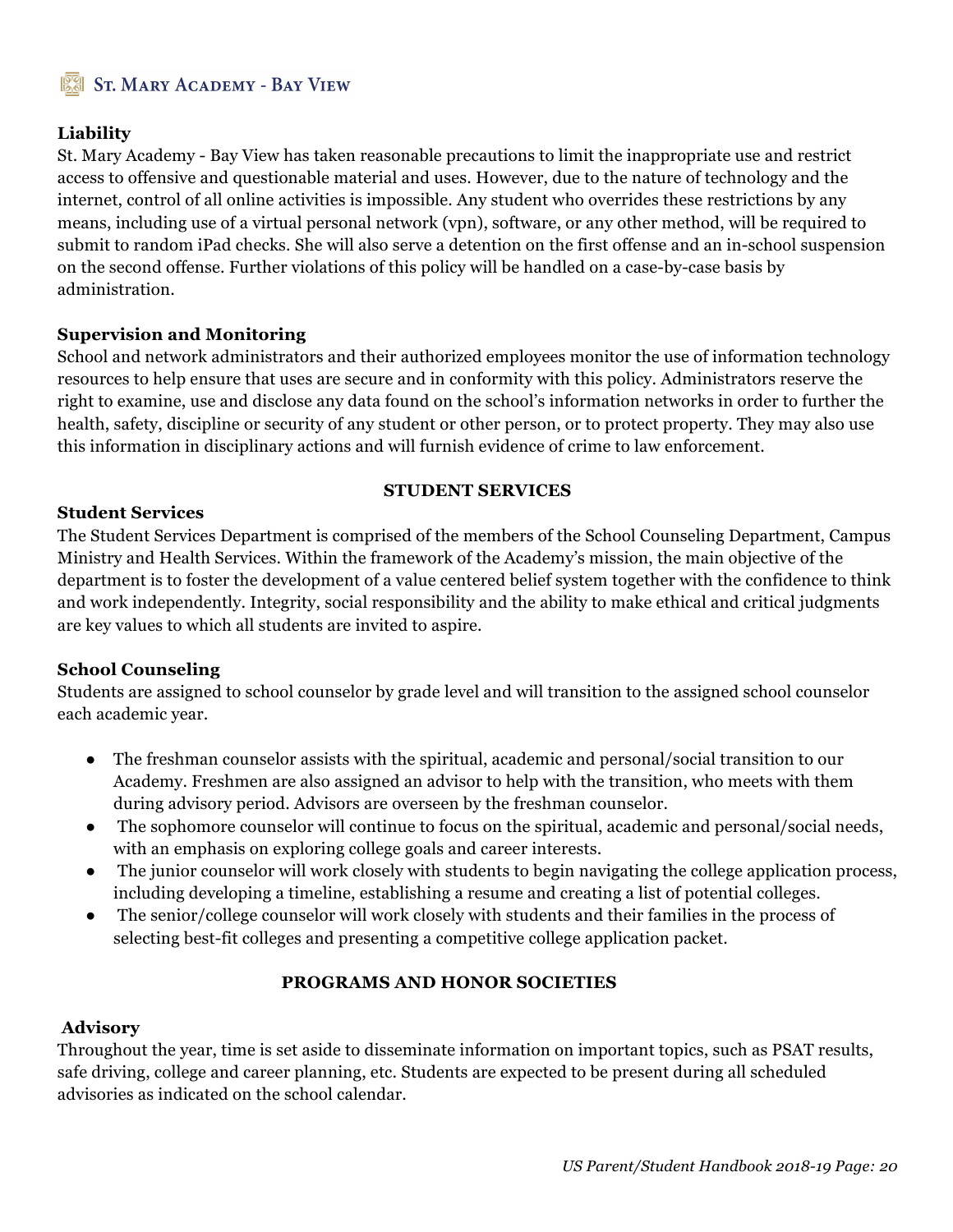#### **Student Exchange Program**

The Student Exchange Program is for students in grades 11 and 12 only. The student must have a minimum cumulative GPA of 2.67 and no more than three absences in each quarter of the school year.

The student and her family shall initiate the discussion regarding study abroad with the student's school counselor. The student shall provide the counselor with program information from the sponsoring organization.

If the initial review by the counselor determines that an exchange program is viable for the student, the next step is for the student and her family to work with the counselor to prepare a course of studies for her remaining time at Bay View and for her time at the host school.

After a course of study has been designed, the request for approval of the plan is presented to a committee consisting of the principal, the associate principal, the student's counselor and the director of student services. St. Mary Academy - Bay View reserves the right to determine if the student has met the requirements for promotion to the next grade level and/or graduation. Contracts between the school and the student will be tailored to each specific case.

The financial component to this agreement will be determined by the Finance Office.

#### **Campus Ministry Program**

The Campus Ministry Program encourages and supports the faith-life of Bay View faculty and students by ministering to the sacramental and spiritual needs of the school.

Peer Ministry is an integral aspect of our Campus Ministry Program. Peer Ministry is an organized effort of students to act as role models/leaders in collaboration with the administration/faculty to continue the legacy of Catherine McAuley. Peer Ministers are a group of upper class women who serve the school community by creating opportunities for spiritual growth through prayer services, retreats, liturgies and community outreach.

#### **St. Mary Academy – Bay View Honor Roll**

The Bay View community recognizes those students with above average scholastic achievement. Students who achieve all A's for the quarter grading period will receive high honors. Those who achieve A's and B's for the quarter grading period will be recognized as honors. The Honor Roll is published at the end of each quarter.

#### **Rhode Island Honor Society**

Students must earn a cumulative grade point average of 3.33 through the first semester of senior year. Conditions for dismissal are stipulated in the Bay View Chapter Bylaws of the Rhode Island Honor Society.

#### **National Honor Society**

The Bay View chapter of NHS follows the mandates of the National Organization which recognizes the academic achievement of students. The honor is not automatic.

Through the class of 2019: In order to be considered for membership, students must earn a cumulative 4.0 grade point average through the first semester of eleventh grade. Those who qualify academically are invited to submit an application which shows evidence of leadership, volunteer service to school and community, as well as good character. Students will be notified of their acceptance by the NHS advisor.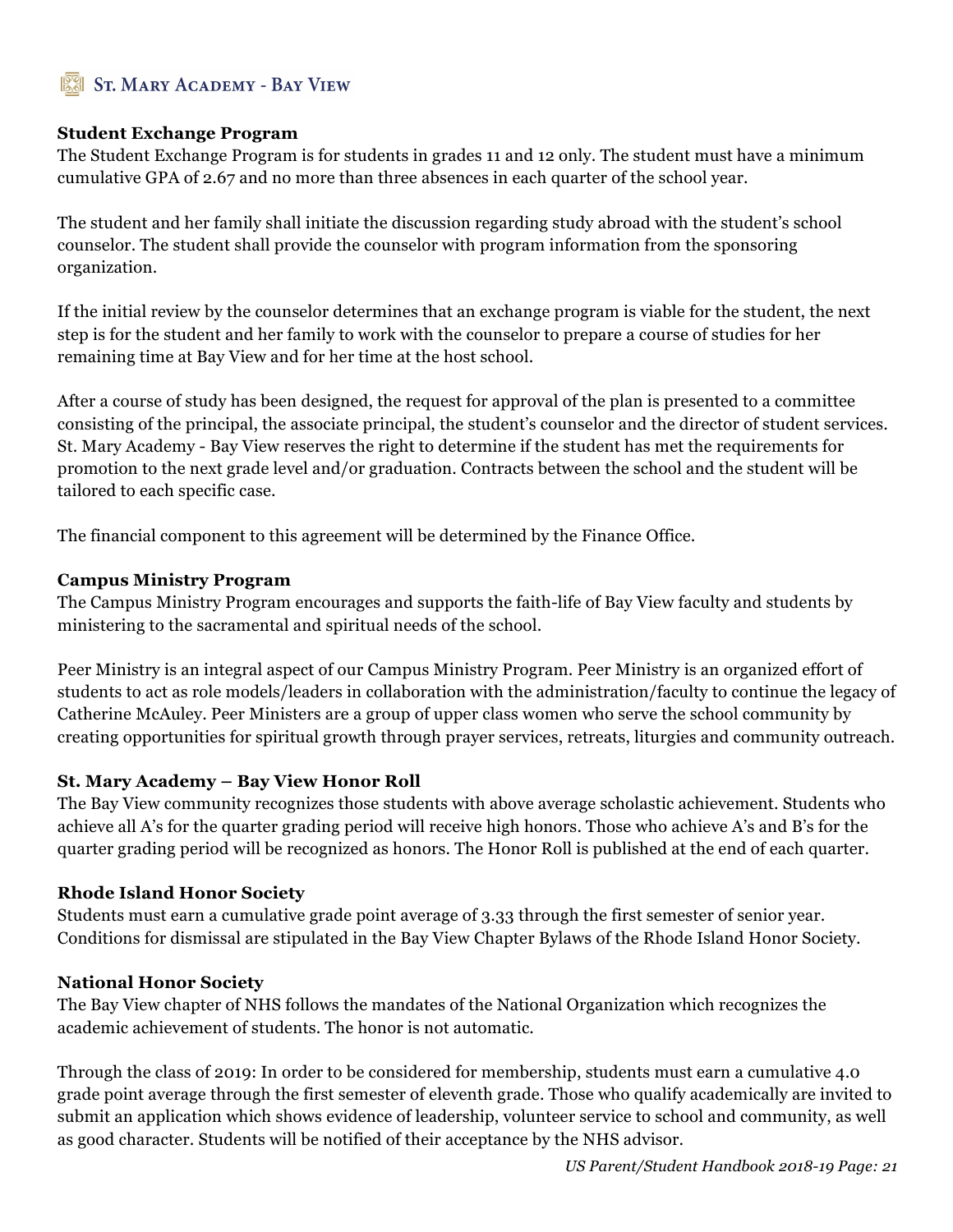Beginning with the class of 2020: In order to be considered for membership, students must earn a cumulative 4.5 grade point average through the first semester of eleventh grade. Those who qualify academically and are in good standing with the academy are invited to submit an application which shows evidence of leadership, volunteer service to school and community, as well as good character. Students will be notified of their acceptance by the NHS advisor.

Conditions for dismissal are stipulated in the Bay View Chapter Bylaws of the National Honor Society. In order to properly service their constituency, a student may not hold major offices in multiple organizations or societies.

#### **The National English Honor Society**

NEHS, an organization sponsored by Sigma Tau Delta (the International English Honor Society for four-year colleges), recognizes the academic accomplishments of America's high school students and promotes their continuing interest in the English language arts. NEHS is the only high school honor society exclusively for students of English. As such it provides a unique opportunity to engage students, teachers and local schools in the valuable experience of discipline-related national honor society participation. NEHS is the organization for students who have experienced the power of literature, the pleasures of good writing and the excitement of language studies.

Qualifications and criteria for membership:

- Candidates must be a senior
- Have a final average of A in both her sophomore and junior English classes, with the exception of AP English Language which has a criteria of A-
- Demonstrate a passion for reading as well as an enthusiastic engagement with literature
- A high level of skill in writing

#### **Mu Alpha Theta National Mathematics Honor Society**

Mu Alpha Theta is dedicated to "inspiring keen interest in mathematics, developing strong scholarship and promoting the enjoyment of mathematics in High Schools." It is co-sponsored by the Mathematical Association of America, the National Council of Teachers of Mathematics, the Society for Industrial and Applied Mathematics and the American Mathematical Association of Two-Year Colleges.

The mathematics department will review the list of eligible students. Only those students who have demonstrated their commitment to the study of mathematics and who meet the criteria are accepted for membership. Members are expected to attend monthly meetings and participate in activities designed to promote the study and understanding of mathematics here at Bay View.

Qualifications and criteria for membership:

- Students must have completed two years of mathematics at the honors level with a minimum average of 90.
- Students must maintain a minimum average of 90. This will be recalculated each semester.
- Students must have the recommendation of the Math Department.
- Students must not have a grade below 75 in any subject.
- Students must participate in at least one competition sponsored by the Math League.
- Students must participate in at least one of the following each year:
- Tutor individual students (for at least two quarters)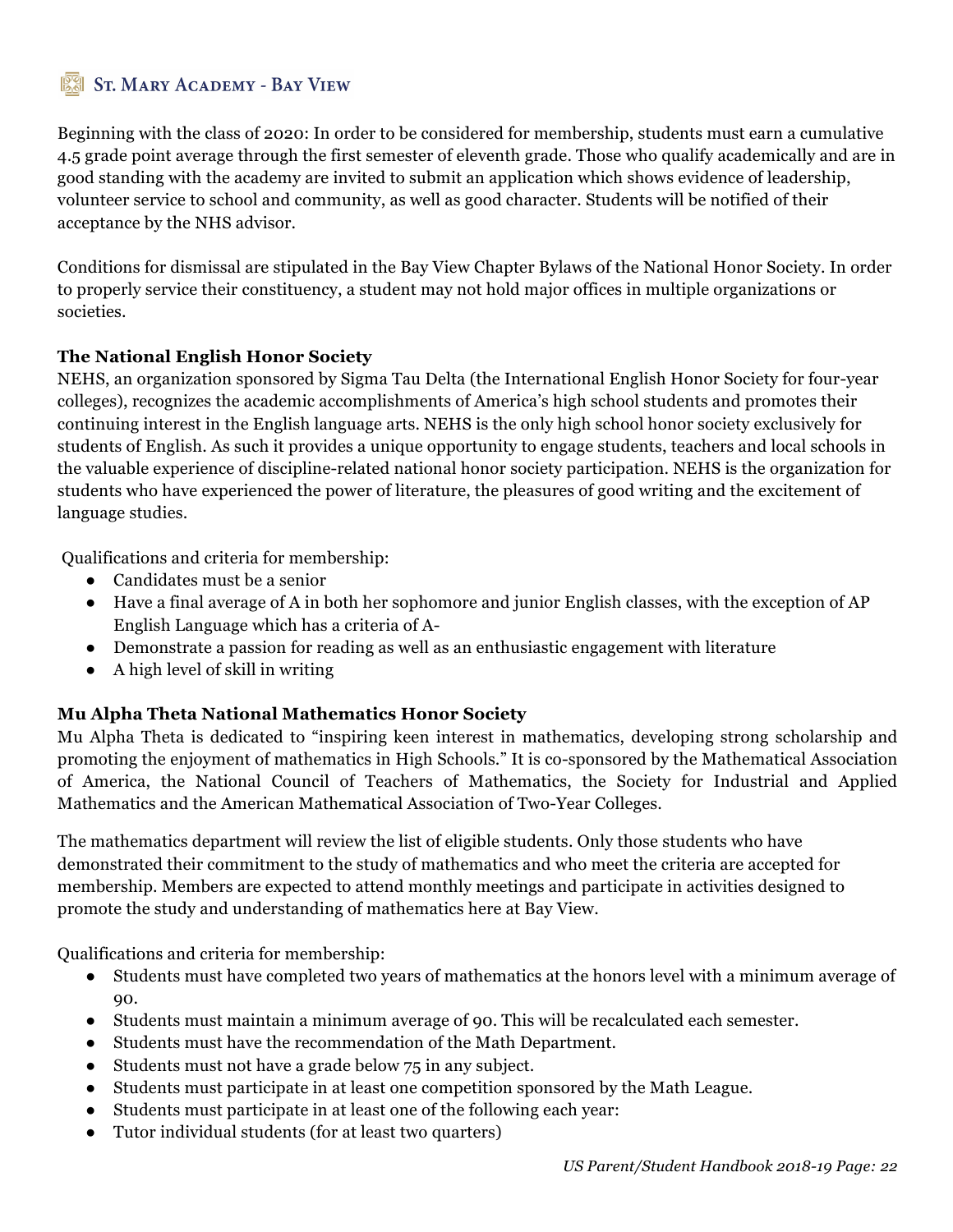- Assist in the Math Lab (for at least two quarters)
- Maintain the Math Bulletin Board
- Assist in math classes

#### **Excalibur National Honor Society**

Membership is open to students who have demonstrated excellence in their commitment to the continued study of science. A fundamental commitment of Excalibur is to motivate students in the further study of biology, chemistry, physics, anatomy and physiology, environmental science and forensic science.

Qualifications and criteria for membership:

- Students must be in grade 10, 11 or 12.
- Students must be currently enrolled in at least one full year science course and must have been enrolled in at least one full year science course during each of her previous Upper School years.
- Students must maintain a minimum average of 90 in all science courses. Failure to maintain a 90 for one semester will place a member on probation. Failure to maintain a 90 for two consecutive semesters will result in removal from Excalibur.
- Students must have successfully completed an independent science project at the Upper School level prior to being accepted for membership.
- Members are expected to attend chapter meetings and to participate in chapter activities.
- Members are expected to pay annual dues.

#### **Rho Kappa Social Studies Honor Society**

The History and Social Sciences Department sponsors the St. Mary Academy-Bay View Rho Kappa Social Studies Honor Society. Rho Kappa recognizes excellence in the disciplines within the field of Social Studies and is the only national organization for high school juniors and seniors. Members of the Rho Kappa Honors Society are provided with opportunities for exploring the many areas in the field of Social Studies. Through its sponsorship of the St. Mary Academy-Bay View Chapter of Rho Kappa, the National Council for the Social Studies "hopes to encourage an interest in, understanding of, and appreciation for the social studies". Member Selection

Each candidate for membership shall be selected to the St. Mary Academy-Bay View Chapter of Rho Kappa based on the following criteria:

- Candidate must be a senior
- Have final grades in both sophomore and junior History classes of B+ (AP level), A- (honors level) and A (Level 1 courses.)
- Have no grades in any courses lower than a C during her sophomore and junior years.
- Conduct that is unbecoming a Bay View student, whether inside or outside of school, may be subject to disciplinary action and dismissal from the Rho Kappa Honor Society.

Candidates achieving the above mentioned requirements may be invited to apply for membership into Rho Kappa. Final selection of eligible students and their election to the chapter shall be determined by members of the History and Social Sciences Department.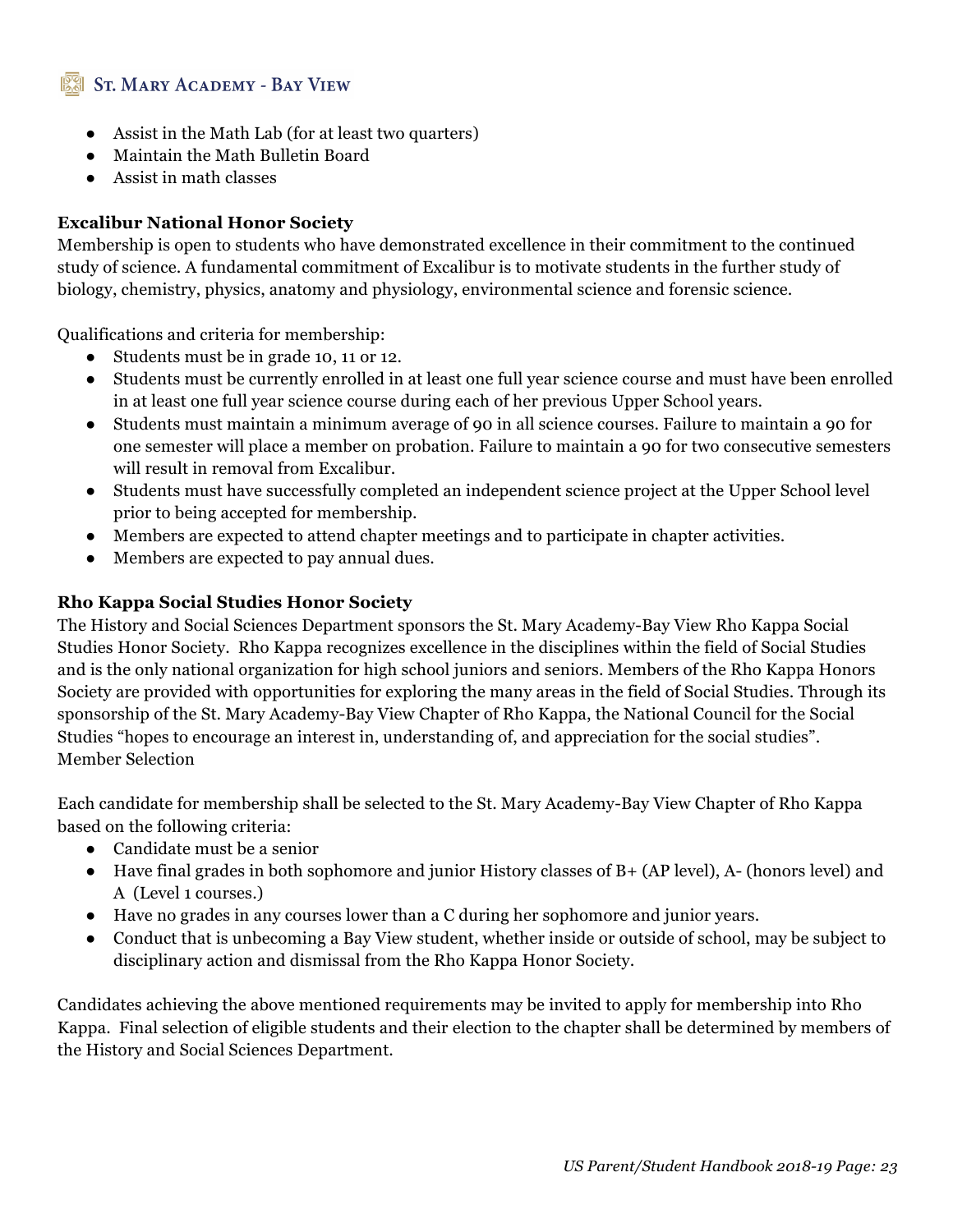#### **Co-curricular Activities and Programs**

To participate in extracurricular activities (including sports and performing arts), a student must be in good academic standing in each of her classes. Any student who is on academic probation will not be eligible to participate in any extracurricular activities.

#### **Student Council**

The Student Council provides the school with spirit building activities and strengthens student influence on the campus. This council has an impact on the environment of the school and exerts leadership by organizing and implementing various educational and social activities. Members of the executive board are elected by the members of the student council. Membership on the council is comprised of the student executive board, class officers of each class and delegates. In order to properly service their constituency, students may not hold major offices in multiple organizations or societies.

#### **Athletics**

The sports program is designed to give the students opportunities to strengthen their athletic abilities and broaden their interests. Bay View Academy, a member of the Rhode Island Interscholastic League, abides by the eligibility rules of this organization. A student who is placed on Academic Probation is not eligible to participate in any athletic events. Students must attend school for a minimum of two class periods on a day they have practice or play in any contest. No athlete may start in any contest if absent from practice the day before the event.

Participation in the Bay View Interscholastic Program is a privilege available to all students. Physical skills and demonstrated ability are primary considerations in determining team membership. It is also important to realize that the school must be represented by students who are responsible school citizens, satisfactory scholars, and trained and determined participants who are willing to abide by prescribed regulations and standards. Please refer to the Athletic Policy Handbook for more information.

#### **STUDENT RESPONSIBILITIES**

Bay View has a responsibility to oversee not only students' academic progress, but also to help them navigate through adolescence, learning right and wrong, what is acceptable behavior and what is not, under increasingly difficult circumstances. We hold our students to a higher standard and challenge them at times to not go along with the culture that is surrounding them, but rather hold true to the values of the Academy. Students will make developmentally appropriate mistakes. This is part of the maturing and learning process of a high school student.

Students are expected to behave in a manner that is ethical, considerate, and civilized, and further agrees not to engage in any conduct or activities which may be disruptive or detrimental to the reputation of the School or to the administrative, educational or extracurricular environment of the School. Students are expected to abide by the directives contained herein as representatives of the Academy whenever and wherever they are. Conduct that is unbecoming of a Bay View student, whether inside or outside of school, will be subject to disciplinary action. The conduct of any student that can be described as disrespectful self-deprecating, destructive to other people, property or to our community environment, or in any way is at odds with Christian behavior and values, federal, state or local laws, will not be tolerated. Therefore, if the administration determines that the student's continued presence at the Academy will have a detrimental effect on the general welfare of the school, she will be dismissed or asked to withdraw.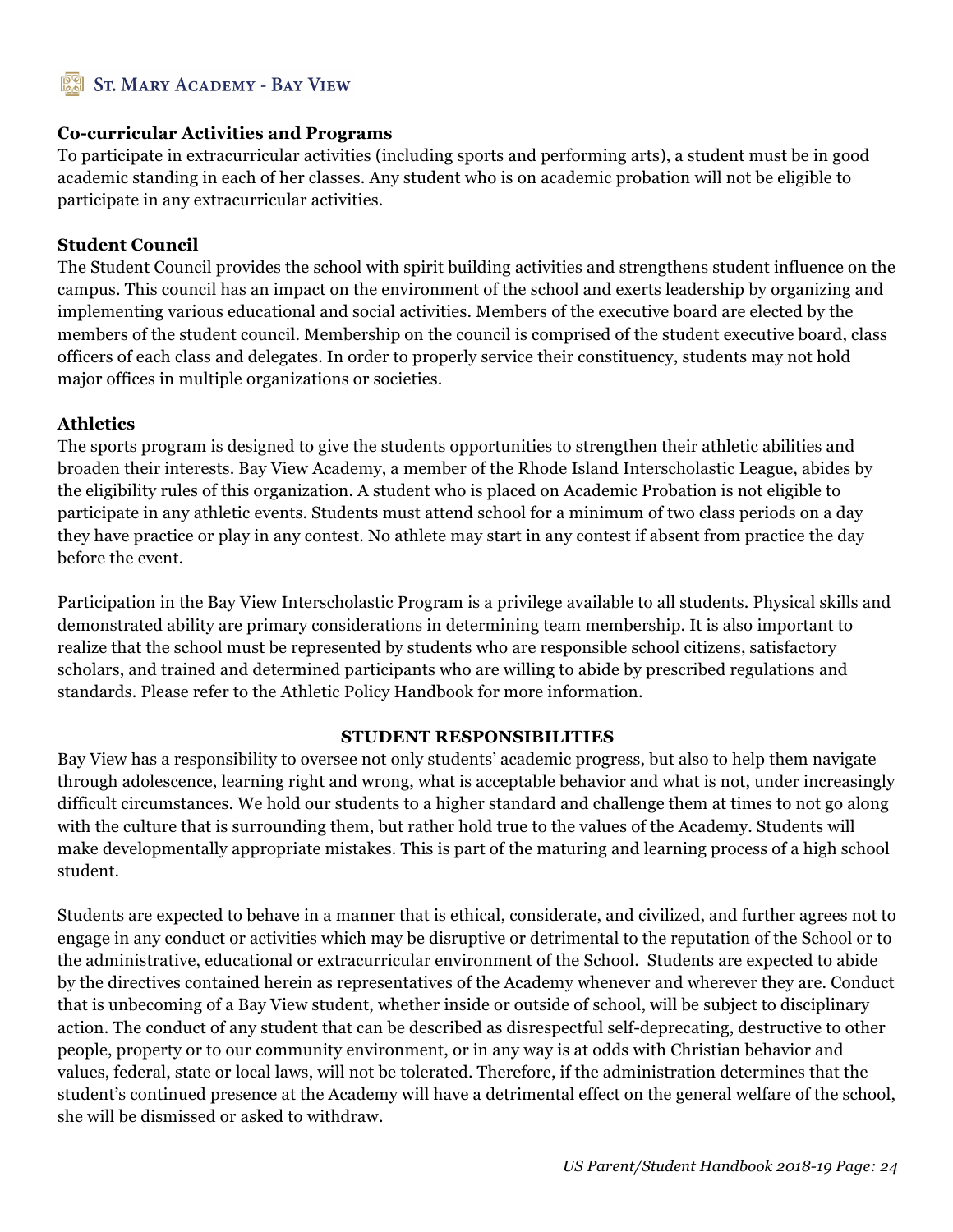Developing self-discipline, maturity and a sense of responsibility is an important component of a Bay View education. We attempt to plant the seeds of professionalism and self-confidence in preparation for adulthood. It is expected that students attending Bay View will contribute to an atmosphere based on respect for each other and for the school and its tradition. Respect must be shown to all members of the Bay View community. All of the expectations and regulations expressed herein are based on these principles.

#### **GENERAL SCHOOL LIFE AND POLICIES**

#### **School Environment**

In keeping with the philosophy of our school, the faculty and administration will make an effort to relate to each student as an individual. Developing self-discipline, maturity and a sense of responsibility is an important component of a Bay View education. It is expected that students attending Bay View will contribute to an atmosphere based on respect for each other and for the school and its tradition. Respect must be shown to all members of the Bay View Community. All of the expectations and regulations expressed herein are based on these principles.

#### **Attendance**

Both parents/guardians and the student should understand the importance of the attendance record, which appears on the student's transcript. Consistent attendance is an important element in the educational process.

Students who are absent from school may not take part in school activities or social functions on the same day they are absent. If a student is absent for more than half of the academic day, she will be considered ineligible to participate in school or social activities that day. No athlete may start in any contest if absent from the practice the day before the event. Students must be present in school to practice or play in any contest.

#### **Vacations**

Parents/guardians and students are strongly urged not to plan trips or vacations during the school year except at those times designated on the school calendar. If it is absolutely necessary and unavoidable that a student misses school, prior to booking she must complete a general travel request form found in the student handbook indicating the dates she will be absent to the associate principal for approval. It is the responsibility of the student to keep current on assignments while absent. Make-up tests are graded with a maximum credit of 85. Missed assessments will be made up upon return. Accommodations will not be made for students to take assessments prior to traveling.

#### **Appointments**

Appointments, job interviews, driving tests, college interviews, medical/dental visits, etc., should not be scheduled during school hours. If it is necessary due to special circumstances to schedule an appointment during the school day, a written request from the parent/guardian must be presented to the attendance secretary stating the date, time, reason for the appointment and phone number where the parent/guardian can be reached for verification. This written request must be brought to the attendance secretary before homeroom begins. A notice from the doctor, college, DMV, etc. indicating the date and time of the appointment must be presented to the attendance secretary by the student upon her return to school. The student's absence will be considered unexcused if documentation is not provided. Repeated unexcused absences are subject to disciplinary action.

In every instance of leaving early, including illness, students are responsible for completing any missed class work, homework and/or tests. Make-up tests are graded with a maximum credit of 85.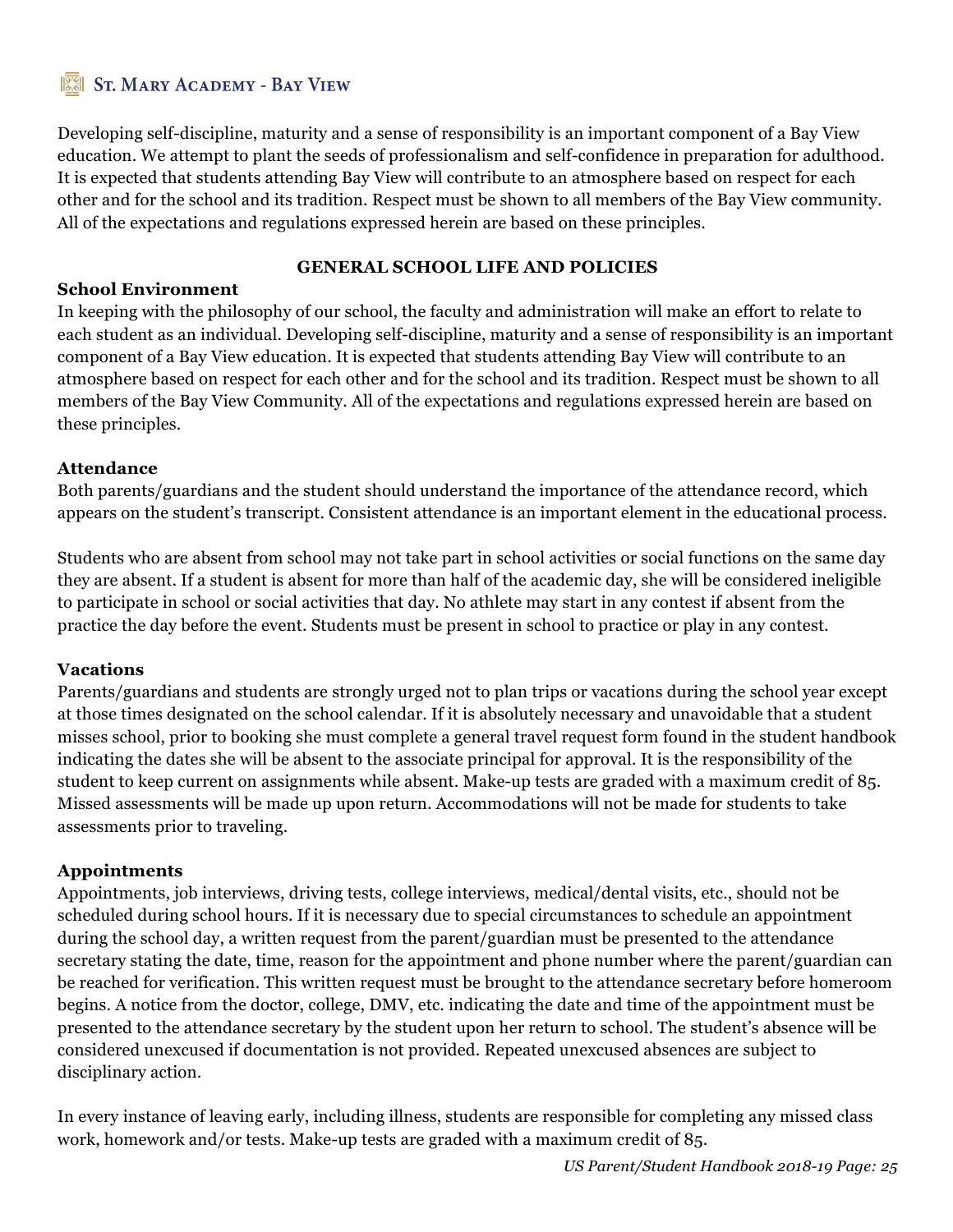Students or parents/guardians must sign the student out at the reception desk when leaving for an appointment.

No early dismissals will be honored if the written request from the parent/guardian is not received before homeroom. No early dismissals later than 2:00 PM will be honored.

No early dismissals will be honored on the day of an afternoon school assembly, even if this time period coincides with a student's free period. School assemblies take priority over all personal appointments. Be advised to consult the school calendar before making an appointment. If a student does leave early on the day of an afternoon assembly she is required to bring in documentation confirming the appointment from the third party. If documentation is not provided, then the student will serve a detention.

#### **Homework Policy**

Students are expected to take responsibility for all missed work. It is the responsibility of the student to keep current on assignments and to contact the teacher. Homework assignments must be completed in accordance with teacher's individual classroom policies.

#### **Make-Up Tests**

Ordinarily, tests are announced two days in advance to give the student maximum opportunity for preparation. Testing policies will be announced at the beginning of each course, along with other class requirements. To receive full credit for a test, the student must take it on the day that is scheduled for the entire class. Missed tests may be made up on a day agreed upon by the teacher. Make-up tests are graded with a maximum credit of 85. Students are given the latitude of no penalty on the occasion of the first absence on a quiz/test day. An

exception to the maximum of an 85 policy is granted in special circumstances that have been previously documented by the school counselor. The school counselor and the teacher will coordinate on a case-by-case basis depending on the individual student's situation.

Exams must be taken on the scheduled day and time. If a student has an excused absence on an exam day she must follow an exam schedule beginning on the day of return to school until all exams are completed. In the event of an unexcused absence on an exam day the student must follow an exam schedule beginning on the day of return to school until all exams are completed and will be graded at a maximum of 85.

#### **Absence Notification Verification**

On the day a student is absent, it is the responsibility of a parent/guardian to telephone or email the school at attendance@bayviewacademy.org between 7:00 AM and 8:30 AM to give the valid reason for the absence.

When a student returns to school, she must bring a note written by her parent/guardian stating the reason for her absence. This note is to be given to the attendance secretary the morning of the student's return. If a student is absent for five consecutive class days for medical reasons, that student will be permitted to return to class only upon presentation of a physician's clearance. This note should be given to the attendance secretary the morning of the student's return.

#### **Tardiness**

The first school bell rings at 7:55 AM. This bell is a signal reminding students that homeroom period will begin at 8:00 AM. Students who are not in homeroom at the 8:00 AM bell will be marked tardy. If a student arrives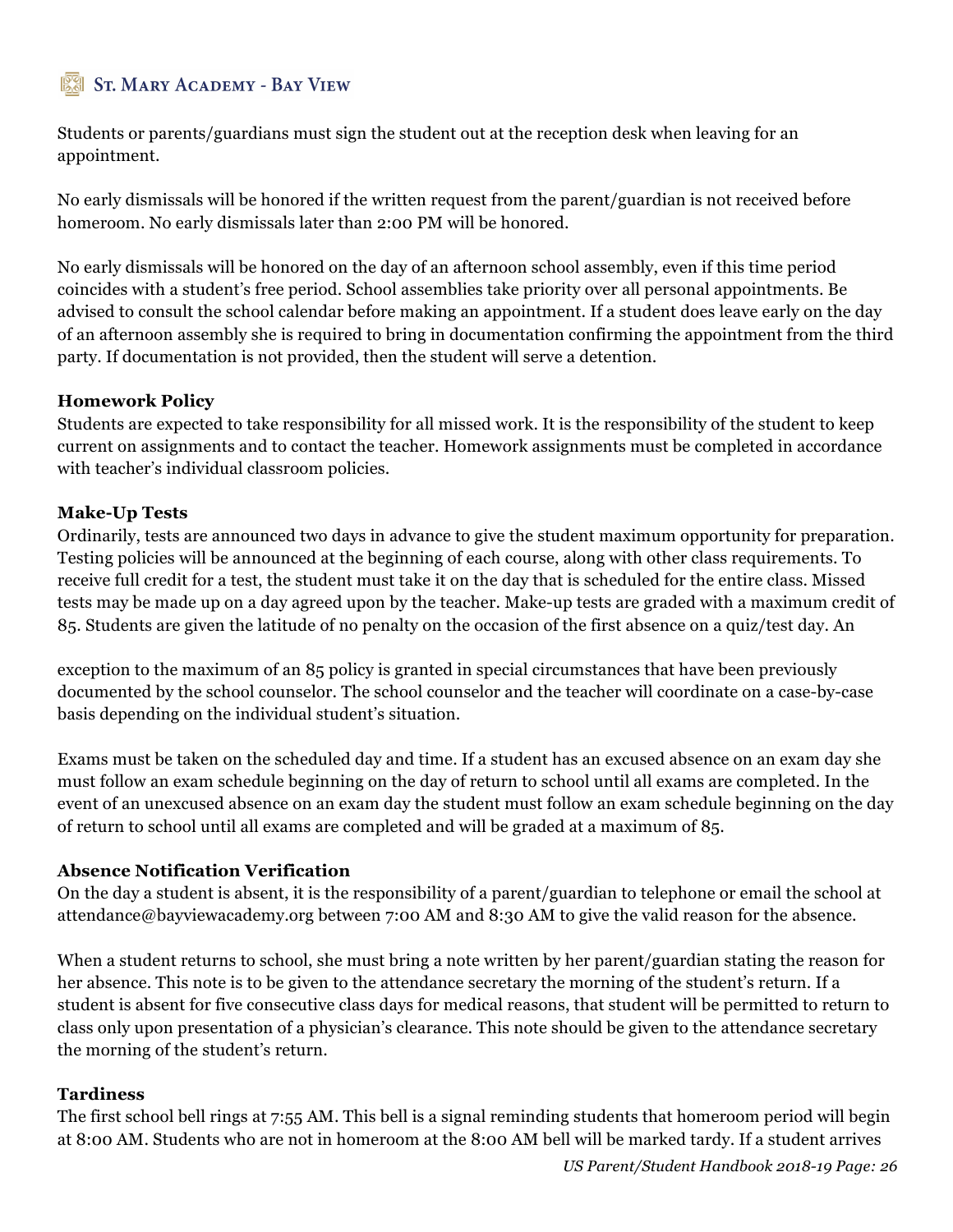late during the homeroom period, she should report immediately to homeroom. Students arriving to school after homeroom must report to the reception desk for a late slip.

It is the parent/guardian's and student's responsibility to anticipate possible traffic delays and to leave home early enough to reach school on time.

#### **Early Dismissal**

All students will be dismissed after their last scheduled class of the day. Students who remain in the building after their last scheduled class are subject to school authority. No student may leave the school before the end of scheduled classes for any reason without the express permission of her parents and a school official. If a student needs to leave school due to illness she must have the permission of the school nurse. Notes requesting early dismissal must be given to the attendance secretary prior to homeroom. A phone call will be made to the parent or guardian confirming the request. Dismissal requests received after 8:00 AM will be for emergencies only. No early dismissals later than 2:00 PM will be honored.

No early dismissals will be honored on the day of an afternoon school assembly, even if this time period coincides with a student's free period. School assemblies take priority over all personal appointments. Be advised to consult the school calendar before making an appointment. If a student does leave early on the day of an afternoon assembly she is required to bring in documentation confirming the appointment from the third party. If documentation is not provided, then the student will serve a detention.

Students or parents/guardians must sign the student out at the reception desk. An early dismissal slip received from the attendance secretary must be shown to the teacher when leaving the classroom and must be turned into the attendance secretary upon leaving the school.

#### **Inclement Weather**

During inclement weather, a "no school" or a "delay" announcement will be made through local media and a phone call and email message will be made to all parents using Rediker. The name of the school will be announced as St. Mary Academy - Bay View. Any time East Providence cancels school due to weather, Bay View will also be closed to accommodate bus transportation. If school is cancelled due to inclement weather, we will resume the schedule as stated on the school calendar on the day we return to school.

At a time when various school districts are delayed and/or when Bay View announces a delay, the school building will be open at the regular time. This will accommodate those students coming from school districts not having a delay or for those students who travel to school by car. If a town has a delay then the bus for that town will also be delayed. Administration and staff will be available and classes will begin as announced.

On a "no-school" day due to inclement weather, students are expected to check the portal for class assignments for that letter day. Students are responsible for handing in all assignments on the day they return to school.

Please note that if a student has a sibling in the Lower or Middle School, she should not be dropped off at the school before the delayed start time as the Lower and Middle School cannot guarantee that personnel will be available to provide the supervision necessary for younger students.

#### **Weather/Emergency Early Dismissal**

The principal will announce an impending dismissal to the student body and a Rediker call will be made to all parents notifying them of the early dismissal.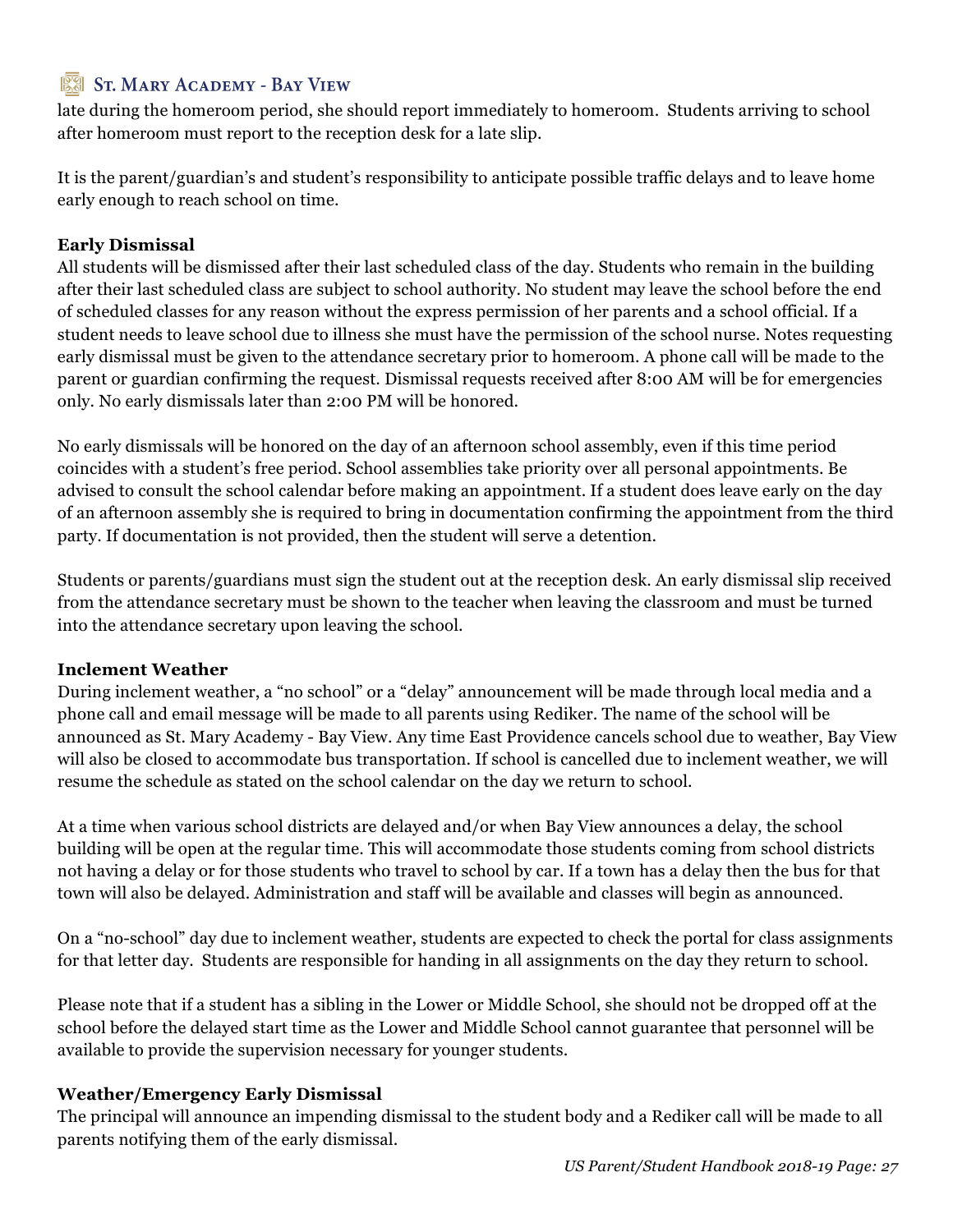Students who drive will be dismissed first. Students are only allowed to take passengers home who normally ride with them.

A school wide announcement will be made when town busses arrive. Students are to gather their belongings and go immediately to their bus.

All remaining students are to be in class. At no time are students allowed to leave class. It is very important to follow this directive.

All teachers are to remain in their present class until all students have left and disregard bells for the changing of classes. If it is lunch time teachers should follow the scheduled lunch and remain in the cafeteria with their class, returning to the classroom at the completion of the lunch period.

#### **Please note that all students should return home by the same method in which they arrived to school.**

#### **Bus Policy**

Proper conduct on school buses and public transportation is expected of all students at all times. Misbehavior on school buses and public transportation is dangerous to the welfare of others and will not be tolerated. Students are expected to comply with the rules and regulations set forth by the bus driver. The bus driver is ultimately in charge of the bus and should be given respect at all times. Bus drivers can issue bus conduct reports to students who misbehave. In cases where the behavior of a student jeopardizes the safety of others, the student will immediately be excluded from riding the bus by the owners of the bus companies. Transportation officials will receive the full cooperation of the school in dealing with any student whose conduct is deemed out of order by the bus driver.

#### **Student Driving and Parking Lot**

The safety of all students and drivers is a priority. All drivers must adhere strictly to the following regulations to ensure safe and efficient traffic flow. Please refer to the parking lot policies on the Plus Portal.

Students who will be driving cars to school must register and complete forms in the main office during the first week of school. If later in the year a student begins to drive a car to school, she must register and complete forms in the office at that time. Failure to comply with this regulation will result in the forfeit of the privilege of driving a car to school.

Students who drive cars to school are expected to park cars in Bay View's parking lot. No student is to use the area set aside for faculty or visitor parking.

Students who bring cars to school may not go to their cars during the school day without permission, nor may they remain in their cars before school in the morning. Students who abuse this policy will not be allowed to bring cars to school and further disciplinary action may be taken.

Upon dismissal, all students will be dismissed to the parking area. No student will be allowed to go to the front of the building to meet drivers until one half hour after the close of the school day.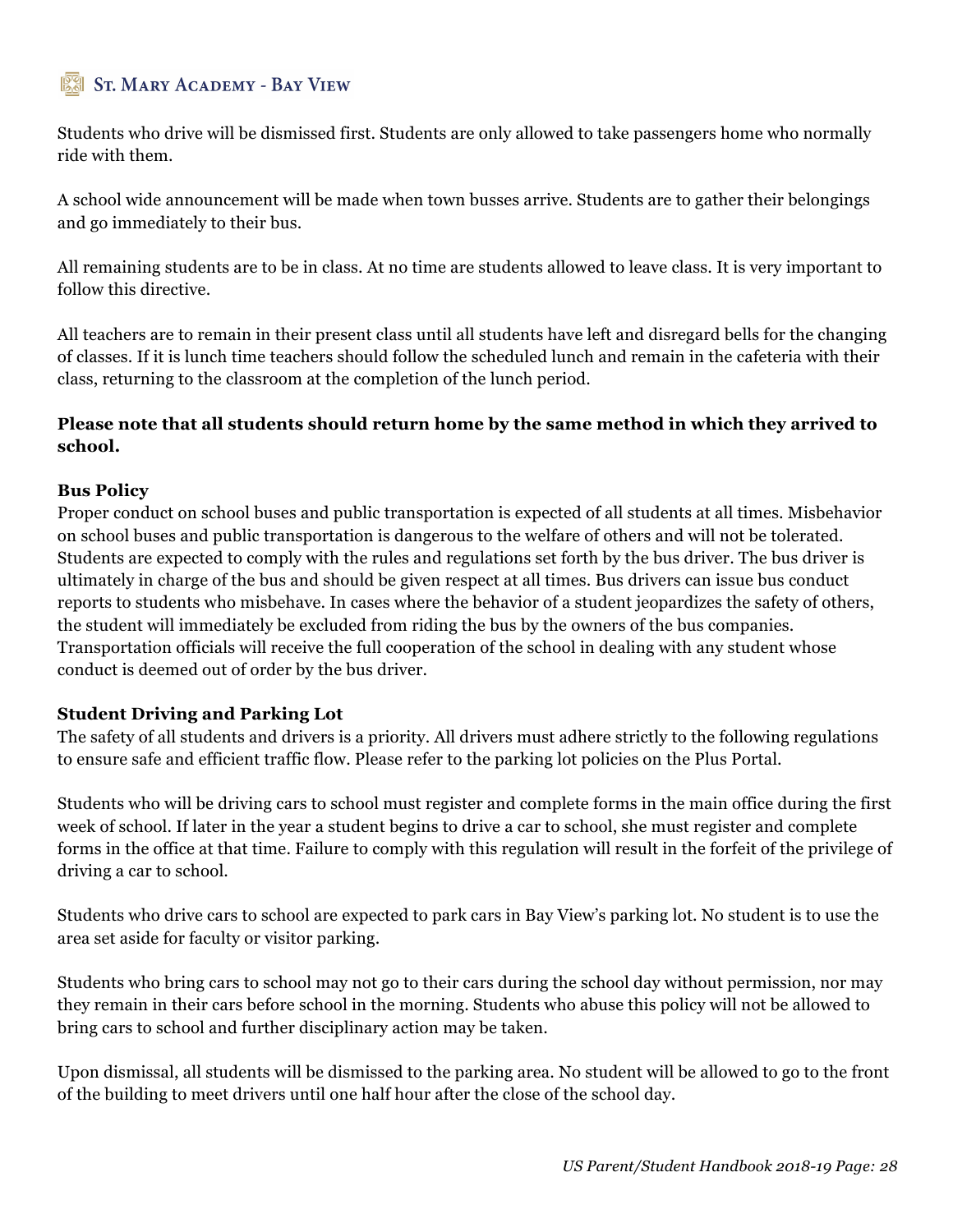Anyone coming to school at dismissal time must use the parking lot to wait for students. Cars must be parked within the yellow lines.

In order to ensure the safety of all students, no buses or cars may leave the parking lot until all students have boarded buses or are at cars. Cars will follow the buses row by row, under the direction of the staff members supervising the parking lot.

#### **2018-2019 Dress Code**

A student's attire reflects not only the image of the student herself but also the image of St. Mary Academy - Bay View. The following uniform policy is in effect and will be strictly enforced.

#### **UNIFORMS MUST BE NEAT, CLEAN AND IN GOOD CONDITION AT ALL TIMES**.

School apparel listed below must be purchased from Donnelly's, DonnellysClothing.com.

**Skirt -** plaid kilt or navy poly/wool. The skirt length should be no shorter than

**three inches above the knee. Skirts may not be rolled at the waist.**

- **Slacks** Bay View slacks may be worn anytime. **Slacks must have the BVA logo**.
- **White Short Sleeve** Oxford Button Down w/Logo
- **White Long Sleeve** Oxford Button Down w/logo
- **Bay View Vest** navy blue V-neck vest with logo
- **Bay View Pullover** navy blue ¼ zip Cotton Blend w/logo

**Socks, tights** – From the beginning of school to October 1<sup>st</sup> and from the first Monday after spring vacation Navy blue knee socks are to be worn. From October 1st to the Friday before spring

break, students are to wear tights (with no designs) with the skirt. Tights must be navy blue and in good condition. If socks are worn over the tights they must be navy blue. From the beginning of and during the remaining school year, navy blue knee socks must be worn.

● **Footwear** – Black, Brown or Navy shoes.

#### **Personal Grooming**

Undergarments are not to be visible.

Hair color must be within the range of natural shades. Shaved heads are not allowed.

● Makeup – must be tasteful and not excessive

Jewelry – must be minimal and in good taste. Neck collars, chains, etc. are not acceptable.

Body Piercing is unacceptable, including the nose, eyebrow, and tongue piercings. Earrings should number no more than two per ear. Students will be required to remove inappropriate piercings during school.

Tattoos must not be noticeable.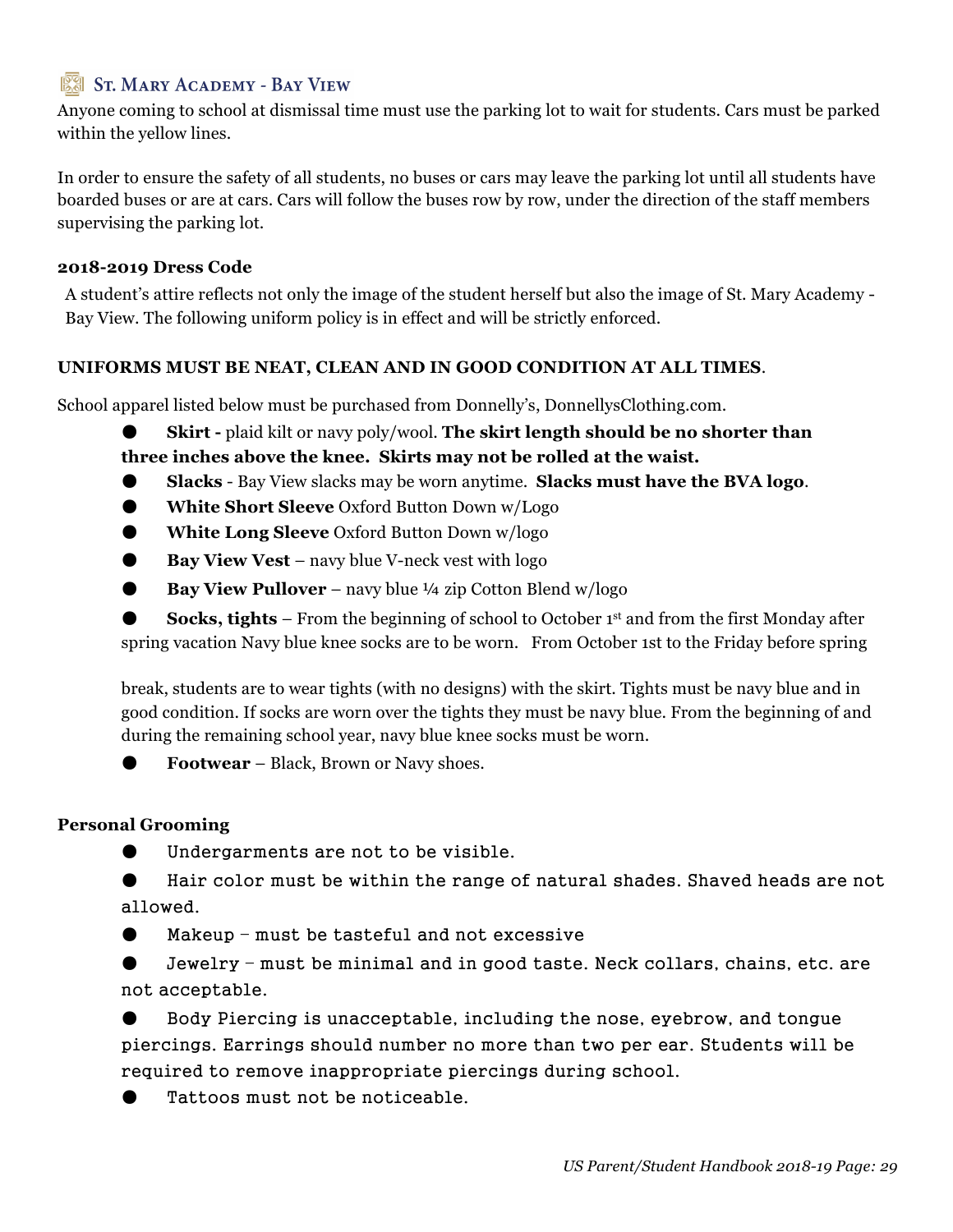Students who attend school-sponsored activities must be dressed in a manner proper to the occasion. Any deviation from the acceptable standard of dress, appearance or cleanliness on the part of a student, and in the opinion of school personnel, is a cause for disciplinary action. When permission is given to students not to wear uniforms, good taste, self-respect, and consideration of others are the guidelines.

#### **Dress Down Day and Field Trip Attire Guidelines**

Students may wear jeans but they cannot have any rips or cuts. Inappropriate items for non-uniform dressdown days and field trips include: hats, T-shirts with logos or slogans, tank tops, mini-tops, shorts, mini-skirts, flip-flops or sandals.

The administration reserves the right to determine if the student is in compliance.

#### **Gym Uniforms**

Students must wear Bay View athletic clothing purchased from the Bay View website located under "Spirit Wear."

#### **Spirit Tuesday**

In an effort to allow our students to demonstrate their school spirit in school, on the first Tuesday of each month, students are allowed to wear a shirt, sweatshirt, sweater, or T-shirt that was purchased from our website. Athletes and members of the performing arts may wear their team shirts or jackets. They must wear their uniform pants or skirt and either knee socks or tights on Spirit Tuesday.

#### **Study Periods**

All study periods will be held in the Gribbin Library, Students will sign in upon arrival and must receive a pass to leave for any reason.

There will be teachers from various disciplines in the library during each study. Their role will be to support the students and be a resource in assisting the students in their academics. Rooms 20 and 21 will be extensions to the library. They will be open for group work and or test taking. Food and beverages will not be permitted.

#### **Junior and Senior On/Off Campus**

The On/Off Campus privilege allows juniors and seniors to determine where on campus they will study during their scheduled study period. The purpose of this privilege is to give upper class women an opportunity to exercise personal freedom, responsibility and dependability. This privilege provides juniors and seniors with the option to leave the school campus during their free period only when it is the last period of the day, provided there is no scheduled assembly for that time.

To be eligible for this privilege, juniors and seniors must observe school policies and the following guidelines:

- Students must have passing grades in all subjects during each marking period. Eligibility will be evaluated at the end of every quarter.
- Sign out at the reception desk before leaving.

Students are expected to adhere to these campus regulations:

- No access to cars
- No food or drink outside
- No smoking on campus or within the area defined as school grounds or adjacent properties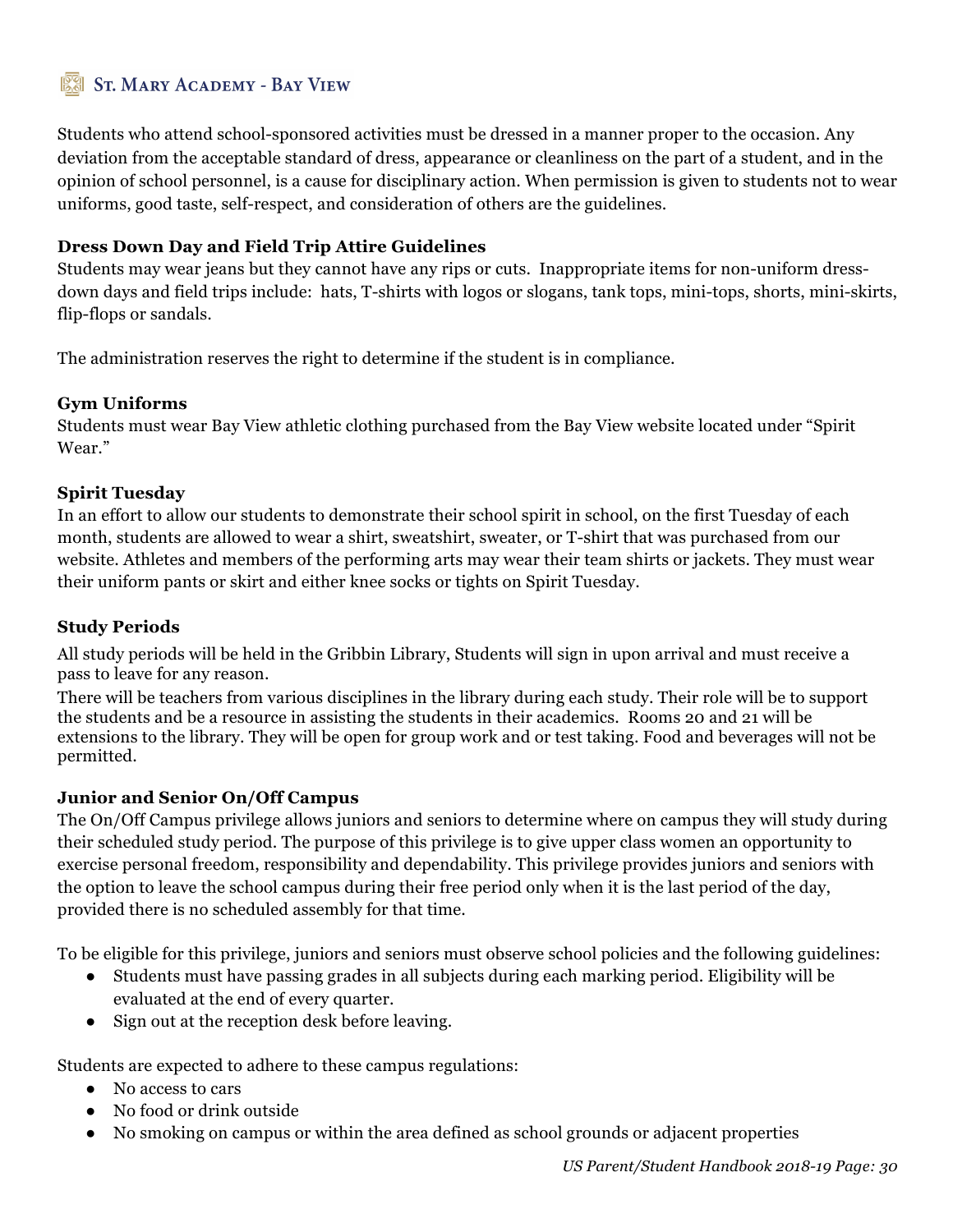● Lunch should be eaten in the cafeteria during the assigned period

The on/off campus privilege will be revoked as a result of:

- Failure to adhere to on/off campus guidelines
- Three unexcused tardies

If, in the opinion of the administration, a student is determined ineligible for this privilege, that student will be assigned to a study.

All seniors will be placed in an assigned study until college and school-to-career items assigned and posted on Naviance are completed. Seniors are to report to the study until they have been notified by the Associate Principal that they will have their on/off campus privilege reinstated, at which point they will be subject to the guidelines above.

#### **Cell Phones/Smart Devices/Apple Watch**

The use of these devices is not acceptable and is absolutely forbidden during school hours. It is the school's responsibility to provide the best possible education in the best possible learning environment, which can be compromised by ringing phones or text messaging. These devices must be turned off at 8:00 AM and must not be turned on until 2:33 PM. devices must be kept in purses, lockers or in school bags. Bay View allows students to have the use of cellphones during the school day in cases of emergency only, when permission is given by the administration.

#### **Messages**

Parents/guardians should not contact students directly. A message should be left with reception to be delivered to the student. Only in an emergency situation will a message be delivered to a student during class. Nonemergency messages will be delivered in between class periods.

#### **Assemblies**

Every seat must be used when filing into the auditorium. Students must sit with their homeroom or specified class. Students should behave in a dignified manner at all assemblies. Respect and self-control should be in evidence during each and every assembly. No books or book bags should be taken into the auditorium.

#### **Corridors**

Students are not to loiter in the corridors. Corridors should be cleared as soon as possible after the change of classes. Noise in the corridor should be kept to a minimum.

#### **Lockers**

Lockers are the property of the school and under the direct control and supervision of the administration. The administration reserves the right to inspect lockers at any time for the following reasons: to look for lost or stolen library books, textbooks, school equipment and supplies or other missing items, to remove health hazards, to check for necessary repairs and to confiscate illegal items.

To provide protection and security for students' possessions the following policy concerning lockers and locks is to be observed:

● Students may go to their lockers before and after school and before lunch period.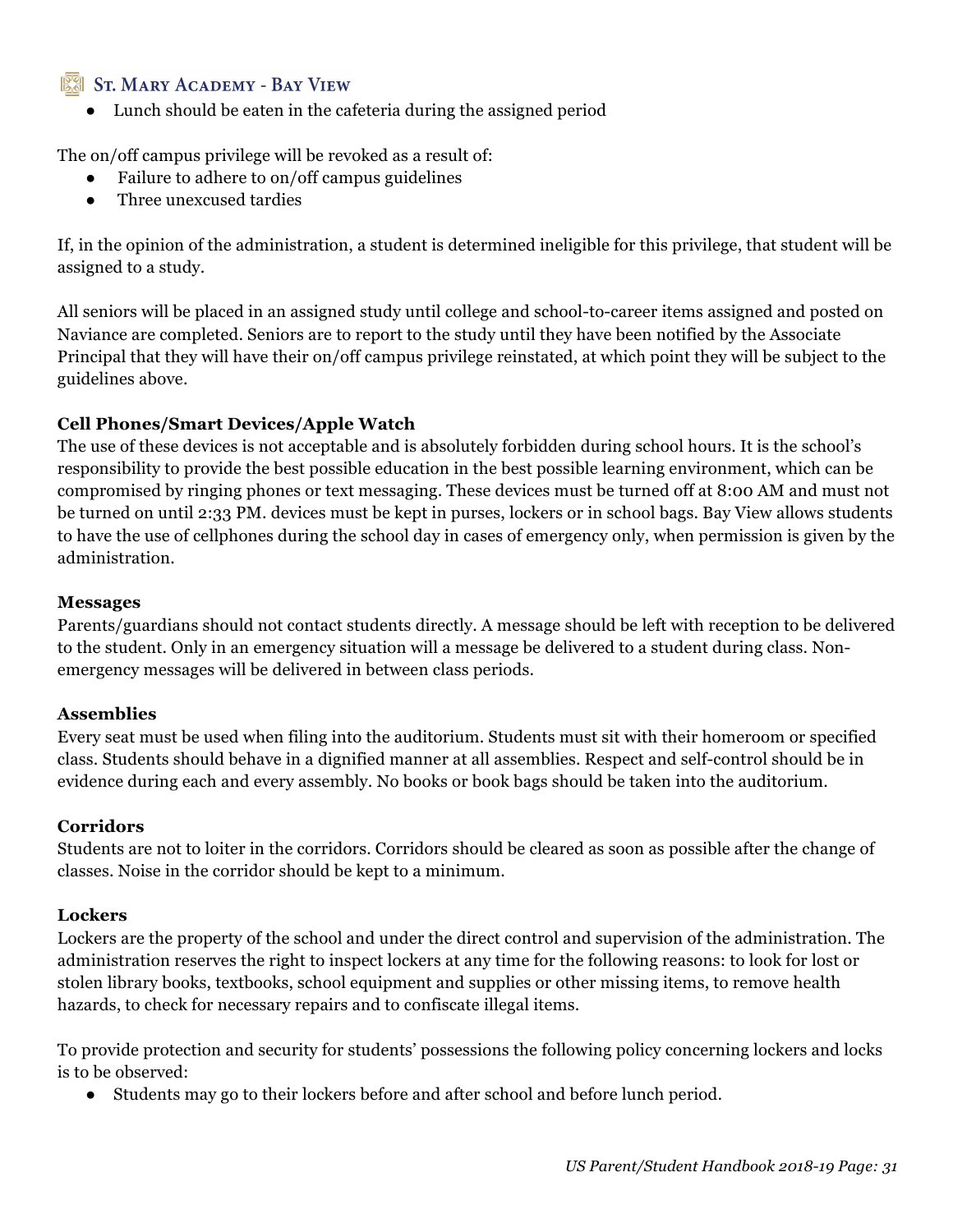- Students must purchase a lock from the receptionist and only this lock may be used. Students who do not comply will be asked to remove the lock from the locker or it will be removed by the maintenance staff.
- Lockers must be kept locked at all times.
- A student may use the same lock each year and may sell her lock to another student when it is no longer needed.
- Students are entirely responsible for the safekeeping of their books and clothing.
- In conjunction with the fire code, students may not decorate the outside of the lockers at any time.

#### **Lavatories**

Students are not to loiter in lavatories. Students must have the teacher's permission to use the lavatories during class time.

#### **Elevator**

Students are not permitted to use the elevator without medical reasons. Please refer to the section on physical disability.

#### **Science Labs**

Students are not allowed in any science lab or storage area unless a supervising science teacher is present. Eating in science labs is absolutely forbidden.

#### **Library**

In the fall of 2017, Mrs. Laurence, our librarian, was asked to form a committee to assess the use of the Gribbin Library, Math Lab, and Angell Writing Center. Members of the committee visited other schools and attended workshops to see how libraries and resource centers are being used to support student learning. As a result of this research, a pilot program was instituted in the fourth quarter of the 2017-2018 school year whereby all studies were reassigned to the library. The teachers who had study periods or duties in the Math Lab and Writing Center also were reassigned to the library so that they could be available as resource persons to the students. The goal was to create an atmosphere in which students felt more comfortable seeking academic assistance and would not feel stigmatized because they needed help in any academic area. The faculty acknowledged that interaction with students had increased and the assistance provided varied from explaining lessons to helping with organization of notes to reviewing for a test to editing and revising essays. After consultation with parents, students, and teachers, the administration approved the new use of the library and resource centers.

The library has taken on a more open and relaxed look with more soft seating, creating an inviting atmosphere. In addition, Rooms 20 and 29 will be extensions of the library. Room 20 is designated as a space for students to work together on group projects, while Room 29 will be used for test taking and silent study. The library is a valuable resource for both faculty and students, and its new format will transform it into a learning center where faculty can interact with students on an informal basis while providing academic support and building a healthy community atmosphere.

Library hours are Monday through Friday, 7:30 – 5:30.

In order to assure continued access to print and non-print materials, the following rules are observed.

● All materials must be checked out at the circulation desk.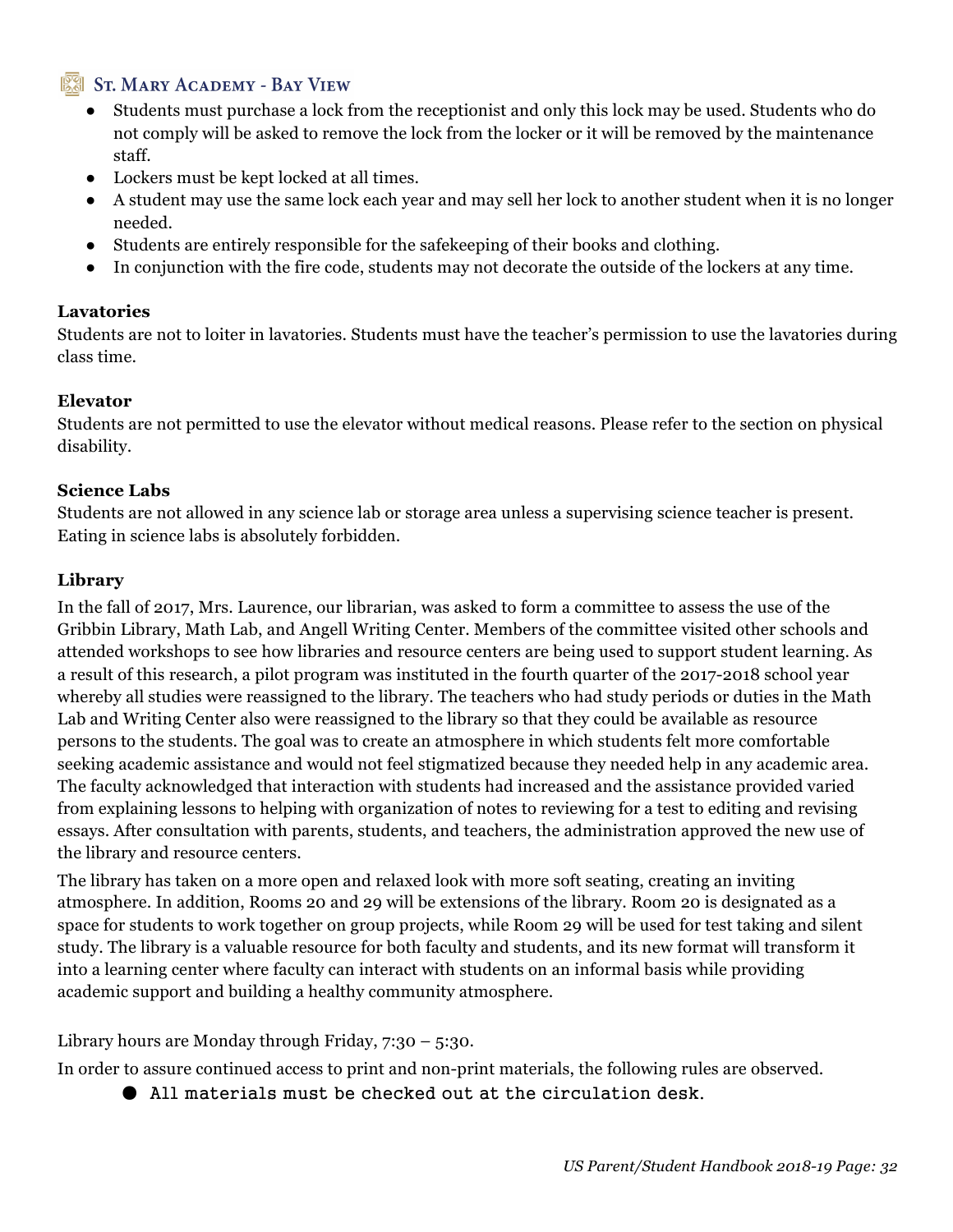● Books and other library materials are checked out for three week periods and can be renewed unless there is a waiting list. Selected reference books may be checked out overnight. There is no limit to the number of books which may be checked out as long as the student is in good standing in the library.

● A number of e-books and online databases are accessible on the library webpage, www.ricat.net.

● As part of a consortium of school libraries, students may borrow material from a number of other schools, including public and college libraries in the state, and have them delivered to the school three times a week at no cost.

● A fine of five cents per item, per school day, is charged for overdue materials.

● A student who loses library material must pay the replacement cost of the material.

- Food and beverages are not allowed in the library.
- Students are asked to sign in and out at the circulation desk.
- Computers in the library are for school-related work only.

#### **Cafeteria**

The cafeteria is available for students from 7:00 AM – 8:00 AM and 8:30 AM to 3:00 PM daily. Students are to leave the chairs and tables in order after using them. Debris should be placed in trash containers.

The cafeteria kitchen is off limits to students. Refrigerators may not be used by the students. Cafeteria facilities may be used after school hours with permission of the office. Moderators in charge of groups must sign out for the use of the cafeteria on the calendar provided for this purpose. If furniture is moved it must be replaced as it was found. If kitchen equipment is used, it must be left as it was found.

Food and beverages may not be taken out of the cafeteria during school hours. Exceptions are made if lunch is eaten in class for purposes of a video or speaker. This should be done only with permission of the

administration. Weather permitting, students are allowed to eat outside. Food is not to be consumed during class or during study. Lunch periods are assigned according to the daily schedule.

Students who have on campus privileges may have lunch only during their assigned period. Students are not to leave the classrooms for lunch until the bell rings. The cafeteria coordinator will dismiss students at the end of the lunch period.

#### **Nurse's Office**

The nurse's office is located on the ground level in Mercy Hall. A registered nurse is in attendance during regular school hours to meet the health needs of students and staff. In addition to providing first aid the nurse is available to evaluate physical illness which may require early dismissal from school.

While Bay View Academy adheres to all HIPAA rules and regulations, for the health and safety of the students it may be beneficial for faculty/staff to be informed of certain conditions. We encourage parents/guardians to inform the school nurse of any disease/illness or chronic health conditions that their daughter may have. Depending on the condition it may also be in the student's interest to inform her teachers and school counselor. Frequent, unnecessary visits to the nurse's office will not be tolerated.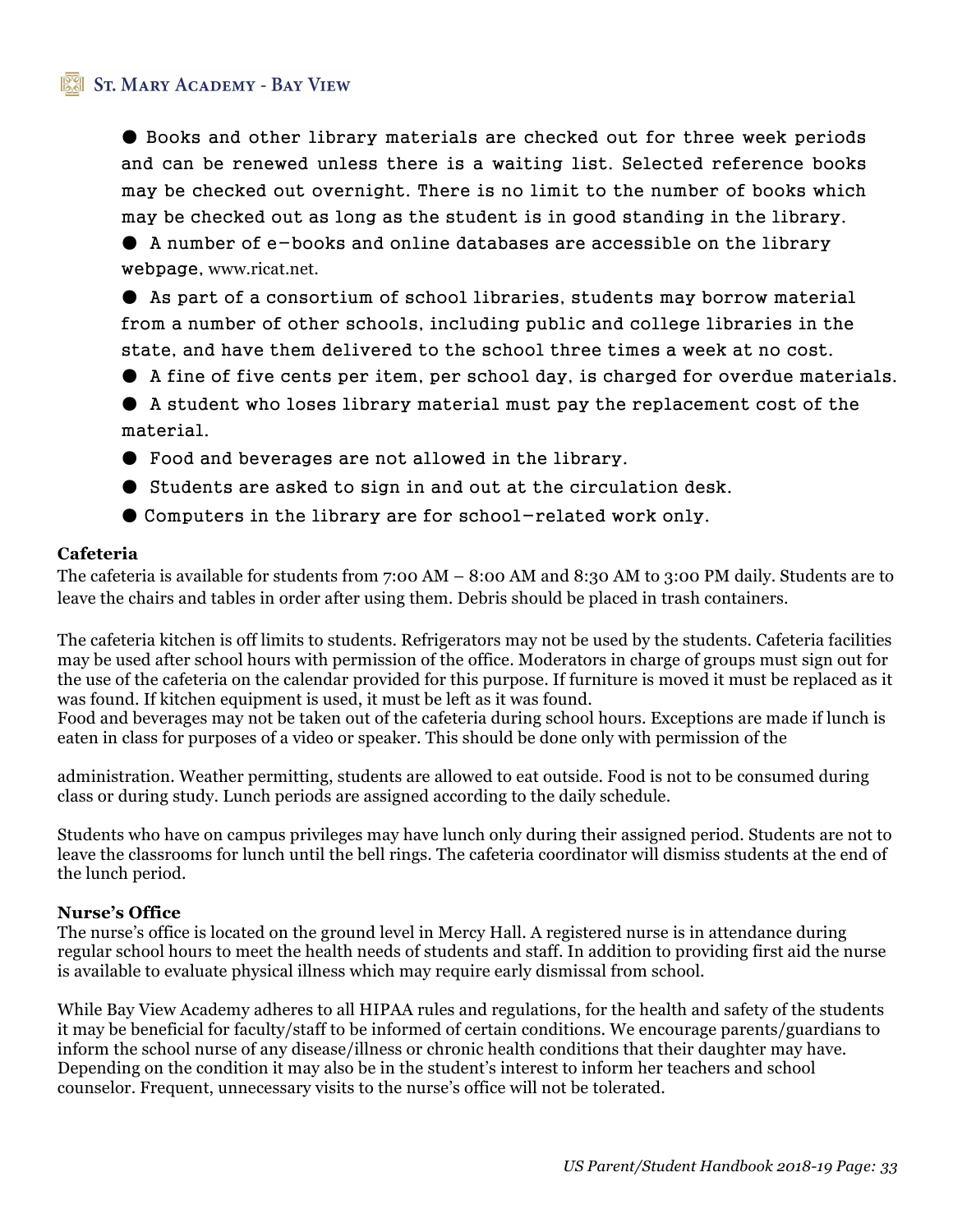#### **Nurse's Room Visit Procedure:**

- No student is allowed to visit the nurse's room without a pass from a faculty/staff member.
- If there is a long waiting time the student is to return to class after ten minutes, emergency cases being the exception.
- No more than two students from the same class are allowed to go to the nurse's room at the same time.
- Students requesting a pass should do so at the beginning of class so that class is not interrupted, emergency cases being the exception.
- Upon dismissal from the nurse's room the student is expected to return immediately to class.

#### **Dismissal for Health Reasons**

- The school nurse will contact the parent/guardian of the ill student in order to obtain permission for dismissal. Students are not allowed to bypass this policy by calling parents directly for permission to be dismissed.
- Student will bring the pass to reception desk and wait for transportation.
- Students are not allowed to drive when excused for medical reasons unless parental consent is given. The pass must be delivered to the reception desk in this case as well.

#### **Accidents**

Accidents occurring during school hours and on school property are to be reported to the school nurse and administration as soon as possible for evaluation and treatment. An accident form is completed by the school nurse. One copy of the report is kept on file with the school nurse and an additional copy is given to the main office. Parents/guardians will be notified of the incident by administration.

#### **Medication Procedures**

In compliance with Rhode Island State Laws, the following procedures will dictate medication administration:

- No unlicensed person, other than a parent/guardian, may administer prescription and non-prescription medications in the school setting. Exceptions to this are students previously identified as requiring the use of an EpiPen.
- Other than inhalers and EpiPens, students are not allowed to self-medicate.
- Students are prohibited from carrying (other than inhalers and EpiPens), storing or sharing any prescription or non-prescription medications.
- Medications, both prescription and non-prescription, may only be administered when provided in the original, labeled container and accompanied by a signed and dated note from the parent/guardian that identifies the medication, dose to be given and the time(s)/condition to be administered to the student. Prescription medications must also be accompanied by a physician's order.
- Medication consent forms must be renewed each school year.

#### **Medications brought/sent to school that do not meet the above requirements cannot and will not be administered.**

#### **Lice Policy**

BayView Academy follows the East Providence School Department's Head Lice Procedure and the Rhode Island Department of Health's General Control Measures for Schools.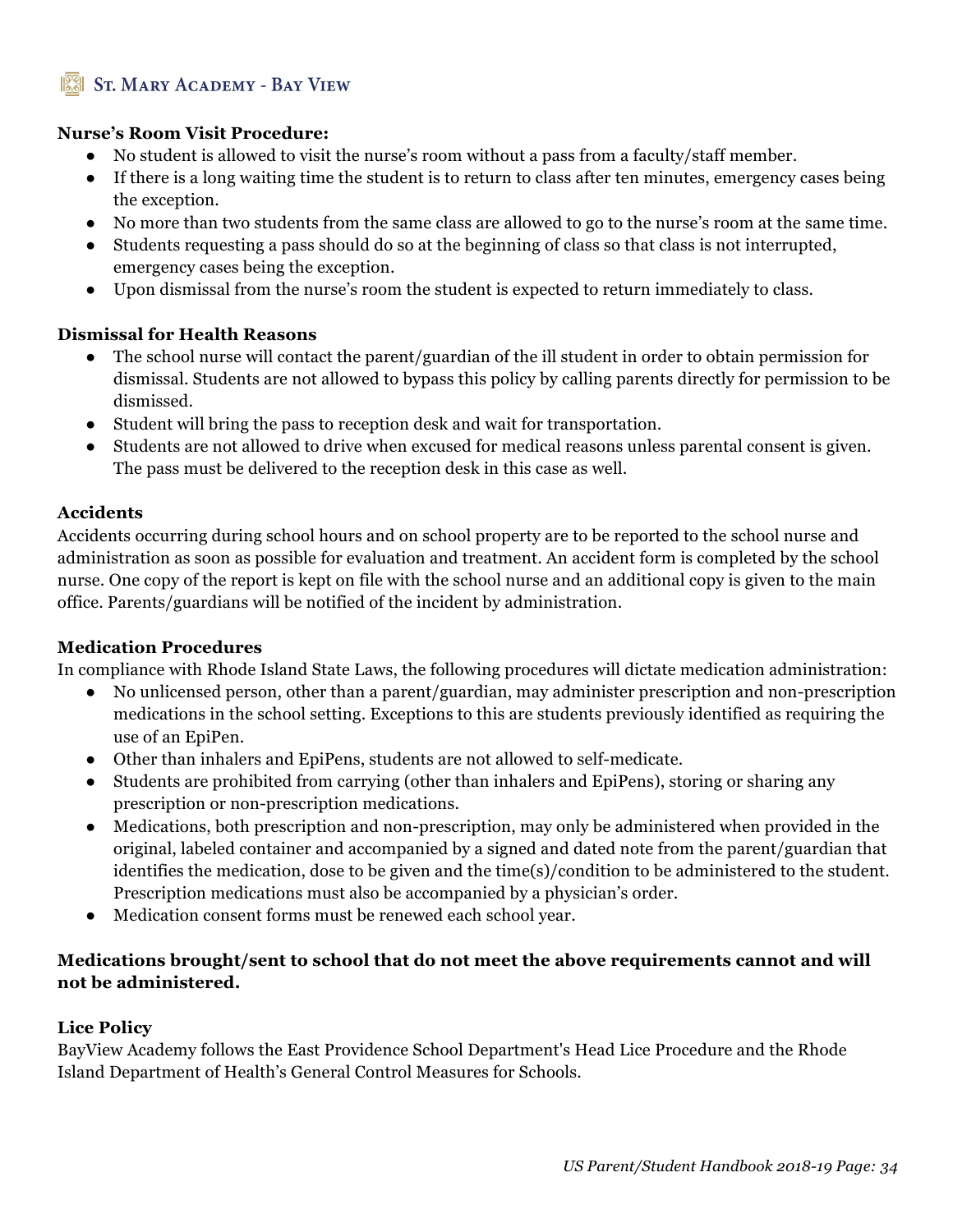#### **In the event that a live head louse is found on a student:**

- The child will be allowed to finish the present day in school, with the exception of pre-k, K and grade 1. \*
- Parent/Guardian shall be notified by phone that a live louse has been detected and requires treatment before being allowed to return to school.
- Educational materials about treating the child and the child's environment will be offered to the parent or guardian
- Upon returning to school the child shall be cleared by the school nurse teacher before returning to the classroom. Nits (eggs) still present will be removed by parents on a daily basis.
- $\bullet$  The school nurse will recheck the student in 7-10 days to check for evidence of live lice from hatching nits.
- Classroom head checks will be conducted only in the youngest classes (Blossoms, Sprouts, K only when a case has been identified). This is where the possible transmission at school may be highest due to head to head contact.
- A head lice notification will be sent home in the event of 2 or more active cases in the same classroom.

#### **COMMON FACTS ABOUT HEADLICE:**

- Head Lice are a fairly common problem in school age children (Due to close proximity while playing and head to head contact).
- Head lice can be acquired anywhere in the community (Buses, planes, department stores while trying on clothes).
- Head lice are not infectious.
- Head lice cannot fly.
- Head lice require a blood source to live, therefore cannot live for greater than 24-48 hours on clothing, rugs, helmets etc.
- Periodically we have a known case of head lice in the classrooms. Parents and teachers request all kinds of measures depending on who they have spoken to and what type of treatment they sought.
- Bay View Academy will follow the Rhode Island Department of Health and East Providence School System guidelines. We cannot follow any individual requests for treatment. We are mandated to follow the regulations.
- We request in advance that parents remember children are easily stigmatized if they feel singled out or overhear parents speaking negatively.
- Please remember that while a nuisance, head lice do not cause infection.

*\*The CDC and Rhode Island Department of Health discourages routine classroom or school-wide screenings for head lice. It is recommended for parents to check your child periodically for live louse and nits(eggs).*

#### *Resources:*

- *https://www.cdc.gov/parasites/lice/head/prevent.html*
- *http://www.health.ri.gov/publications/protocols/HeadLice.pdf*
- *http://www.mass.gov/eohhs/docs/doh/cdc/factsheets/g-i/head-lice.pdf*
- *There are many head lice youtube videos. We like KenoshaKidsDoctor.com as an example of how to identify live lice and their eggs.*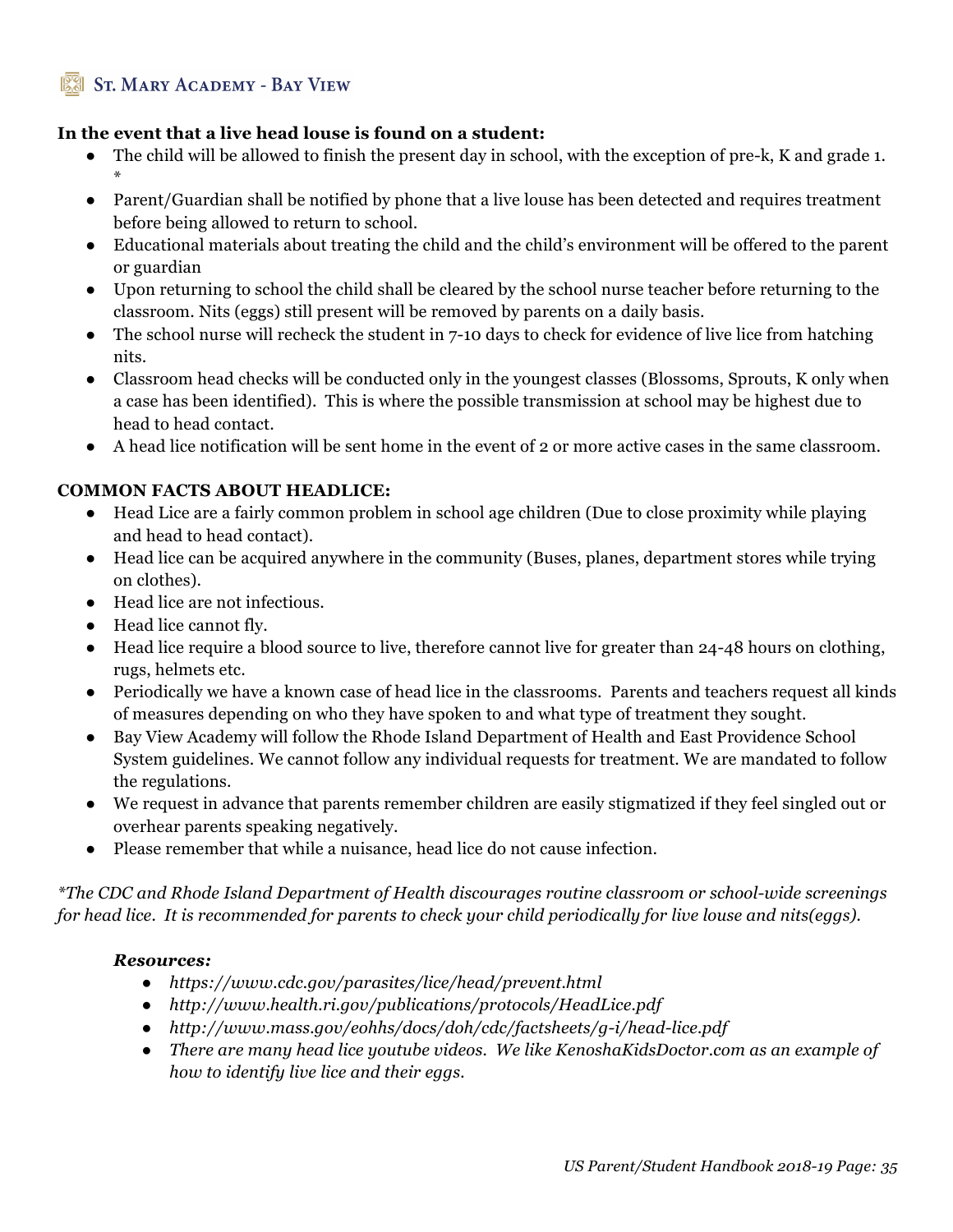#### **Physical Disability**

The elevator is available for any student who is not able to use the stairs due to health reasons. A student using the elevator must be accompanied by another student or staff person.

An elevator pass may be obtained from administration or the nurse. Handicapped bathrooms are located in both hallways on the ground level of Mercy Hall, as well as in the Athletic Wellness Center and in the Walsh Dining Room in St. Joseph Hall.

#### **Child Abuse and or Neglect**

Call the Hotline at 1-800-RI-CHILD (1-800-742-4453) to report child abuse and/or neglect.

All persons in Rhode Island are required by law (RIGL 40-11-3) to report known or suspected cases of child abuse and/ or neglect to the Department of Children, Youth, and Families within 24 hours of becoming aware of such abuse/neglect.

Child abuse and neglect means the physical or mental injury, sexual abuse or exploitation, negligent treatment, or maltreatments of a child under the age of eighteen (18) by a person, including any employee of a residential facility or any staff person providing out of home care, who is responsible for the child's welfare under circumstances indicating harm or threatened harm to the child's health or welfare. The term encompasses both acts of omissions on the part of a responsible person.

A person responsible for a child's welfare includes the child's parent, guardian, foster parent, an employee of a public or private residential home or facility or other person legally responsible under State law for the child's welfare in a residential setting, or any staff person providing out of home care. Out of home care means child day care, i.e. family child care, group child care, and center-based child care.

#### **Students in Crisis**

Should a student demonstrate signs of extreme stress or upset, she will be sent to the nurse accompanied by another student. The nurse will inform the student's school counselor. The counselor will then meet with the student to determine the appropriate course of action.

#### **Pregnancy**

Under all circumstances, St. Mary Academy - Bay View supports unequivocally the teaching of the Catholic Church regarding human sexuality and respect for sacredness of human life. Sexual abstinence before marriage is taught and emphasized through both the theological and health courses offered in the school curriculum.

However, to address the psychological, emotional and spiritual needs of any student who becomes pregnant, the following policies have been established.

If a student approaches a faculty or staff member regarding a pregnancy, he/she will encourage the student to address the issue with the school nurse and her school counselor. The director of student services and the principal will be informed.

All efforts will be made to have her complete her education. For the health and safety of mother and child, participation in school activities will be granted permission on a case by case basis.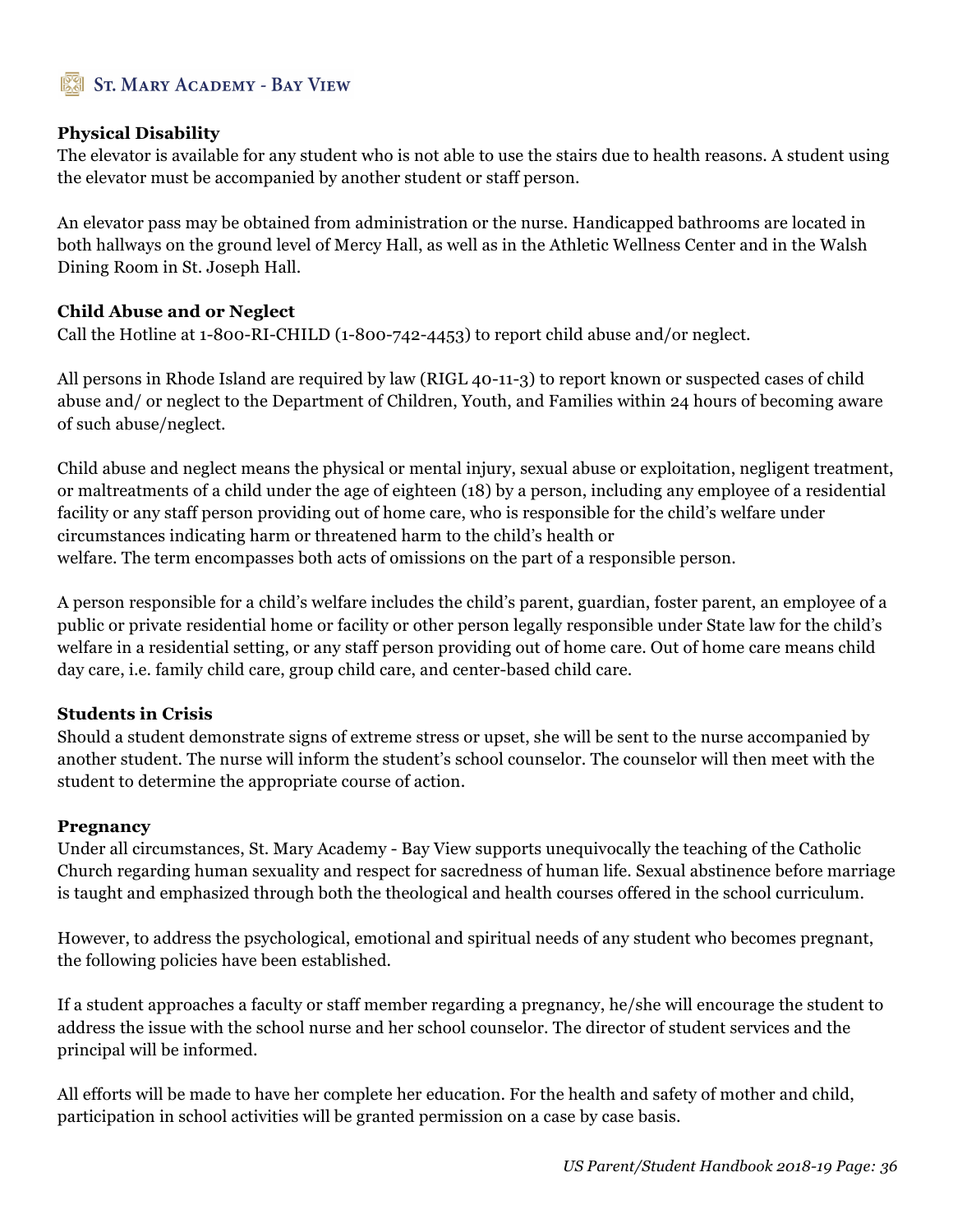The student will be counseled to inform her parents. If she refuses or is unable to do so, the counselor will assist her.

The student and her parents/guardians will meet with her school counselor and a member of administration to determine the best possible educational plan for the student.

During pregnancy, the student is expected to comply with all school policies including attendance, make-up of missed work, behavior and uniform. Exceptions to any school policy will require express written permission from the administration.

When returning to school after her child is delivered (which should not extend beyond four to six weeks determined by the obstetrician), the student will be governed by the regular school absence policy. The student is responsible for coordinating make-up work through her school counselor and teachers in an agreed upon time frame. She will notify the counselor of any difficulties or challenging circumstances as they occur.

If it becomes necessary, it is the responsibility of the student and her family to seek out tutorial services. The student will not be permitted to bring the baby into the school during the school day.

#### **\*Confidentiality will be maintained with the exception of those staff members mentioned in this policy.**

#### **Social Events**

The basic framework of all social events, including time, place, dress and nature of social affairs, is determined by the administration and the respective activity moderator.

The regulations here stated are not to be considered inclusive. The administration, the moderator and/or chaperones at any social or co-curricular activity or event shall retain the right to bar or terminate the attendance of any student(s), without specific reason, whose appearance, behavior or attitude suggests that his/ her attendance or continued presence would be detrimental to himself/herself or others present. Any action so taken will be reported to the student's parent/guardian.

Students are required to attend school on the day of a social event. Students who do not come to school on the day of an event will not be permitted to attend the event.

#### **Formal/Semi-formal Dance Regulations**

Students attending school dances must adhere to the following:

- All tickets are pre-sold and ID may be requested prior to admittance.
- Students are expected to dress and behave in an appropriate manner.
- Students are responsible for the behavior of their guests.
- Arrive within thirty minutes of the start of the dance unless prior arrangements have been made with the administration.

Students are to stay until the end of the dance. A student who wants to leave the dance must follow this procedure:

• The student should inform a chaperone that she/he needs to leave and to call her/his parents.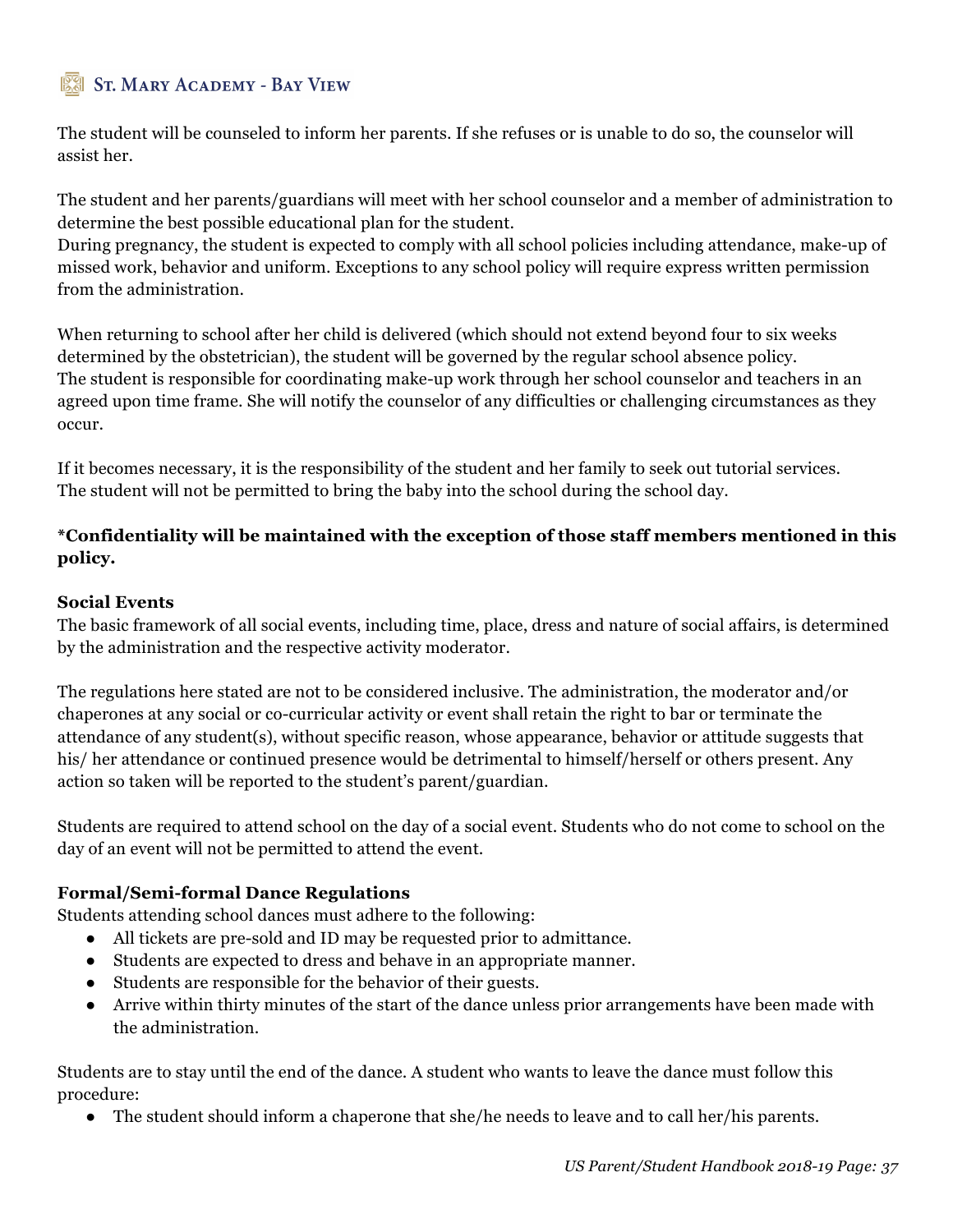- Once the call has been made, the student will remain in the company of a chaperone until her/his parents arrive and sign the student out.
- Once a student decides to leave the dance she/he will not be allowed to reenter.
- At Prom and Crystal Ball students will be allowed to leave thirty minutes prior to the end of the dance.
- Only upper class women will be allowed to attend prom. Invited guests to prom must be upper class students.

Early dismissal from school will not be granted to students on the day of a school dance. Appointments for that day must be scheduled after the end of the school day. Students are required to attend school on the day of a dance. Students who do not come to school on the day of a dance will not be permitted to attend the dance.

Any student who violates the rules will be asked to leave and the parents will be called. Disciplinary action will be taken.

#### **Media Information**

During the course of the school year photographs are taken of our students, faculty and staff at events or on campus that may be used for press releases, yearbook, website or put on display at various locations on campus. When pictures are sent with press releases the name of the student/faculty/staff is also provided. If you do not want your photograph used in publications/press releases, please email the Director of Communications and Marketing, Sara Del Signore at sdelsignore@bayviewacademy.org. You will be sent a form that must be returned to Sara acknowledging, by your signature, your request not to be photographed.

#### **Field Trips**

A field trip is a privilege, not a right. All grades do not always have the same number of field trips. Administration reserves the right to restrict or deny student participation on any field trip due to, but not limited to, poor academic performance, poor conduct, more than three unexcused tardies/absences and/or unpaid tuition.

A written official Field Trip Permission Form, signed by the parent, is required before a student will be permitted to attend a field trip activity. A telephone call will not be accepted in lieu of the field trip permission slip.

#### **World Travel**

World travel is a privilege, not a right. Administration reserves the right to restrict or deny student participation on any field trip due to, but not limited to, poor academic performance, poor conduct, more than three unexcused tardies/absences and/or unpaid tuition. Bay View recognizes travel of any kind requires advance expenses and booking. It is strongly recommended that you purchase travel insurance to avoid financial loss.

World travel will require the use of the same Field Trip Permission Form, which is provided as a sample at the end of this handbook. Rules for each individual trip will be provided.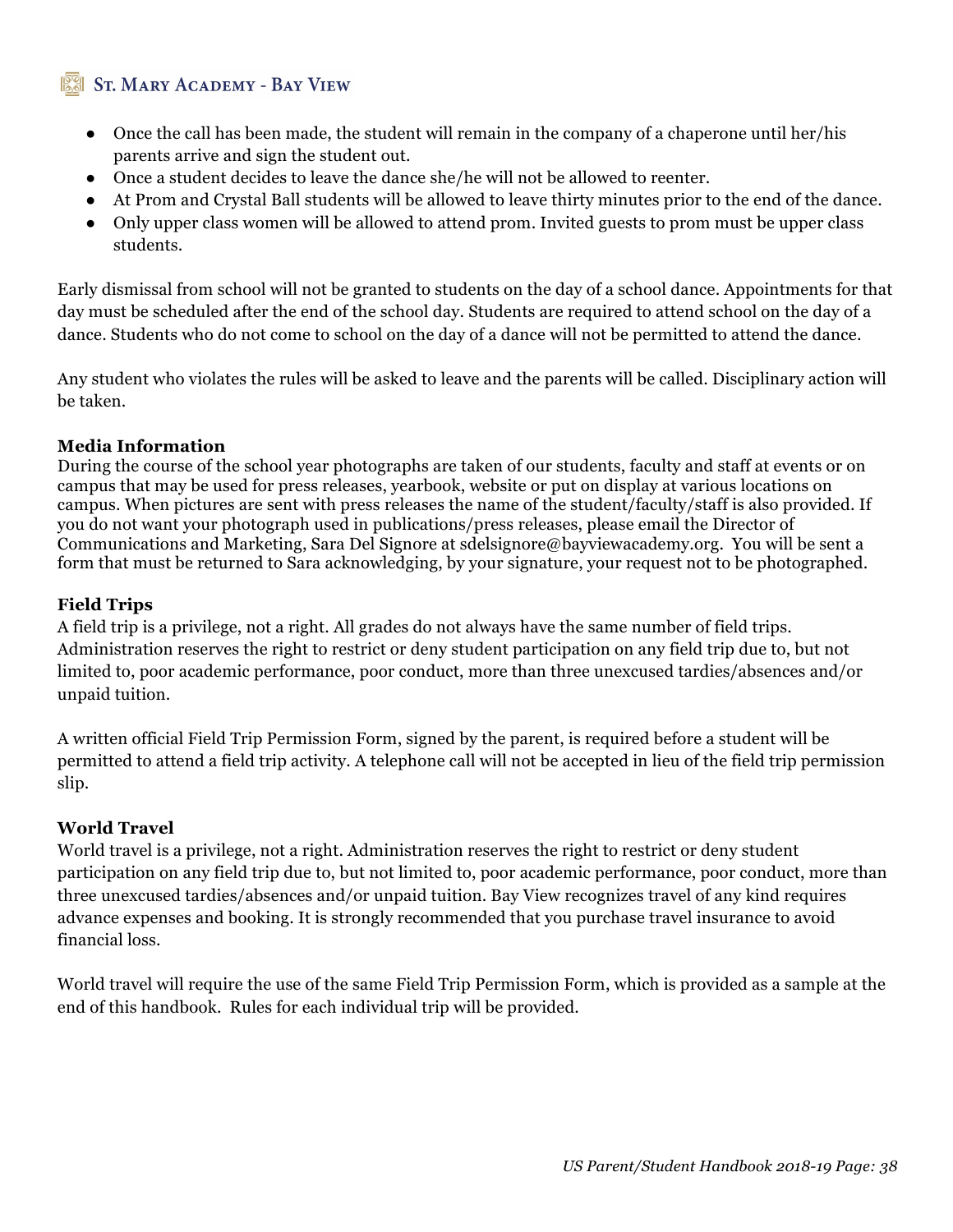#### **ACADEMIC INTEGRITY POLICY**

Academic integrity is an essential value for the global community as a whole. Bay View expects that all students will display honesty in every aspect of their academic career. Academic dishonesty, in any form, will not be tolerated.

#### **Cheating**

Cheating is defined as using dishonest methods to gain an advantage. This includes, but is not limited to:

- Using any means of gaining information for use on quizzes, tests, exams, lab reports, homework, etc. that is not approved by the teacher
- Copying another's answers on quizzes, tests and/or exams, lab reports, etc.
- Intentionally allowing one's essay, assignment, or test answers to be copied by another
- Concealing notes for a quiz, test or exam, lab report, etc.
- Giving, borrowing and/or copying all or part of another's report, essay, term paper, etc.
- Coaching/advising a student to copy all or part of a quiz, test, exam, lab report, homework, etc.
- Coaching/advising a student who has to make up an exam, test, quiz, etc. as to the contents of the same
- Plagiarism

#### **Plagiarism**

Plagiarism is defined as using and presenting the ideas or words of another as one's own, using a created production without crediting the source, or committing literary theft. This includes, but is not limited to:

- Turning in a paper retrieved from any internet source (either free or for a fee)
- Intentionally or unintentionally paraphrasing ideas from any outside source without proper citation
- Copying word for word from any outside source without proper citation. This applies to the use of an entire paper, to the use of an entire section or paragraph, or to the use of a few words, phrases, and/or structure, including non-textual material (music, artistic or theatrical compositions, dance choreography, etc.)
- Submitting in whole, or in part, the work of another student
- Submitting in whole, or in part, an assignment written for another course by someone else
- Intentionally allowing one's essay, assignment, or test answers to be copied by another
- Use of a translator without permission of the teacher

The academic integrity policy is designed to create a constructive learning environment for students, faculty and staff. Failure to adhere to this policy will result in disciplinary action. Infractions may be dealt with by faculty, staff and/or administration. Infractions and disciplinary action may include, but are not limited to, any or all of the following.

Level 1 Infraction

- Unintentional Plagiarism
- Copying Homework

Level 1 Consequence

- Teachers will notify the department chair, the associate principal, school counselor and parents.
- Students will receive a warning and must re-submit the assignment in question.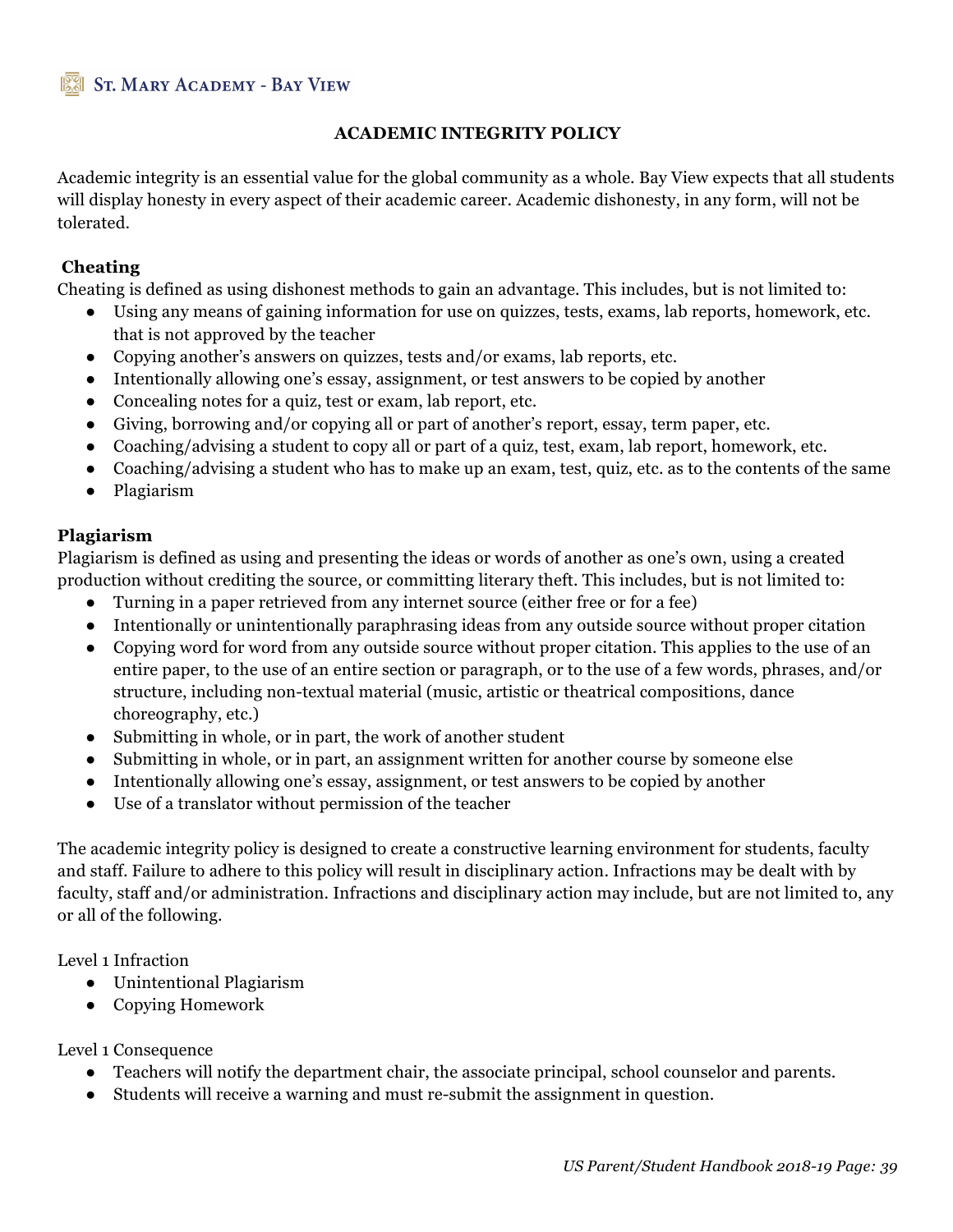

#### Level 2 Infraction

● Cheating

Level 2 Consequences

- The teacher will notify the student of the alleged violation, and they shall discuss the matter within seven days of the notice of the infraction.
- The teacher shall notify the department chair, the associate principal, school counselor.
- Parents will be informed in writing of the nature of the alleged violation, outcome of the meeting and penalty.
- Students guilty of cheating or copying will receive a zero on the suspect quizzes, tests, papers, lab reports, graded homework.

Level 3 Infraction

● Intentional Plagiarism

Level 3 Consequences

- Sanction should reflect the gravity of the infraction and the teacher's assessment of the student's intent. Students will receive a zero for the assignment.
- Level 3 occurrences are considered severe and will be dealt with by the teacher, Department Chairperson, School Counselor and the Associate Principal and/or the Review Board.
- If plagiarism occurs, the student must still meet the minimum requirement of the course by rewriting the assignment according to teacher specifications. The assignment must be submitted within the time frame and specifications set by teacher. The highest grade for the resubmitted paper will be a 65. Failure to rewrite the paper will result in a zero grade for that paper.

#### **Repeated Infractions**

If another Level 1 infraction occurs at any point during a student's Bay View career, the case will automatically be handled as a Level 3 infraction. If it is determined that the student already has a Level 2 or Level 3 infraction, the case will automatically be handled by a review board.

The review board will be comprised of:

- Two faculty members
- School Counselor
- Administrator

The procedure for the review board is as follows:

- The teacher and the student will submit a statement regarding the infraction
- The review board will discuss the case
- The teacher and/or the student may be requested to appear before the review board
- A disciplinary decision will be made based on all policies/consequences in this handbook
- Decision rendered by the review board is final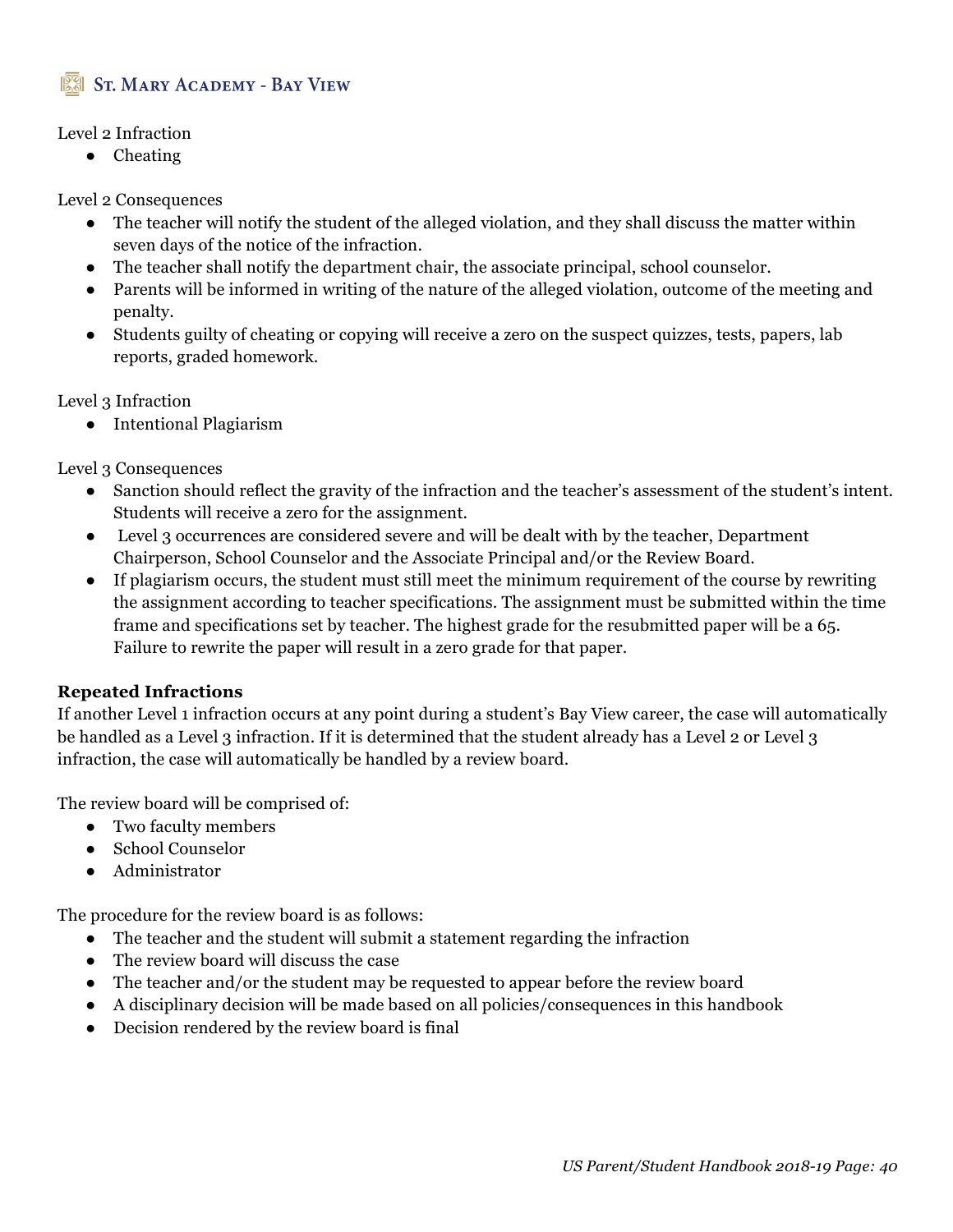

#### **BEHAVIORAL POLICIES**

#### **Disrespect**

It is expected that students attending Bay View will contribute to an atmosphere based on respect for each other and for the school and its tradition. Respect must be shown to all members of the Bay View community. Students are to act and speak in a respectful manner at all times. Disrespect towards administrators, teachers, staff or other students will not be tolerated.

#### **Truancy**

Any absence that is not considered validated by proper documentation will be deemed truancy.

#### **Smoking**

Bay View is a SMOKE FREE facility. Smoking is not permitted anywhere on school premises. This includes the smoking of e-cigarettes.

#### **Drinking and Drugs**

Bay View recognizes that alcohol and drug abuse is a major issue in society. Every effort will be made to provide assistance to an individual who has a substance abuse problem. Drinking and/or possession of alcoholic beverages, abuse and/or possession of drugs or drug paraphernalia, and the selling of such items are forbidden at all times on the school premises.

The school maintains the right to search any personal property when there is a suspicion of a violation of this policy. Conduct on school property or school functions that indicates that students have been drinking or that they have been involved with drugs will warrant disciplinary action.

At off-campus functions, responsibility for the student will be immediately referred to the parent/guardian. Students exhibiting this behavior stand to jeopardize participation in graduation and other school activities.

#### **Violence/Fighting**

Students who have grievances may never resort to physical confrontation to settle their differences. Intimidation, harassment, threats of violence and actual violence of any kind in any form, including use of email, social media or any means of technology by any member of the school community to any other person, is strictly prohibited. All threats of violence, regardless of intent, will be taken seriously. Threats of violence and acts of violence will be reported to the police when appropriate.

#### **Vandalism/Personal Property**

The school cannot be responsible for books or personal property left in classrooms, the cafeteria or elsewhere. Valuables should not be brought to school; the school will not assume liability. When preparing for gym class, students should use gym lockers for clothes, etc. When it is absolutely necessary for students to bring large amounts of money to school, this money should be brought to the finance office at the beginning of the school day for safe keeping.

Vandalism or deliberate abuse of school property is a serious offense. Students are reminded of their responsibility to care for school property and to report any cases of vandalism to the proper authority. Students found vandalizing school property or the property of others will be held responsible for repair cost of the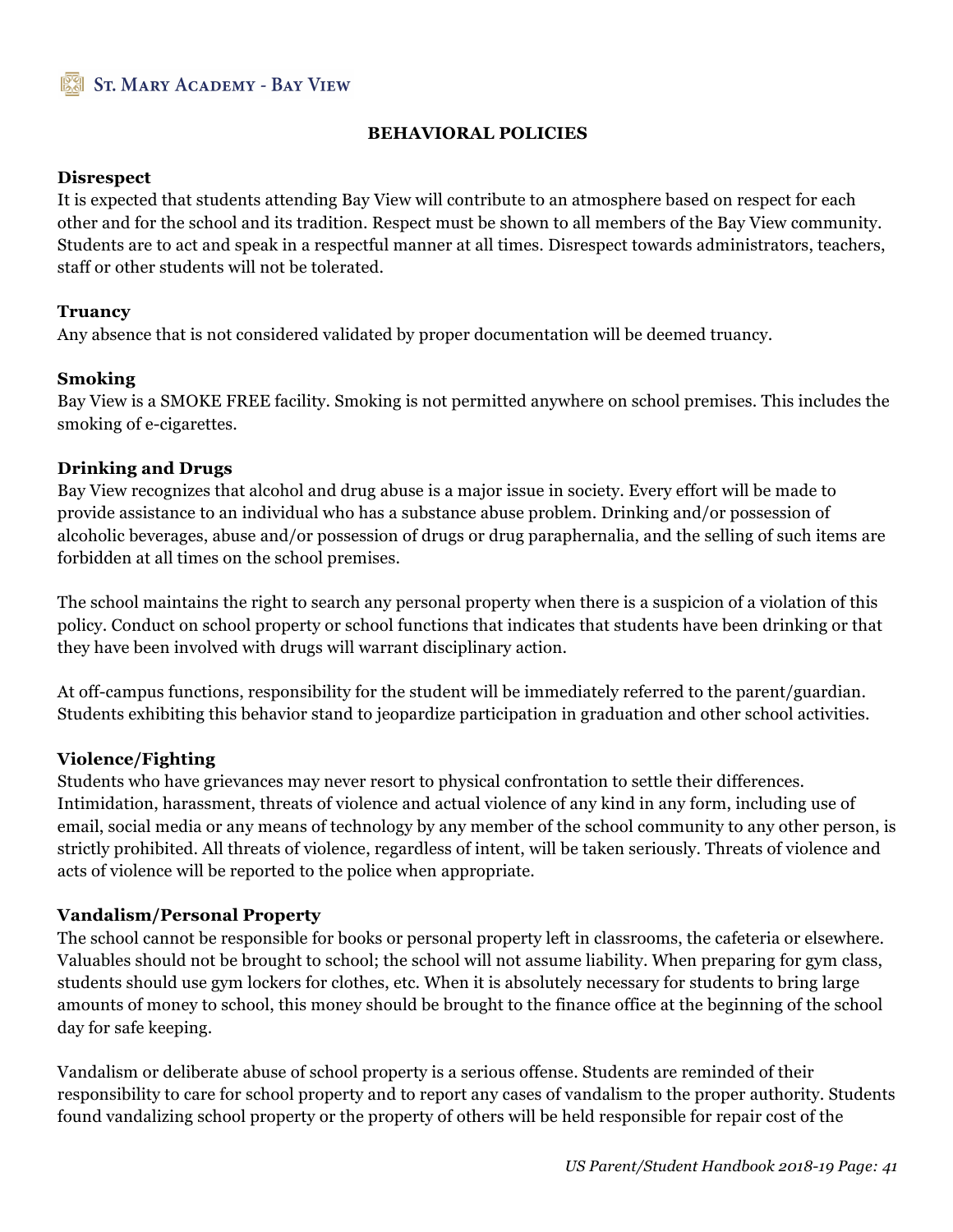vandalized property. The School reserves the right to inspect a student's property or motor vehicle that is on school property.

#### **Weapons**

Weapons may be defined as any instrument which may be used to intimidate or cause physical harm. Any student who has a weapon in her possession or brings a weapon onto school property or to school related functions is subject to immediate serious disciplinary action.

#### **Violation of Policies and Procedures**

The policies and procedures in this handbook are designed to create a constructive learning environment for students, faculty and staff. Failure to adhere to these policies and procedures will result in disciplinary action. Infractions may be dealt with by faculty, staff and/or administration. Infractions and disciplinary action may include, but are not limited to, any or all of the following:

Tardy for class Detention(s)\* Unprepared for class Inattention/disruption in class

## **Level 1 Infractions Level 1 Consequences**

#### **Level 2 Infractions Level 2 Consequences**

Dress code violations Detention(s) Disrespect Parent Conference Tardy for homeroom Loss of on/off campus privilege Repeated level 1 infractions Probation<sup>\*\*</sup> Use of cell phones or Apple Watch in school Surrender device for 4 weeks (excluding vacation weeks)

#### **Level 3 Infractions Level 3 Consequences**

Misuse of technology<sup>\*\*\*</sup> Parent Conference Use of cell phones or Apple Watch in school Loss of on/of campus privilege

Use of ipad for non-educational purposes Probation\*\* in classes, the library, on-campus and studies. Surrender device for 8 weeks (excluding vacation weeks) Not reporting to class Community Service Unexcused absences from school Loss of network use

Truancy Student will not be allowed to attend classes Repeated level 2 infractions until her parents/guardians are notified and arrive with the proper uniform. Absences from classes will be considered unexcused. In house suspension Suspension\*\*\*\*

#### **Level 4 Infractions Level 4 Consequences**

*US Parent/Student Handbook 2018-19 Page: 42* Smoking Parent Conference Drugs Probation\*\* Alcohol Surrender device during school hours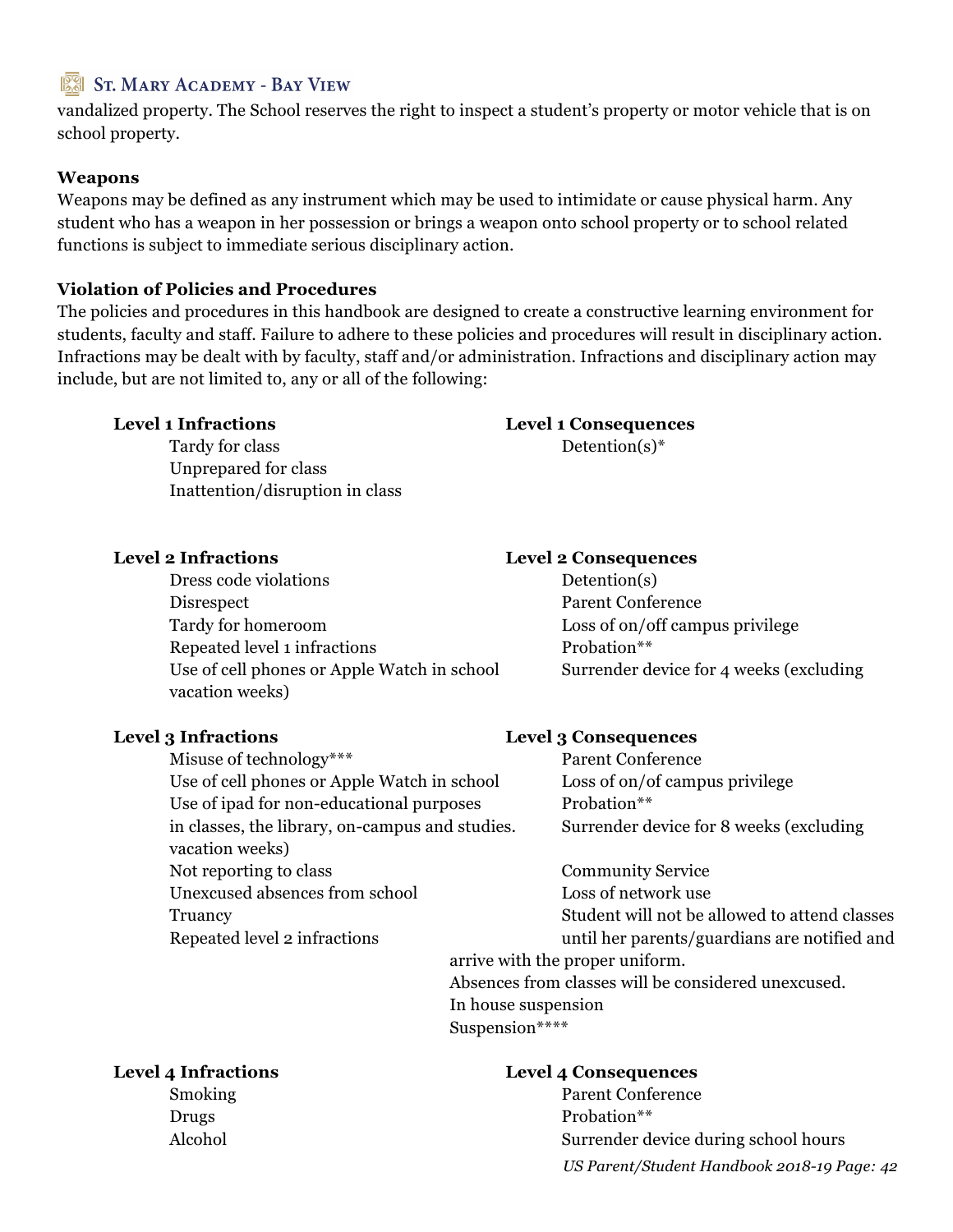| Fighting/Violence            | <b>Community Service</b>              |
|------------------------------|---------------------------------------|
| Vandalism                    | Loss of iPad on the day of infraction |
| Weapons                      | In house suspension                   |
| <b>Bullying</b>              | Suspension ****                       |
| Repeated level 3 infractions | Expulsion*****                        |

Depending on the nature of the infraction and its negative influence on the school community some level 1 and 2 infractions or first and second offenses may result in greater consequences.

\*Detention is an additional one hour period of time at the end of the school day. Detention takes place on Tuesdays and Thursdays. Detention must be served on the first or second scheduled detention day after the infraction occurs. Detention has priority over all school responsibilities and/or extracurricular activities, including driver education. Detention also has priority over after-school employment.

Detention slips are made out in duplicate with one copy given to the student; the other is submitted to the associate principal. The associate principal has discretion over all of the conditions of the detention.

\*\*Probation is a period of time during which the student demonstrates willingness to comply with school policy. Students must be exceptionally conscious of behavior. Student activities are curtailed at the discretion of the associate principal. Length of probation is determined in each individual case. A student who violates probation will serve an in-school suspension and her parents must meet with the administration. If a student violates probation a second time, she will be subject to further discipline and possible dismissal from the Academy. Parents must meet with the administration to discuss the severity of the behavior and their daughter's future at the Academy.

\*\*\*Misuse of technology includes violation of any policies outlined in this handbook as well as using the iPad during class for any purpose not authorized by the teacher.

\*\*\*\*Suspension is used for a serious disciplinary breach. It is also used when a student fails to respond to other correctional measures. Suspension may be in school or out of school. In all cases, the reasons for suspension will be carefully delineated and terms of suspension will be determined by the administration. Students will receive a zero for all work, tests, and assignments occurring on the days of suspension.

\*\*\*\*\* Expulsion is a permanent exclusion from school following serious or repeated deviation from school policy.

#### **TEEN DATING VIOLENCE AND SEXUAL VIOLENCE**

St. Mary Academy - Bay View will not tolerate teen dating violence and/or sexual violence.

The purpose of this policy is to:

- Raise school-wide awareness about teen dating violence and sexual violence;
- Provide direction in responding to incidents;
- Prevent new incidents of dating violence, and sexual violence.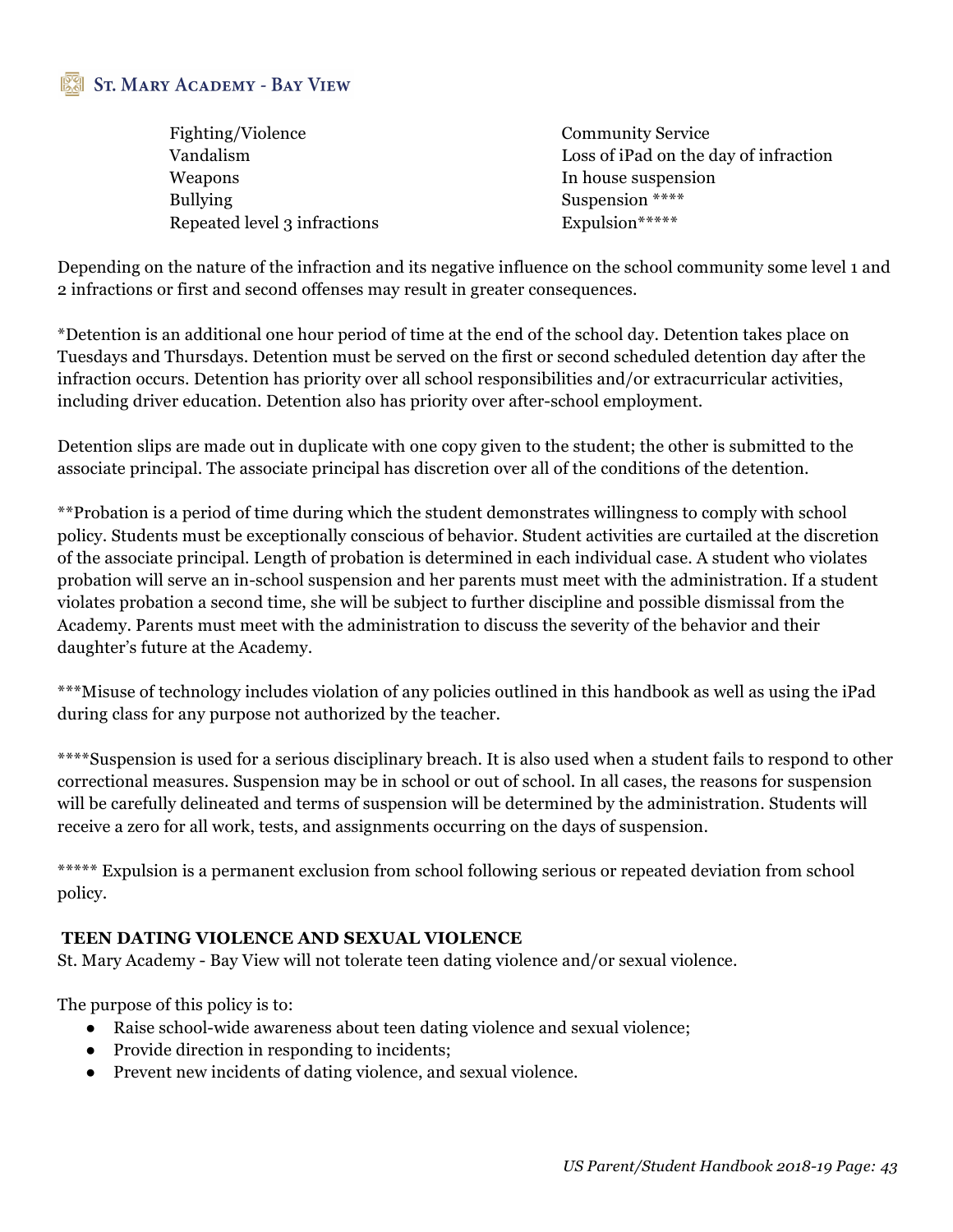#### **Definitions**

*Dating Violence* is a pattern of behavior where one person uses threats of, or actually uses, physical, sexual, verbal or emotional abuse to control his or her dating partner.

*Sexual Assault* includes behaviors that are attempted or perpetrated against a victim's will or when a victim cannot consent because of age, disability, or the influence of alcohol or drugs. Sexual assault may involve actual or threatened physical force, use of weapons, coercion, intimidation, or pressure and may include:

- Intentional touching of someone in ways that are unwanted
- Voyeurism
- Exposure to exhibitionism
- Undesired exposure to pornography
- Public display of images that were taken in a private context or when the victim was unaware

*Sexual Harassment* includes degrading remarks, gestures, and jokes, notes, graffiti, and spreading rumors to indecent exposure, being touched, grabbed, pinched, or brushed against in a sexual way.

*By An Employee:* Romantic or sexual relationships between employees and students are strictly forbidden. Sexual harassment of a student by an employee includes sexual advances; requests for sexual favors; sexuallymotivated physical, verbal, or nonverbal conduct; or other conduct or communication of a sexual nature at any time, regardless of whether the student welcomes the conduct, including when:

- An employee causes the student to believe that the student must submit to the conduct in order to participate in a school program or activity, or that the employee will make an educational decision based on whether or not the student submits to the conduct; or
- The conduct is severe, persistent, or pervasive such that it:
	- Affects the student's ability to participate in or benefit from an educational program or activity, or otherwise adversely affects the student's educational opportunities;
	- Creates an intimidating, threatening, hostile, or abusive educational environment.

*By Others:* Sexual harassment of a student, including harassment committed by another student, includes unwelcome sexual advances; requests for sexual favors; or sexually motivated physical, verbal, or nonverbal conduct when the conduct is severe, persistent, or pervasive.

*Sexual Violence* includes sexual harassment, sexual assault, and rape. In cases of sexual violence, the perpetrator may be a stranger, acquaintance, friend, family member, or partner.

*Stalking* is the willful, malicious, and repeated following of another person with the intent to place that person in reasonable fear of bodily injury.

#### **Reporting Responsibilities**

Anyone with information regarding dating violence or sexual violence shall report it to a member of the administration with whom they feel comfortable. Any such report must be brought to the Principal or President. The School will ask that a report be put in writing, and include as much information as possible, including times, dates, places and any witnesses.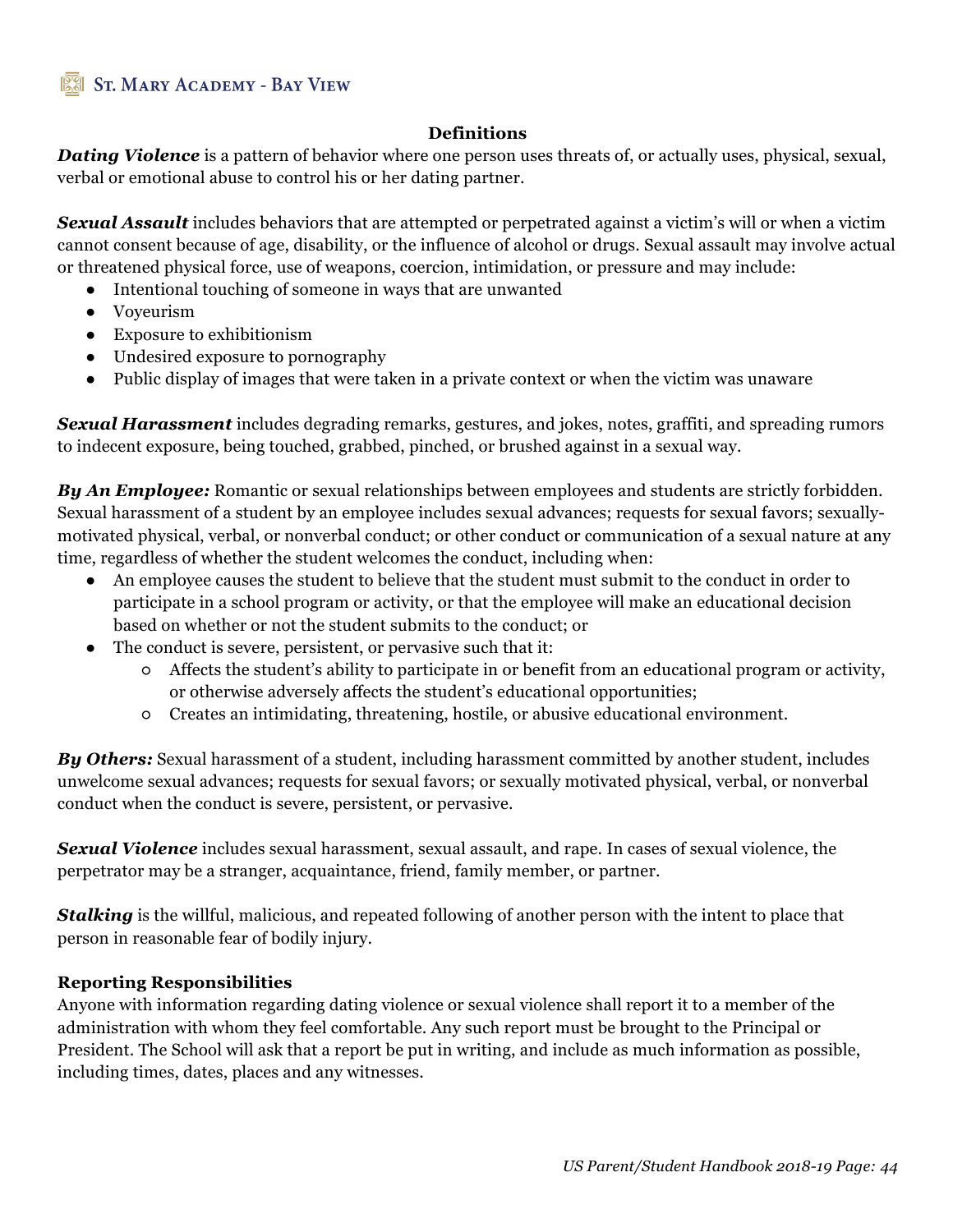#### **Investigation**

The Principal or President, or designee, shall investigate any reports of dating violence and sexual violence. The School cannot guarantee confidentiality, but will strive to maintain confidentiality to the extent possible. If the allegation is found to be credible, appropriate action, including imposition of disciplinary sanctions, shall be taken. Whenever teen dating violence or sexual violence involves conduct that may violate criminal law, the police shall be notified.

#### **Disciplinary Sanctions**

Disciplinary sanctions for dating violence or sexual violence may include exclusion from the School campus, loss of privilege to participate in extracurricular activities including athletics and school social events; loss of school bus transportation; assignment of additional school work or community service; and—depending on the extent of involvement in the prohibited activity—suspension or expulsion from school.

#### **Victim Rights and Protection**

The School is committed to creating a campus environment that promotes timely and fair adjudication of teen dating violence, and sexual violence cases.

#### **Prevention**

The President or Principal or designee shall ensure that students and staff are instructed on how to identify, prevent, and report teen dating violence, and sexual violence. The President shall also ensure that the school health program and counseling services include the appropriate social skills training to help students avoid isolation and help them interact in a healthy manner.

School staff shall model correct and courteous behavior to each other, to students, parents and to visitors. Abusive or humiliating language or demeanor shall not be accepted. The staff shall ensure that each student is known by a teacher that the student can turn to if abuse develops. To the extent possible, the influence of cliques and other exclusive student grouping shall be diminished by the creation of inclusive school activities in which all students are encouraged to participate.

#### **Responsibility**

#### *Investigation of all Teen Dating Violence and Sexual Violence Reports*

The Principal or President, or her designee, shall investigate all allegations of dating violence, and sexual violence and the parties involved. If the allegation is supported by the investigation, appropriate disciplinary sanctions will be imposed. The investigation will include an assessment of what effect the dating violence, and/or sexual violence has had on the victim.

#### *Creation of Individualized School Safety Plan*

When a student discloses dating violence, and/or sexual violence, the Principal or President, or her designee, shall work with the victim, alleged perpetrator, their respective parents, appropriate staff, and possibly a domestic violence advocate to create an individualized safety plan.

#### **Whenever possible, face-to-face contact between the victim and alleged perpetrator should be avoided. If changes need to be made, attention should be given to the victim's preference.**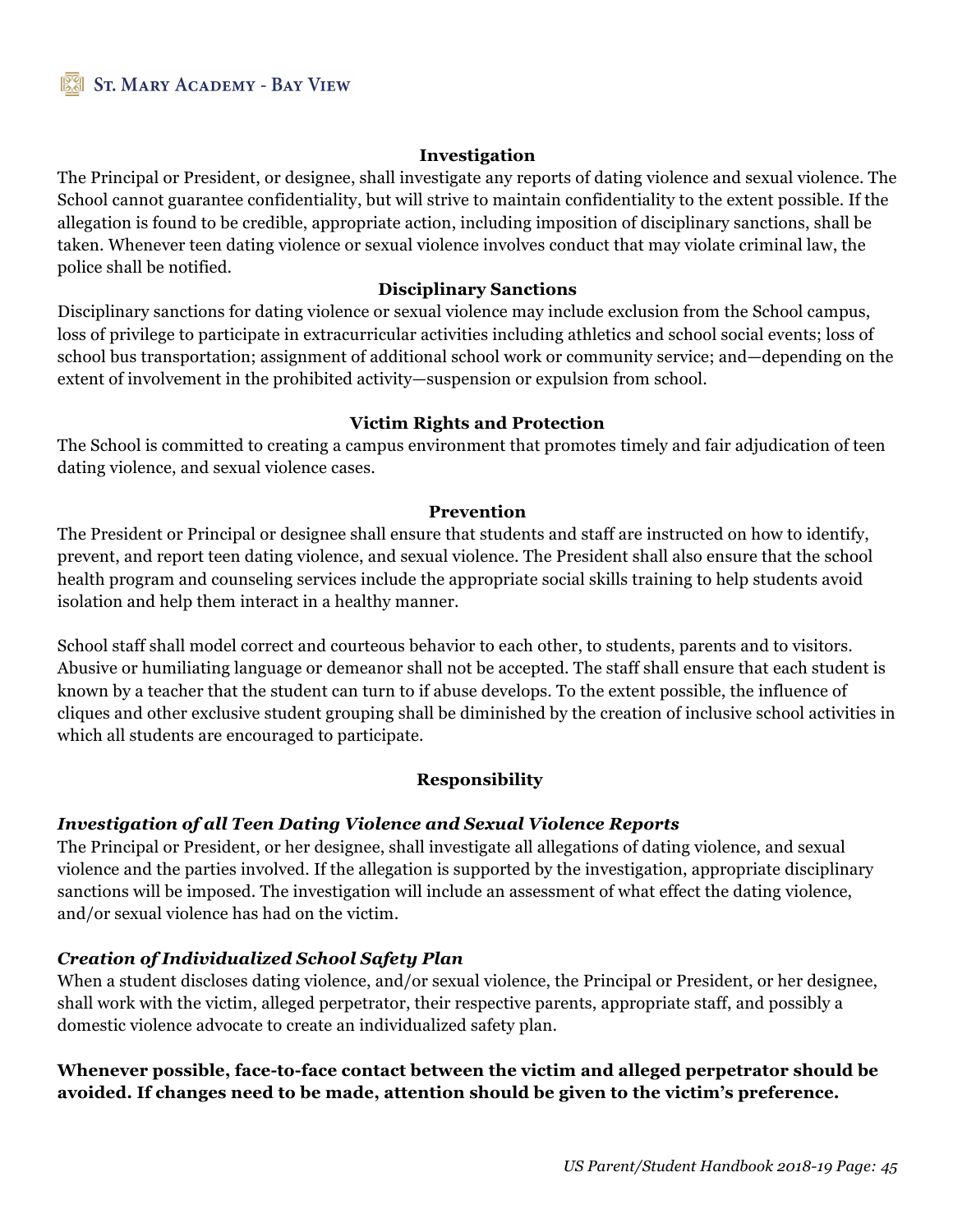*Responsibility of School Staff:* School staff shall take all reasonable measures to prevent teen dating violence or sexual violence. All school staff who witness, hear of, or have reasonable grounds to believe that these behaviors are taking place, are obligated to report incidents according to this policy. In this context, the staff includes volunteers working in the school. Failure of any school staff member to follow these procedures will result in disciplinary action.

*Responsibility of Students:* Students who observe an act of teen dating violence or sexual violence, or who have reasonable grounds to believe that these behaviors are taking place, are obligated to report incidents to school authorities. The victim shall, however, not be subject to discipline for failing to report dating violence or sexual violence.

#### **Department of Elementary and Secondary Education SAFE SCHOOL ACT STATEWIDE BULLYING POLICY Effective: June 30, 2012**

#### **RHODE ISLAND STATEWIDE BULLYING POLICY INTRODUCTION**

This Statewide Bullying Policy is promulgated pursuant to the authority set forth in §16- 21- 34 of the General Laws of Rhode Island. Known as the Safe School Act, the statute recognizes that the bullying of a student creates a climate of fear and disrespect that can seriously impair the student's health and negatively affect learning. Bullying undermines the safe learning environment that students need to achieve their full potential. The purpose of the Policy is to ensure a consistent and unified statewide approach to the prohibition of bullying at school.

#### **1. DEFINITIONS**

BULLYING means the use by one or more students of a written, verbal or electronic expression or a physical act or gesture or any combination thereof directed at a student that:

- a. Causes physical or emotional harm to the student or damage to the student's property;
- b. Places the student in reasonable fear of harm to himself/herself or of damage to his/her property;
- c. Creates an intimidating, threatening, hostile, or abusive educational environment for the student;
- d. Infringes on the rights of the student to participate in school activities; or

e. Materially and substantially disrupts the education process or the orderly operation of a school. The expression, physical act or gesture may include, but is not limited to, an incident or incidents that may be reasonably perceived as being motivated by characteristics such as:

Race, color, religion, ancestry, national origin, gender, sexual orientation, gender identity and expression or mental, physical, or sensory disability, intellectual ability or by any other distinguishing characteristic. Bullying most often occurs as repeated behavior and often is not a single incident between the bullying/cyber- bullying offender(s) and the bullying victim(s).

**2. CYBER**- **BULLYING** means bullying through the use of technology or any electronic communication, which shall include, but not be limited to, any transfer of signs, signals, writing, images, sounds, data, texting or intelligence of any nature transmitted in whole or in part by a wire, radio, electromagnetic, photo electronic or photo optical system, including, but not limited to, electronic mail, Internet communications, instant messages or facsimile communications.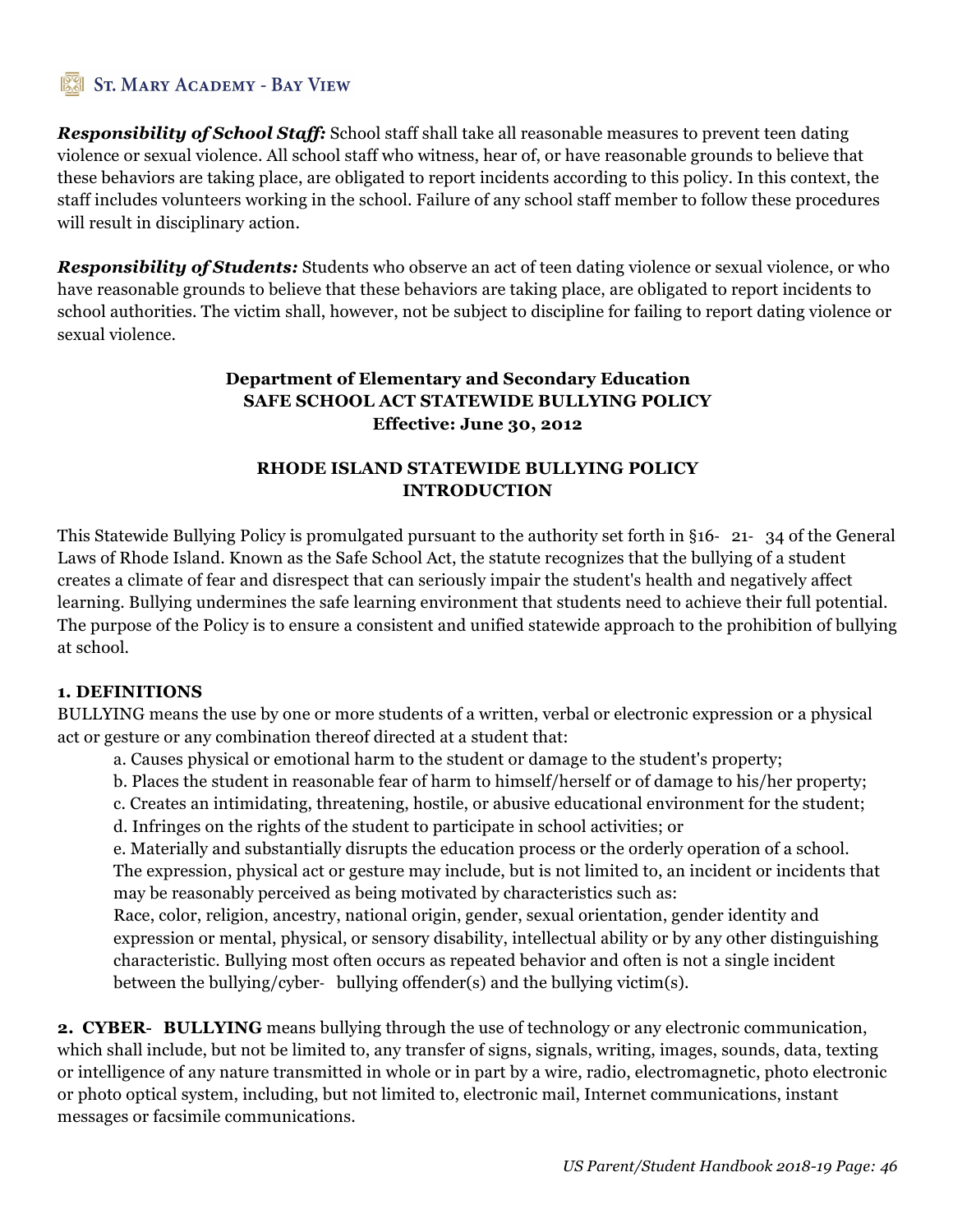Forms of cyber- bullying may include but are not limited to:

a. The creation of a web page or blog in which the creator assumes the identity of another person;

b. The knowing impersonation of another person as the author of posted content or messages; or

c. The distribution by electronic means of a communication to more than one person or the posting of materials on an electronic medium that may be accessed by one or more persons, if the creation, impersonation, or distribution results in any of the conditions enumerated in clauses (a) to (e) of the definition of bullying.

#### **AT SCHOOL** means:

- a. on school premises,
- b. at any school- sponsored activity or event whether or not it is held on school premises,
- c. on a school transportation vehicle,
- d. at an official school bus stop,
- e. using property or equipment provided by the school, or

f. acts which create a material and substantial disruption of the education process or the orderly operation of the school.

#### **3. SCHOOL CLIMATE**

Bullying, cyber- bullying, and retaliation against any person associated with a report of bullying or the investigation thereof is prohibited in all schools that are approved for the purpose of the compulsory attendance statute (§§16- 19- 1 and 16- 19- 2). School staff shall take all reasonable measures to prevent bullying at school. Such measures may include professional development and prevention activities, parental workshops, and student assemblies among other strategies. School faculty, administration and staff, at all times, will model courteous behavior to each other, to students, and to school visitors. Abusive or humiliating language or demeanor will not be accepted. Additionally, students and their families are expected to exhibit courteous behavior to all members of the learning community in school and at school sponsored events.

#### **4. POLICY OVERSIGHT and RESPONSIBILITY**

The school principal, director, or head of school shall be responsible for the implementation and oversight of this bullying policy. The school principal, director, or head of school shall provide the superintendent, school committee and/or school governing board with a summary report of incidents, responses, and any other bullying- related issues at least twice annually.

For public schools, the prevention of bullying shall be part of the school district strategic plan (§ 16- 7.1- 2(e)) and school safety plan (§16- 21- 24).

#### **5. INFORMATION DISSEMINATION**

The school principal, director or head of school shall ensure that students, staff, volunteers, and parents/legal guardians are provided information regarding this Policy.

This information shall include methods of discouraging and preventing this type of behavior, the procedure to file a complaint, and the disciplinary action that may be taken against those who commit acts in violation of this policy.

This policy shall be:

a. Distributed annually to students, staff, volunteers, and parents/legal guardians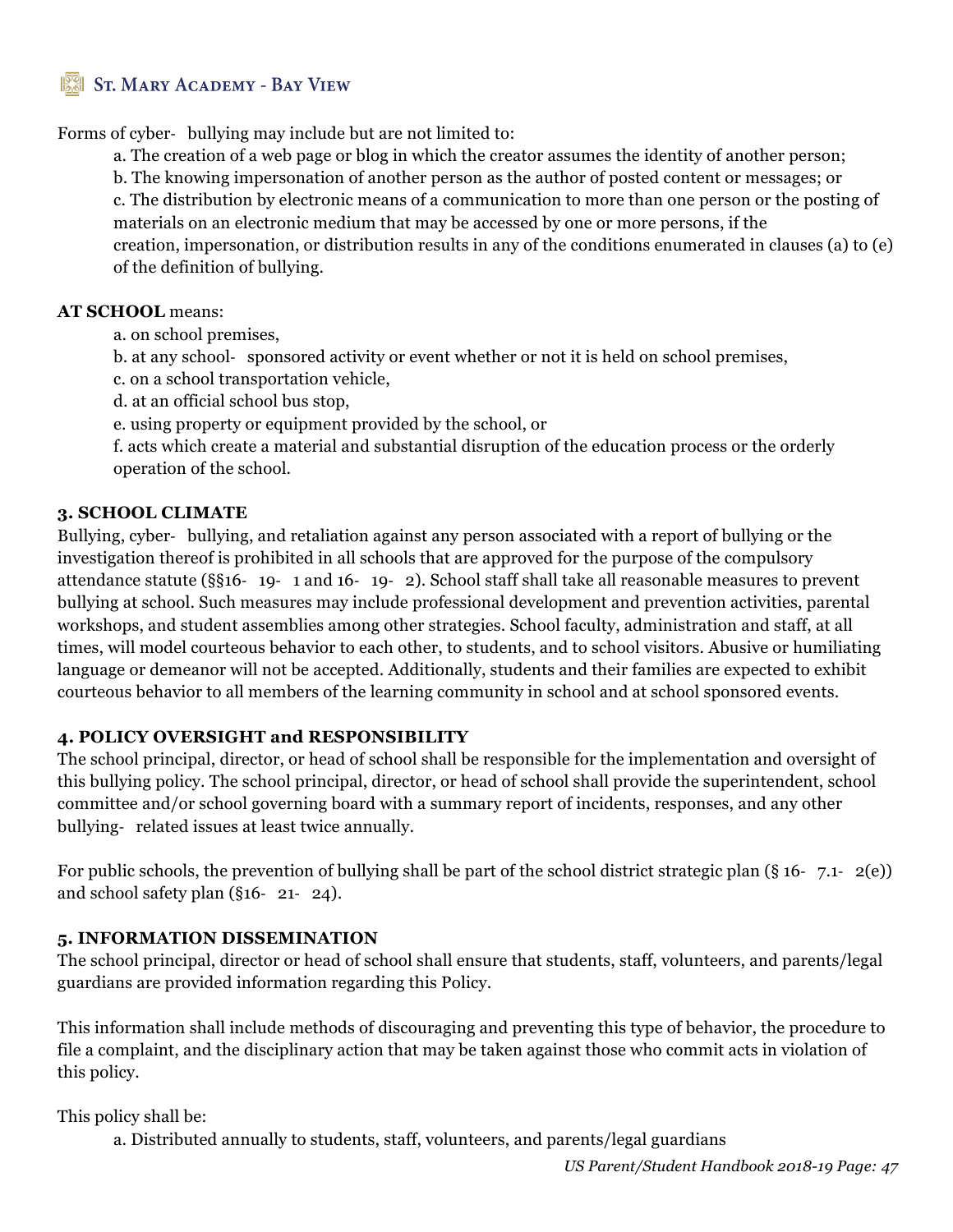- b. Included in student codes of conduct, disciplinary policies, and student handbooks
- c. A prominently posted link on the homepage of the school /district website

#### **6. REPORTING**

The school principal, director or head of school shall establish, and prominently publicize to students, staff, volunteers, and parents/guardians, how a report of bullying may be filed and how this report will be acted upon.

The victim of bullying, anyone who witnesses an incidence of bullying, and anyone who has credible information that an act of bullying has taken place may file a report of bullying.

Any student or staff member who believes he/she is being bullied should immediately report such circumstances to an appropriate staff member, teacher or administrator.

Parents/Guardians of the victim of bullying and parents/ guardians of the alleged perpetrator of the bullying shall be notified within twenty- four (24) hours of the incident report. When there is a reasonable suspicion that a child is either a bully or a victim of bullying, the parents/guardians of the child will be notified immediately by the principal, director or head of school.

**Responsibility of Staff:** School staff, including volunteers, who observe an act of bullying or who have reasonable grounds to believe that bullying is taking place must report the bullying to school authorities. Failure to do so may result in disciplinary action.

**Responsibility of Students:** Students who observe an act of bullying or who have reasonable grounds to believe that bullying is taking place must report the bullying to school authorities. Failure to do so may result in disciplinary action. The victim of bullying, however, shall not be subject to discipline for failing to report the bullying. Student reports of bullying or retaliation may be made anonymously, provided, however, that no disciplinary action shall be taken against a student solely on the basis of an anonymous report.

**Prohibition against Retaliation:** Retaliation or threats of retaliation in any form designed to intimidate the victim of bullying, those who are witnesses to bullying, or those investigating an incident of bullying, shall not be tolerated. Retaliation or threat of retaliation will result in the imposition of discipline in accordance with the school behavior code.

**False Reporting/Accusations:** A school employee, school volunteer or student who knowingly makes a false accusation of bullying or retaliation shall be disciplined in accordance with the school behavior code.

**Reports in Good Faith:** A school employee, school volunteer, student, parent/ legal guardian, or caregiver who promptly reports, in good faith, an act of bullying to the appropriate school official designated in the school's policy shall be immune from a cause of action for damages arising from reporting bullying.

#### **7. INVESTIGATION/RESPONSE**

The school principal, director or head of school shall promptly investigate all allegations of bullying, harassment, or intimidation. If the allegation is found to be credible, appropriate disciplinary actions, subject to applicable due process requirements, will be imposed. The School Resource Officer or other qualified staff may be utilized to mediate bullying situations. The investigation will include an assessment by the school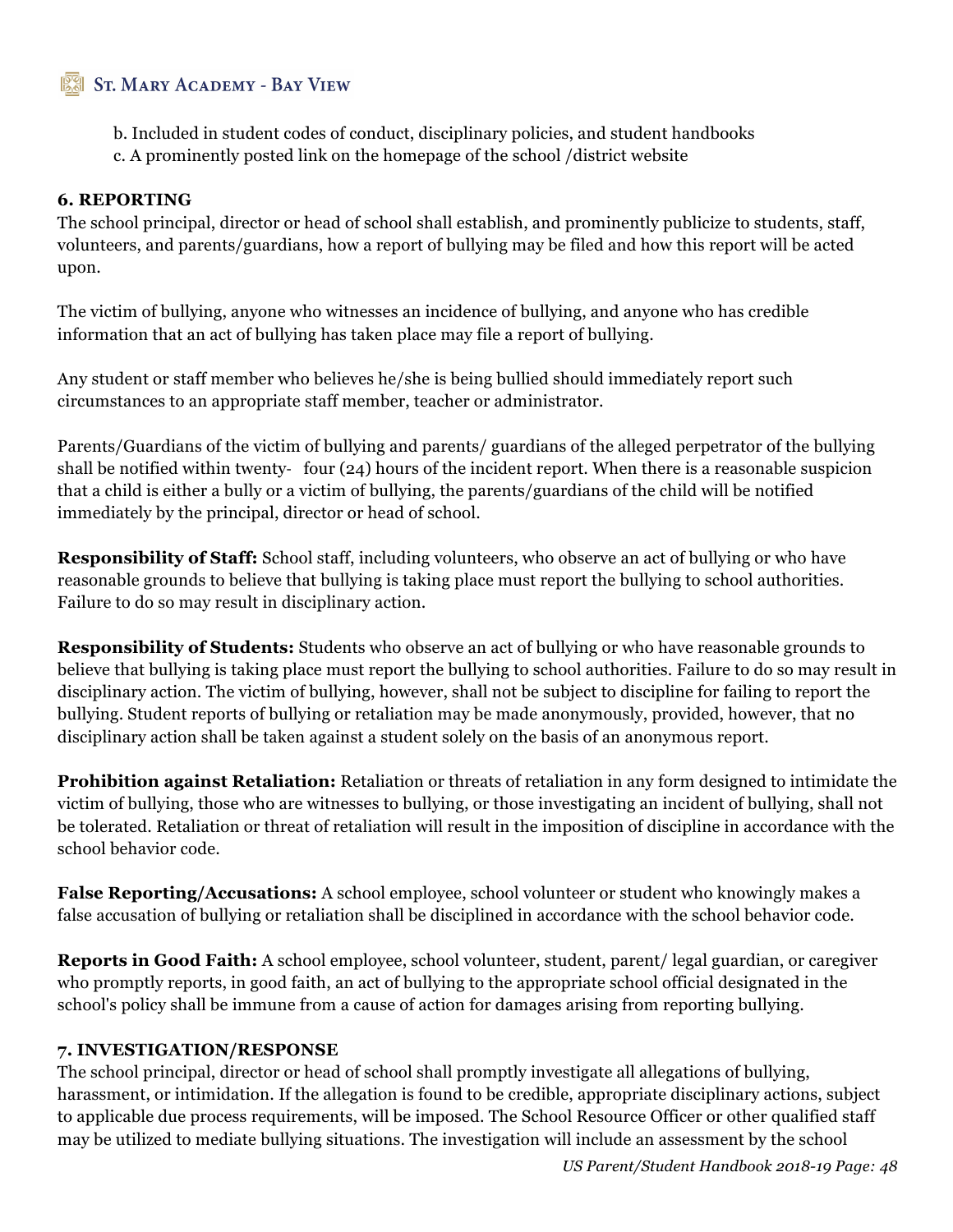psychologist and/or social worker of what effect the bullying, harassment or intimidation has had on the victim. A student who engages in continuous and/or serious acts of bullying will also be referred to the school psychologist and/or social worker.

**Police Notification:** Immediate notification of the local law enforcement agency will be made when circumstances warrant the pursuit of criminal charges against the perpetrator.

**Protection:** If a student is the victim of serious or persistent bullying:

a. The school principal, director or head of school will intervene immediately to provide the student with a safe educational environment.

b. The interventions will be developed, if possible, with input from the student, his or her parent/ guardian, and staff.

c. The parents/guardians of a victim shall also be notified of the action taken to prevent any further acts of bullying or retaliation.

#### **8. DISCIPLINARY ACTION**

The disciplinary actions for violations of the bullying policy shall be determined by the school/district appropriate authority. Disciplinary actions for violations of the bullying policy shall balance the need for accountability with the need to teach appropriate behavior. The severity of the disciplinary action shall be aligned to the severity of the bullying behavior.

The range of disciplinary actions that may be taken against a perpetrator for bullying, cyberbullying or retaliation shall include, but not be limited to:

- a. Admonitions and warnings
- b. Parental/Guardian notification and meetings
- c. Detention
- d. In- school suspension
- e. Loss of school- provided transportation or loss of student parking pass
- f. Loss of the opportunity to participate in extracurricular activities
- g. Loss of the opportunity to participate in school social activities
- h. Loss of the opportunity to participate in graduation exercises or middle school promotional activities
- i. Police contact

j. School suspension: No student shall be suspended from school unless it is deemed to be a necessary consequence of the violation of this Policy.

#### **9. SOCIAL SERVICES/COUNSELING**

Referral to appropriate counseling and/or social services currently being offered by schools or communities shall be provided for bullying victims, perpetrators and appropriate family members of said students.

#### **10. SOCIAL NETWORKING**

Students shall be prohibited from accessing social networking sites in school, except for educational or instructional purposes and with the prior approval from school administration.

#### **11. OTHER REDRESS**

This section does not prevent a victim of bullying, cyberbullying or retaliation from seeking redress under any other available law, either civil or criminal. This section does not create or alter any tort liability.